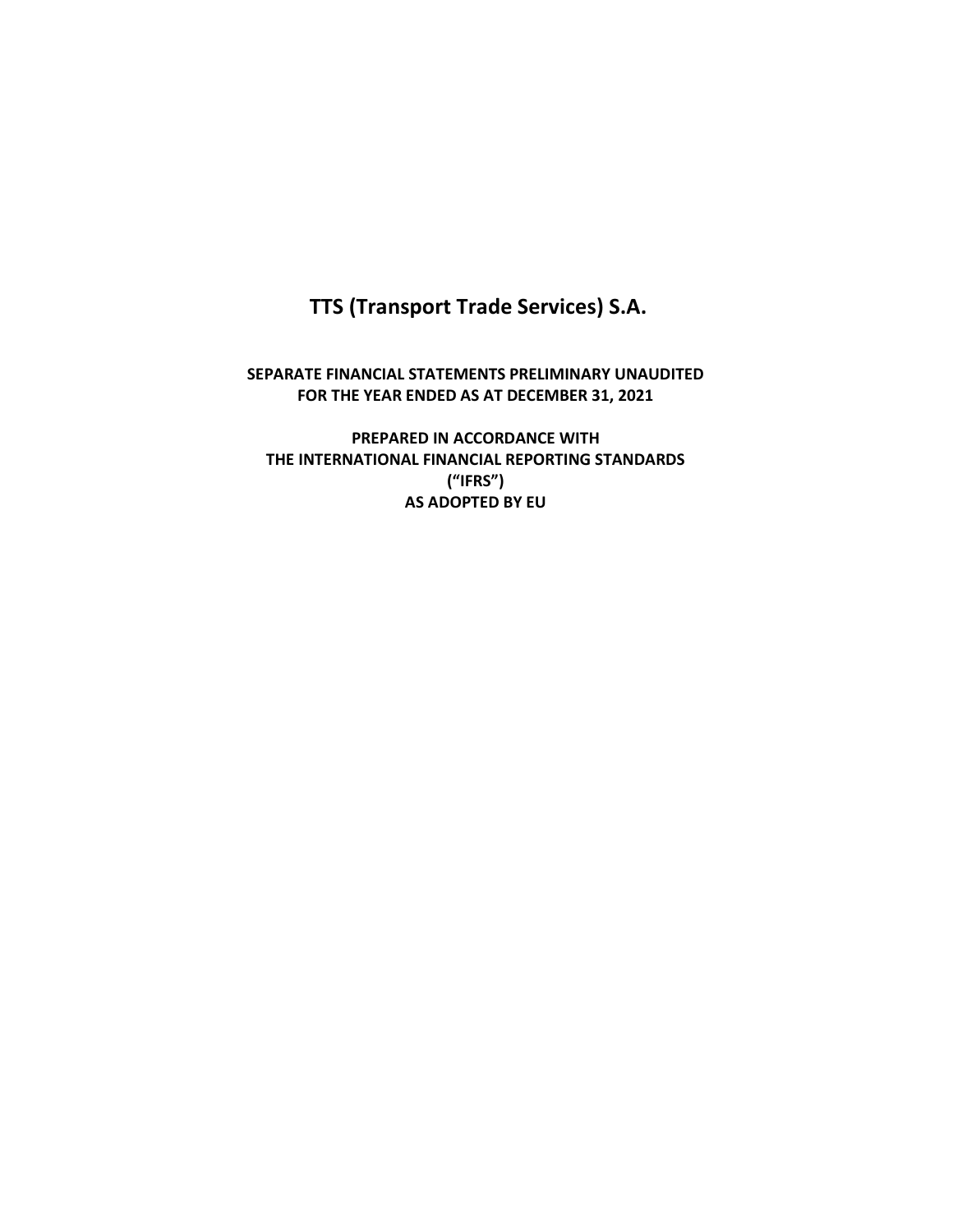# **CONTENTS: PAGE:**

| BALANCE SHEET                                | $2 - 6$   |  |  |
|----------------------------------------------|-----------|--|--|
| INCOME STATEMENT                             | $7 - 9$   |  |  |
| STATEMENT OF CASH FLOWS                      | $10 - 11$ |  |  |
| STATEMENT OF CHANGES IN SHAREHOLDERS' EQUITY | $12 - 13$ |  |  |
| NOTES TO THE FINANCIAL STATEMENTS            | $14 - 52$ |  |  |

Note: These preliminary separate financial statements have been prepared in accordance with the International Reporting Standards adopted by the European Union ("IFRS").

Basis of the report: According to the FSA Regulation no. 5/2018, regarding the issuers of financial instruments and market operations and a Law 24/2017 on issuers of financial instruments and market operations.

These preliminary separate financial statements are unaudited.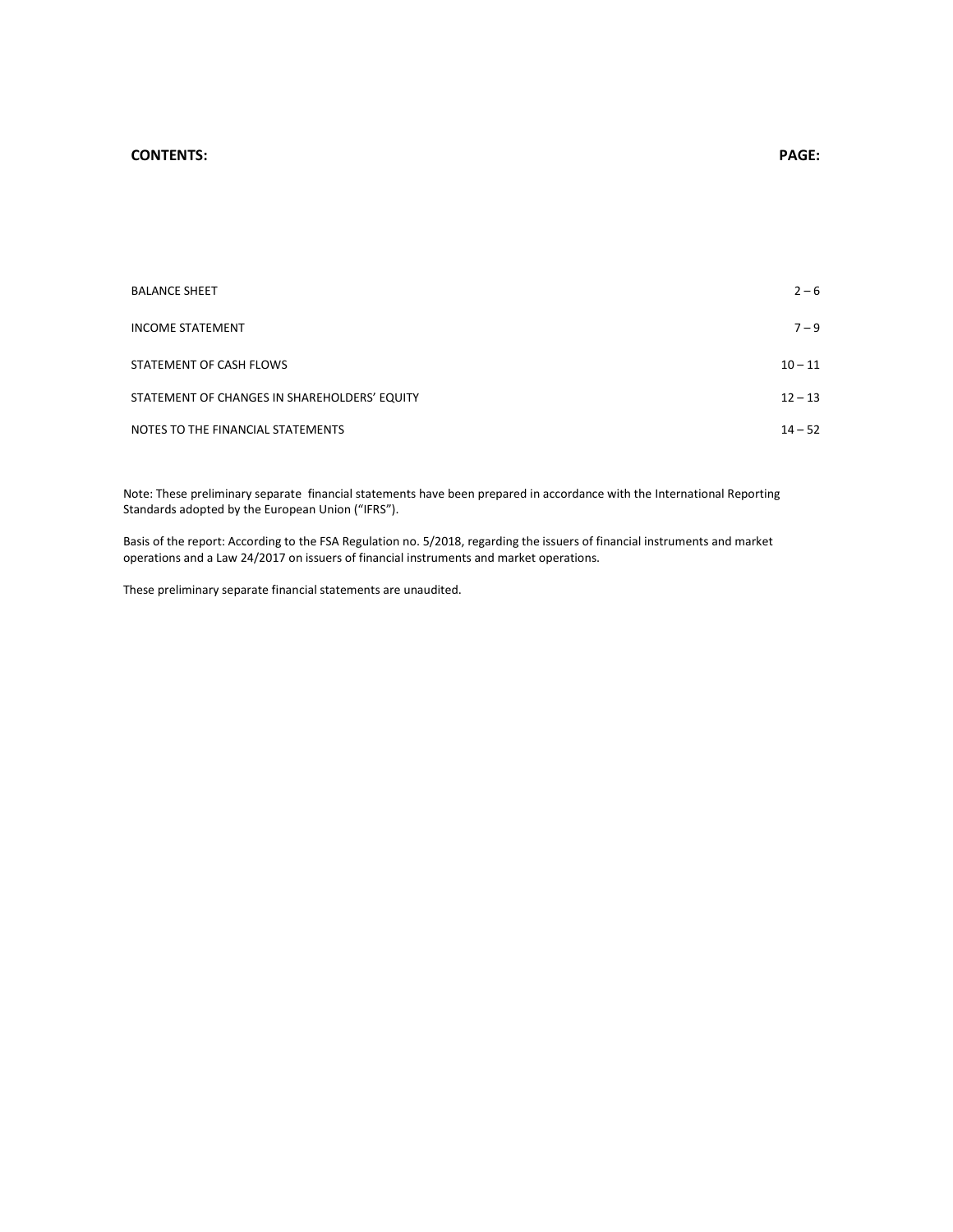| No.                                                                                                                                                                           | Row<br>no. | <b>Balance at</b><br>December 31.<br>2019 | <b>Balance at</b><br>December 31,<br>2020 | <b>Balance at</b><br>December 31,<br>2021 |
|-------------------------------------------------------------------------------------------------------------------------------------------------------------------------------|------------|-------------------------------------------|-------------------------------------------|-------------------------------------------|
| A NON-CURRENT ASSETS                                                                                                                                                          |            |                                           |                                           |                                           |
| <b>I INTANGIBLE ASSETS</b>                                                                                                                                                    |            |                                           |                                           |                                           |
| 1 Set-up expenses (acc. 203 - 2803 - 2903)<br>2 Concessions, patents, licenses, trademarks, similar rights<br>and assets and other intangible assets (acc. 205 + 208 - 2805 - | 1          |                                           |                                           |                                           |
| 2808 - 2905 - 2908)                                                                                                                                                           | 2          | 53,725                                    | 8,334                                     | 116,545                                   |
| 3 Goodwill (acc. 2071 - 2807)                                                                                                                                                 | 3          |                                           |                                           |                                           |
| 4 Advances (acc. 4094-4904)                                                                                                                                                   | 4          |                                           |                                           |                                           |
| 5 Intangible assets for the exploration for, and evaluation of,                                                                                                               |            |                                           |                                           |                                           |
| mineral resources (206 - 2806 - 2906)                                                                                                                                         | 5          |                                           |                                           |                                           |
| TOTAL (rows 01 to 05)                                                                                                                                                         | 6          | 53,725                                    | 8,334                                     | 116,545                                   |
| <b>II TANGIBLE ASSETS</b>                                                                                                                                                     |            |                                           |                                           |                                           |
| 1 Land and buildings (acc. 211 + 212 - 2811 - 2812 - 2911 -                                                                                                                   |            |                                           |                                           |                                           |
| 2912)<br>2 Technical equipment and machinery (acc. 213 + 223 - 2813 -                                                                                                         | 7          | 18,673,621                                | 19,572,462                                | 22,857,572                                |
| 2913)                                                                                                                                                                         | 8          | 13,075,049                                | 11,775,914                                | 11,024,164                                |
| 3 Other equipment and furniture (acc. $214 + 224 - 2814 -$                                                                                                                    |            |                                           |                                           |                                           |
| 2914)                                                                                                                                                                         | 9          | 50,308                                    | 45,118                                    | 69,043                                    |
| 4 Investment property (acc. 215 +251* - 2815 -285*- 2915-<br>$295*)$                                                                                                          | 10         |                                           |                                           |                                           |
| 5 Tangible assets in progress (acc. 231 - 2931)                                                                                                                               | 11         | 1,674,137                                 | 2,251,579                                 | 1,577,638                                 |
| 6 Investment property in progress (acc. 235 - 2935)                                                                                                                           | 12         |                                           |                                           |                                           |
| 7 Tangible assets for the exploration for, and evaluation of,                                                                                                                 |            |                                           |                                           |                                           |
| mineral resources (acc. 216 - 2816 - 2916)                                                                                                                                    | 13         |                                           |                                           |                                           |
| 8 Bearer biological assets (acc. 218 - 2818 - 2918)                                                                                                                           | 14         |                                           |                                           |                                           |
| 9 Advances (acc. 4093-4093)                                                                                                                                                   | 15         |                                           | 382,679                                   | 63,934                                    |
| TOTAL (rows 07 to 15)                                                                                                                                                         | 16         | 33,473,115                                | 34,027,752                                | 35,592,351                                |
| <b>III BEARER BIOLOGICAL ASSETS</b>                                                                                                                                           |            |                                           |                                           |                                           |
| (acc.241+227-284-294)                                                                                                                                                         | 17         |                                           |                                           |                                           |
| IV RIGHTS OF USE OF LEASED ASSETS (acc. 251* - 285* - 295*)                                                                                                                   | 18         |                                           |                                           |                                           |
| <b>V FINANCIAL ASSETS</b>                                                                                                                                                     |            |                                           |                                           |                                           |
| 1 Shares in subsidiaries (acc. 261 - 2961)                                                                                                                                    | 19         | 122,688,430                               | 128,949,197                               | 128,248,111                               |
| 2 Loans to group companies (acc. 2671 + 2672 - 2964)                                                                                                                          | 20         |                                           |                                           |                                           |
| 3 Shares in associates and jointly controlled entities (acc. 262<br>$+263 - 2962$                                                                                             | 21         | 147,339                                   | 147,339                                   | 147,339                                   |
| 4 Loans granted to associates and jointly controlled entities<br>$(acc. 2673 + 2674 - 2965)$                                                                                  | 22         |                                           |                                           |                                           |
| 5 Other long-term investments (acc. 265 - 2963)                                                                                                                               | 23         |                                           |                                           |                                           |
| 6 Other loans (acc. $2675* + 2676* + 2677 + 2678* + 2679* -$                                                                                                                  |            |                                           |                                           |                                           |
| $2966* - 2968*)$                                                                                                                                                              | 24         | 1,006,122                                 | 382,632                                   | 485,816                                   |
| TOTAL (rows 19 to 24)                                                                                                                                                         | 25         | 123,841,891                               | 129,479,168                               | 128,881,266                               |
| NON-CURRENT ASSETS - TOTAL (rows 06+16+17+18+25)                                                                                                                              | 26         | 157,368,731                               | 163,515,254                               | 164,590,162                               |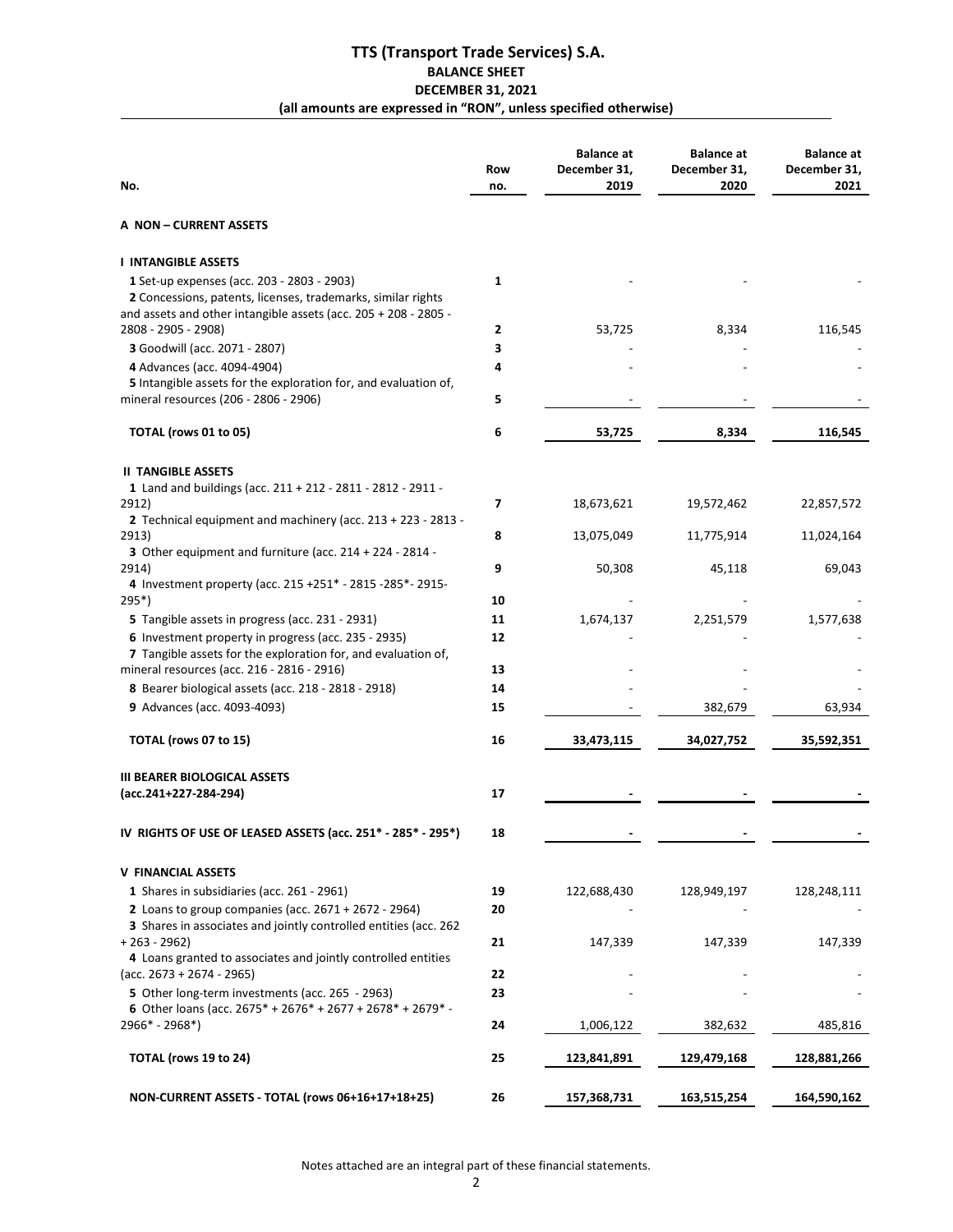| No.                                                                                                                                                                                    | Row<br>no. | <b>Balance at</b><br>December 31,<br>2019 | <b>Balance</b> at<br>December 31,<br>2020 | <b>Balance at</b><br>December 31.<br>2021 |
|----------------------------------------------------------------------------------------------------------------------------------------------------------------------------------------|------------|-------------------------------------------|-------------------------------------------|-------------------------------------------|
| <b>B CURRENT ASSETS</b>                                                                                                                                                                |            |                                           |                                           |                                           |
| <b>I INVENTORIES</b>                                                                                                                                                                   |            |                                           |                                           |                                           |
| 1 Raw materials and consumables (acc. $301 + 302 + 303 +$ /-<br>$308 + 321 + 322 + 323 + 328 + 351 + 358 + 381 + (-388 - 391 -$                                                        |            |                                           |                                           |                                           |
| 392 - 3951 - 3958 - 398)                                                                                                                                                               | 27         | 986,804                                   | 615,093                                   | 605,887                                   |
| 2 Non-current assets held for sale (acc. 311)<br>3 Work in progress (acc. 331 + 332 + 341 +/- 348* - 393 - 3941                                                                        | 28         |                                           |                                           |                                           |
| - 3952)<br>4 Finished goods and merchandise (acc. 326+327 + 345 + 346<br>$+347$ +/-348* +354 +356 +357 +361 +/-368 +371 +/-378 -                                                       | 29         |                                           |                                           |                                           |
| 3945 - 3946 - 3947 - 3953 - 3954 - 3955 - 3956 - 3957 - 396 -                                                                                                                          |            |                                           |                                           |                                           |
| 397 - din ct 4428)<br>5 Advances (acc. 4091 -4901)                                                                                                                                     | 30<br>31   | 75,762                                    | 59,189                                    |                                           |
| TOTAL (rows 27 to 31)                                                                                                                                                                  | 32         | 1,062,566                                 | 674,282                                   | 605,887                                   |
| <b>II RECEIVABLES</b> (amounts receivables in more than one year                                                                                                                       |            |                                           |                                           |                                           |
| shall be presented separately for each caption)                                                                                                                                        |            |                                           |                                           |                                           |
| 1 Trade receivables (acc. 2675* + 2676* + 2678* + 2679* -                                                                                                                              |            |                                           |                                           |                                           |
| $2966* - 2968 + 411 + 413 + 418 + 4642 - 491 - 494$                                                                                                                                    | 33         | 37,113,770                                | 30,674,648                                | 30,032,882                                |
| 2 Advances paid (acc. 4092 - 4902)                                                                                                                                                     | 34         | 371,460                                   | 341,375                                   | 35,761                                    |
| 3 Amounts receivable from affiliates (acc. 451** - 495*)<br>4 Amounts receivable from associates and jointly controlled                                                                | 35         | 319,185                                   | 156,279                                   | 1,393,713                                 |
| entities (acc. 453** - 495*)                                                                                                                                                           | 36         |                                           |                                           |                                           |
| 5 Receivables from transactions with derivatives (acc. 4652)<br>6 Other receivables (acc. $425 + 4282 + 431** + 437** + 4382$<br>$+441***+4424+acc. 4428***+444***+445+446***+447***+$ | 37         |                                           |                                           |                                           |
| $4482 + 4582 + 4662 + 461 + 473$ ** - 496 + 5187)                                                                                                                                      | 38         | 5,468,967                                 | 7,535,937                                 | 5,113,561                                 |
| 7 Capital subscribed and not paid in (acc. 456 - 495*)                                                                                                                                 | 39         |                                           |                                           |                                           |
| 8 Dividends receivable granted during the year (acc. 463)                                                                                                                              | 40         |                                           |                                           |                                           |
| TOTAL (rows 33 to 40)                                                                                                                                                                  | 41         | 43,273,382                                | 38,708,239                                | 36,575,917                                |
| III SHORT-TERM INVESTMENTS                                                                                                                                                             |            |                                           |                                           |                                           |
| 1 SHORT-TERM INVESTMENTS (acc. 505 + 506 + 507 + 508* -                                                                                                                                |            |                                           |                                           |                                           |
| $595 - 596 - 598 + 5113 + 5114$                                                                                                                                                        | 42         | 384,000                                   | 249,600                                   | 601,600                                   |
| IV PETTY CASH AND BANK ACCOUNTS (acc. 508 + acc. 5112 +                                                                                                                                |            |                                           |                                           |                                           |
| $512 + 531 + 532 + 541 + 542$                                                                                                                                                          | 43         | 28,247,155                                | 17,745,997                                | 21,130,855                                |
| CURRENT ASSETS - TOTAL (rows 32+41+42+43)                                                                                                                                              | 44         | 72,967,103                                | 57,378,118                                | 58,914,259                                |
| C PREPAID EXPENSES (acc. 471+474) (rows 46 + 47)                                                                                                                                       | 45         | 1,260,603                                 | 819,455                                   | 598,970                                   |
| Amounts reversible within one year (acc. 471+474)<br>Amounts reversible in more than one year (acc.                                                                                    | 46         | 1,260,603                                 | 819,455                                   | 598,970                                   |
| 471+474)                                                                                                                                                                               | 47         |                                           |                                           |                                           |
| <b>D PAYABLES WITHIN ONE YEAR</b>                                                                                                                                                      |            |                                           |                                           |                                           |
| 1 Debenture loans, presenting separately the loans from                                                                                                                                |            |                                           |                                           |                                           |
| convertible bonds (acc. 161 +1681 - 169)                                                                                                                                               | 48         |                                           |                                           |                                           |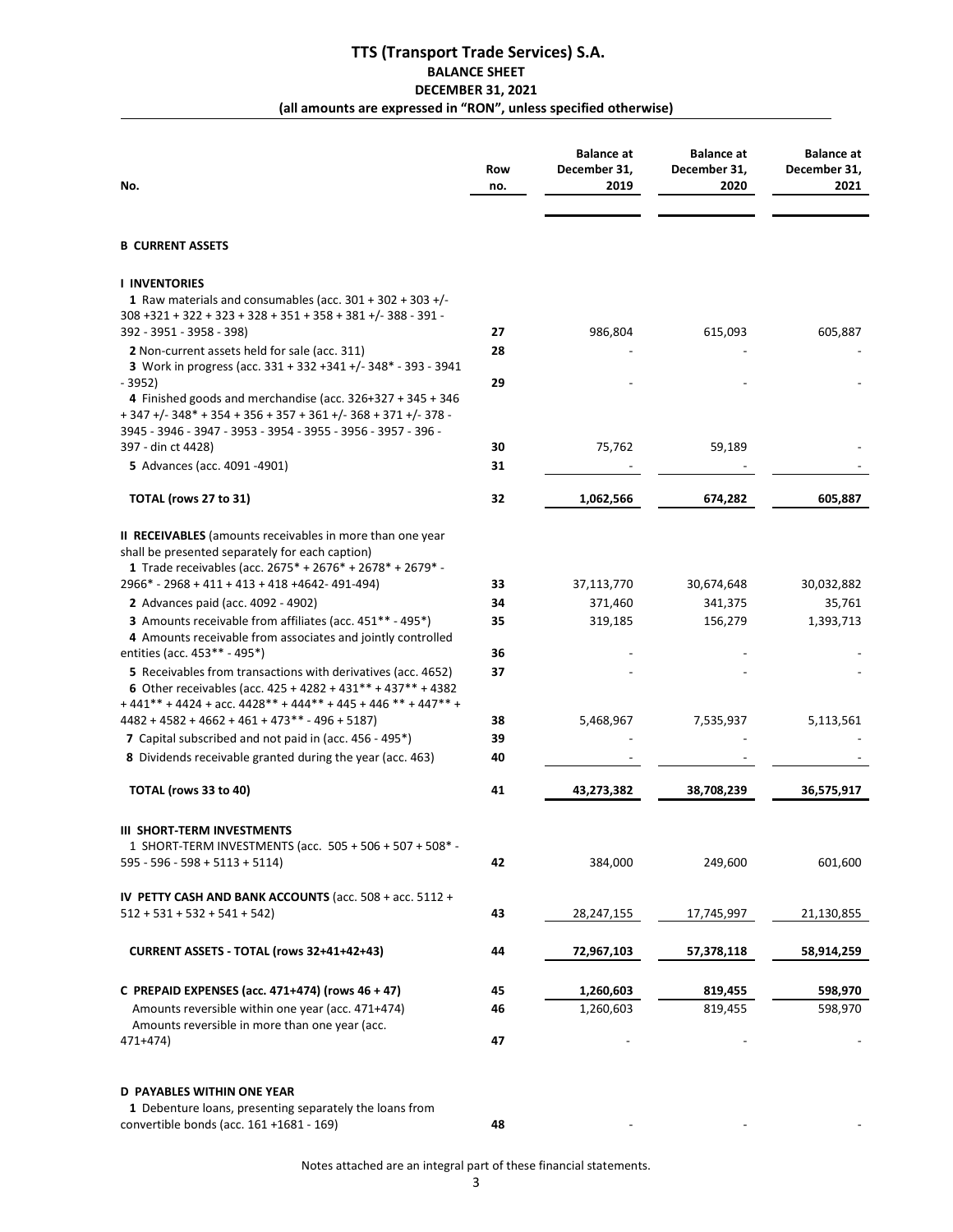| 49<br>50<br>51<br>52<br>53<br>54<br>55<br>56<br>57<br>58<br>59 | 12,187,215<br>47,911,693<br>4,948,219<br>65,047,127<br>4,900,214 | 8,521,450<br>38,006,342<br>2,400,493<br>48,928,285<br>5,082,402 |                                       |
|----------------------------------------------------------------|------------------------------------------------------------------|-----------------------------------------------------------------|---------------------------------------|
|                                                                |                                                                  |                                                                 | 33,491,021                            |
|                                                                |                                                                  |                                                                 |                                       |
|                                                                |                                                                  |                                                                 |                                       |
|                                                                |                                                                  |                                                                 |                                       |
|                                                                |                                                                  |                                                                 |                                       |
|                                                                |                                                                  |                                                                 |                                       |
|                                                                |                                                                  |                                                                 |                                       |
|                                                                |                                                                  |                                                                 |                                       |
|                                                                |                                                                  |                                                                 |                                       |
|                                                                |                                                                  |                                                                 |                                       |
|                                                                |                                                                  |                                                                 | 2,545,936<br>36,036,957<br>20,710,570 |
|                                                                |                                                                  |                                                                 |                                       |
|                                                                |                                                                  |                                                                 |                                       |
|                                                                |                                                                  |                                                                 |                                       |
|                                                                |                                                                  |                                                                 |                                       |
|                                                                |                                                                  |                                                                 |                                       |
|                                                                | 162,268,945                                                      | 168,597,656                                                     | 185,300,732                           |
|                                                                |                                                                  |                                                                 |                                       |
|                                                                |                                                                  |                                                                 |                                       |
| 60                                                             |                                                                  |                                                                 |                                       |
|                                                                |                                                                  |                                                                 |                                       |
|                                                                |                                                                  |                                                                 |                                       |
|                                                                |                                                                  |                                                                 |                                       |
|                                                                |                                                                  |                                                                 |                                       |
|                                                                |                                                                  |                                                                 |                                       |
|                                                                |                                                                  |                                                                 |                                       |
|                                                                |                                                                  |                                                                 |                                       |
| 66                                                             |                                                                  |                                                                 |                                       |
| 67                                                             |                                                                  |                                                                 |                                       |
|                                                                |                                                                  |                                                                 |                                       |
|                                                                |                                                                  |                                                                 |                                       |
|                                                                |                                                                  |                                                                 |                                       |
|                                                                |                                                                  |                                                                 |                                       |
|                                                                |                                                                  |                                                                 | 261,433                               |
| 69                                                             | 8,579,471                                                        | 98,315                                                          | 261,433                               |
|                                                                | 61<br>62<br>63<br>64<br>65<br>68                                 | 8,363,775<br>215,696                                            | 98,315                                |

| 1 Provisions for pensions and similar obligations             |    |         |         |         |
|---------------------------------------------------------------|----|---------|---------|---------|
| (acc. 1517)                                                   | 70 |         | -       |         |
| 2 Other provisions (acc. $1511 + 1512 + 1513 + 1514 + 1518$ ) | 71 | 308.411 | 499.648 | 628.641 |
| TOTAL (rows 70 to 71)                                         | 72 | 308.411 | 499.648 | 628.641 |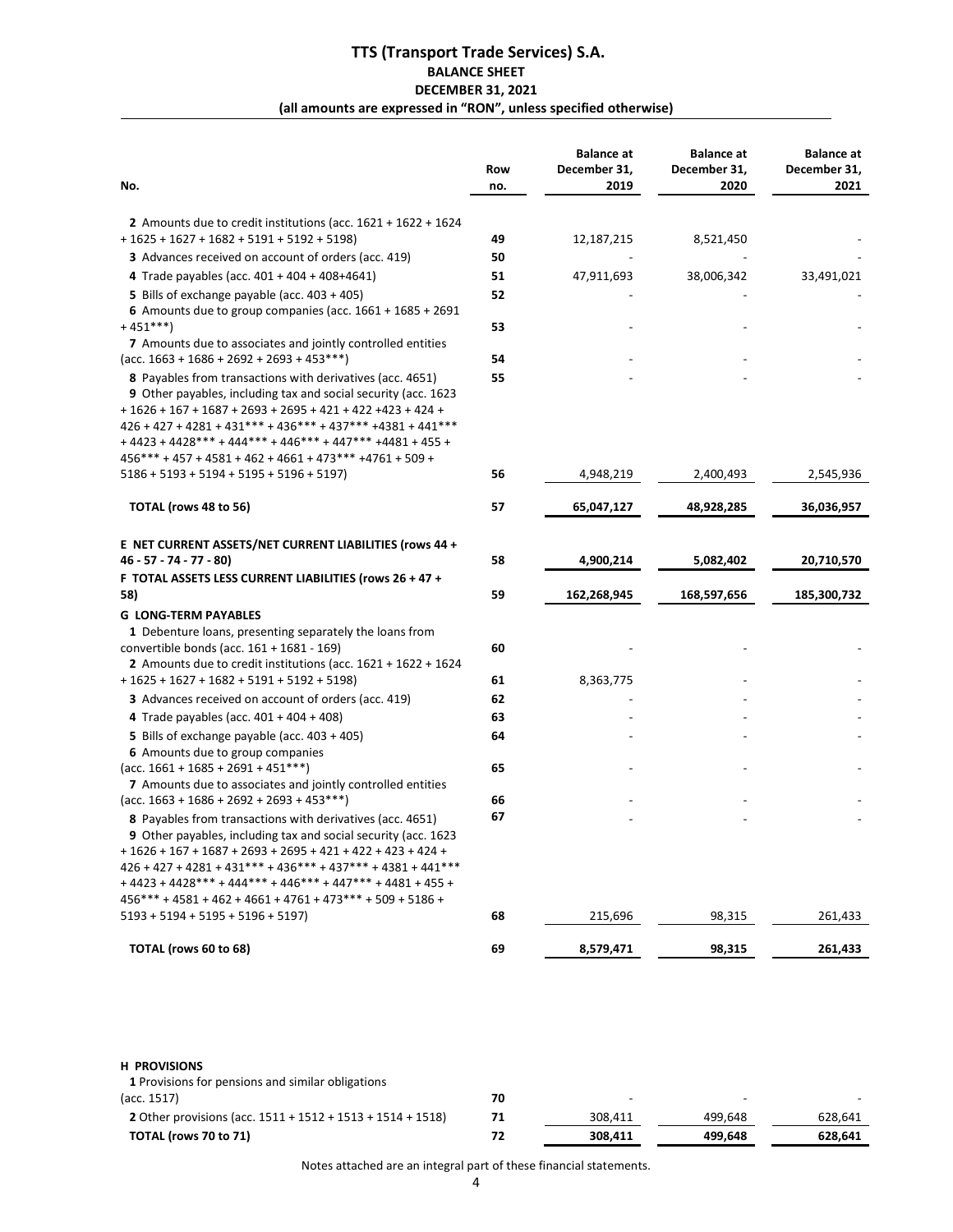| No.                                                                                                                         | Row<br>no. | <b>Balance at</b><br>December 31,<br>2019 | <b>Balance at</b><br>December 31,<br>2020 | <b>Balance at</b><br>December 31,<br>2021 |
|-----------------------------------------------------------------------------------------------------------------------------|------------|-------------------------------------------|-------------------------------------------|-------------------------------------------|
|                                                                                                                             |            |                                           |                                           |                                           |
|                                                                                                                             |            |                                           |                                           |                                           |
| <b>I DEFERRED INCOME</b><br>1 Subsidies for investments (acc. 475) (rows $74 + 75$ ), of                                    |            |                                           |                                           |                                           |
| which:                                                                                                                      | 73         |                                           |                                           |                                           |
| Amounts reversible within one year (acc. 475*)                                                                              | 74         |                                           |                                           |                                           |
| Amounts reversible in more than one year (acc. 475*)                                                                        | 75         |                                           |                                           |                                           |
| 2 Deferred income (acc. 472) - total (rows $77 + 78$ ), of which:                                                           | 76         | 4,280,365                                 | 4,186,886                                 | 2,765,702<br>2,765,702                    |
| Amounts reversible within one year (acc. 472*)<br>Amounts reversible in more than one year (acc. 472*)                      | 77<br>78   | 4,280,365                                 | 4,186,886                                 |                                           |
| 3 Deferred income pertaining to the assets received by<br>transfer from clients (acc. 478) (rows 80+81), of which:          | 79         |                                           |                                           |                                           |
| Amounts reversible within one year (acc. 478*)                                                                              | 80         |                                           |                                           |                                           |
| Amounts reversible in more than one year (acc. 478*)                                                                        | 81         |                                           |                                           |                                           |
| <b>TOTAL (rows 73+76+79)</b>                                                                                                | 82         | 4,280,365                                 | 4,186,886                                 | 2,765,702                                 |
| J CAPITAL AND RESERVES                                                                                                      |            |                                           |                                           |                                           |
| <b>I CAPITAL</b>                                                                                                            |            |                                           |                                           |                                           |
| 1 Capital subscribed and paid in (acc. 1012)                                                                                | 83         | 30,000,000                                | 30,000,000                                | 30,000,000                                |
| 2 Capital subscribed and not paid in (acc. 1011)<br>3 Capital subscribed representing financial liabilities (acc.           | 84         |                                           |                                           |                                           |
| 1027)                                                                                                                       | 85         |                                           |                                           |                                           |
| 4 Company patrimony (acc. 1015)<br>5 Adjustments of share capital/company patrimony (acc.                                   | 86         |                                           |                                           |                                           |
| 1028)                                                                                                                       | 87-88      | 1,739,592                                 | 1,739,592                                 | 1,739,592                                 |
| 6 Other items of equity (acc. 1031) Cr balance/Dr balance                                                                   | 89-90      |                                           |                                           |                                           |
| TOTAL (rows 83 + 84+85+86+87-88+89-90)                                                                                      | 91         | 31,739,592                                | 31,739,592                                | 31,739,592                                |
| II SHARE PREMIUMS (acc. 104)                                                                                                | 92         |                                           |                                           |                                           |
| III REVALUATION RESERVES (acc. 105)                                                                                         | 93         |                                           |                                           |                                           |
| <b>IV RESERVES</b>                                                                                                          |            |                                           |                                           |                                           |
| 1 Legal reserves (acc. 10611061)                                                                                            | 94         | 5,968,175                                 | 6,000,000                                 | 6,000,000                                 |
| 2 Statutory or contractual reserves (acc. 1063)                                                                             | 95         |                                           |                                           |                                           |
| 3 Other reserves (acc. 1068)                                                                                                | 96         | 8,870,774                                 | 3,777,984                                 | 3,823,575                                 |
| TOTAL (rows 94 to 96)                                                                                                       | 97         | 14,838,949                                | 9,777,984                                 | 9,823,575                                 |
| FX differences from conversion of annual standalone financial<br>statements from a presentation currency different from the |            |                                           |                                           |                                           |
| functional currency                                                                                                         | 98         |                                           |                                           |                                           |
| FX differences from conversion of annual standalone financial<br>statements into a presentation currency different from the |            |                                           |                                           |                                           |
| functional currency                                                                                                         | 99         |                                           |                                           |                                           |
| Own shares (acc. 109)                                                                                                       | 100        |                                           |                                           |                                           |
| Gains on equity instruments (acc. 141)                                                                                      | 101        |                                           |                                           |                                           |
| Losses on equity instruments (acc. 149)                                                                                     | 102        | 27,778,063                                |                                           |                                           |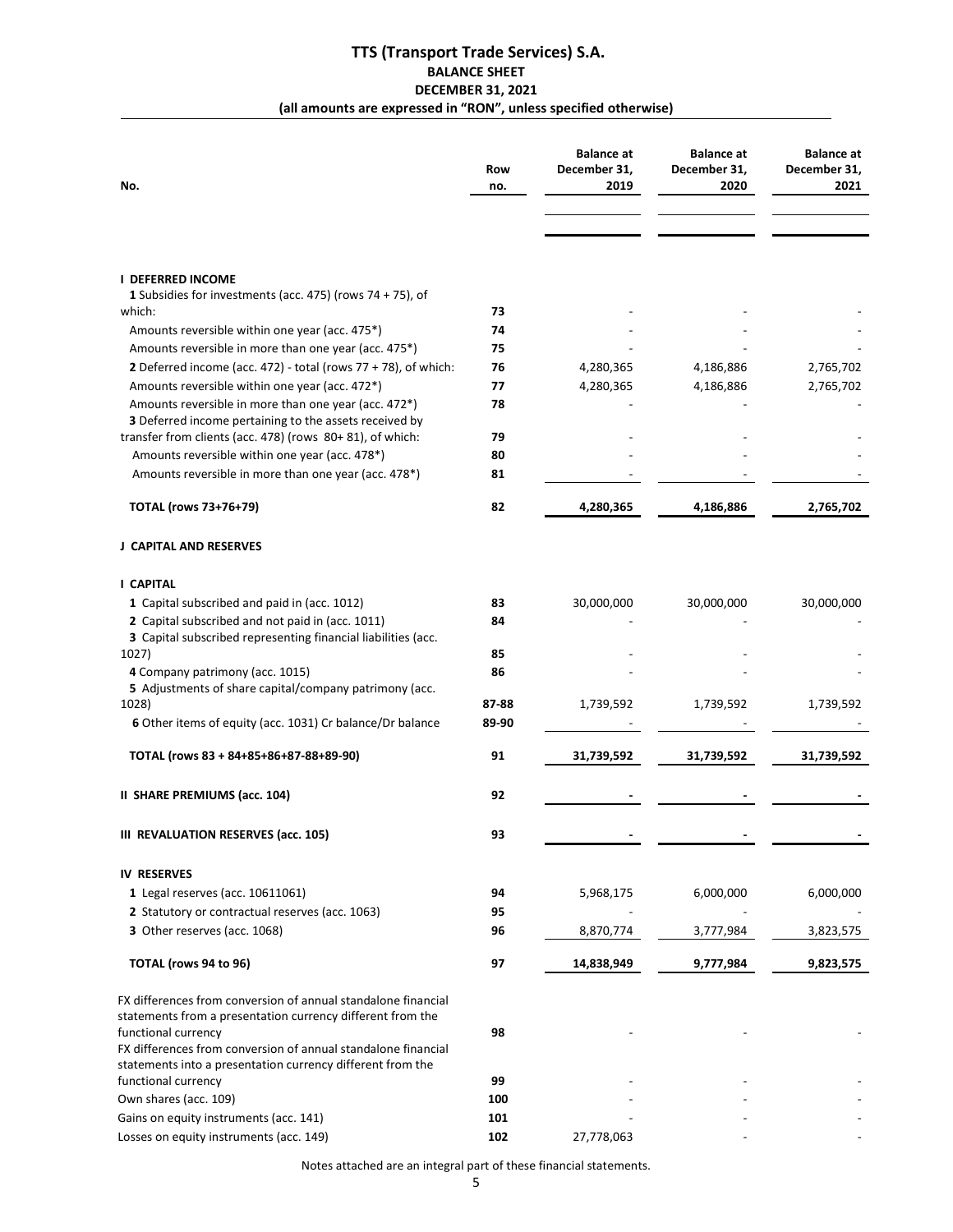| No.                                                                                                                                  | Row<br>no. | <b>Balance</b> at<br>December 31,<br>2019 | <b>Balance at</b><br>December 31,<br>2020 | <b>Balance at</b><br>December 31,<br>2021 |
|--------------------------------------------------------------------------------------------------------------------------------------|------------|-------------------------------------------|-------------------------------------------|-------------------------------------------|
| V PROFIT OR LOSS CARRIED FORWARD, EXCEPT FOR PROFIT<br>OR LOSS CARRIED FORWARD OBTAINED FROM FIRST-TIME<br><b>ADOPTION OF IAS 29</b> |            |                                           |                                           |                                           |
| - Cr balance                                                                                                                         | 103        | 109,928,115                               | 98,748,664                                | 112,389,883                               |
| - Dr balance                                                                                                                         | 104        |                                           |                                           |                                           |
| VI PROFIT OR LOSS CARRIED FORWARD OBTAINED FROM<br>FIRST-TIME ADOPTION OF IAS 29 (acc. 118)                                          |            |                                           |                                           |                                           |
| - Cr balance                                                                                                                         | 105        |                                           |                                           |                                           |
| - Dr balance                                                                                                                         | 106        | 2,107,766                                 | 2,107,766                                 | 2,107,766                                 |
| VII PROFIT OR LOSS FOR THE YEAR (acc. 121)                                                                                           |            |                                           |                                           |                                           |
| - Cr balance                                                                                                                         | 107        | 28,462,035                                | 29,918,630                                | 32,610,965                                |
| - Dr balance                                                                                                                         | 108        |                                           |                                           |                                           |
| Allocation of profit (acc. 129)                                                                                                      | 109        | 1,701,799                                 | 77,411                                    | 45,591                                    |
| <b>EQUITY - TOTAL</b><br>$(rows 91 + 92 + 93 + 97 + 98 - 99 - 100 + 101 - 102 + 103 - 104 +$<br>$105 - 106 + 107 - 108 - 109$        | 110        | 153,381,063                               | 167,999,693                               | 184,410,658                               |
|                                                                                                                                      |            |                                           |                                           |                                           |
| Public patrimony (acc. 1023)                                                                                                         | 111        |                                           |                                           |                                           |
| Private patrimony (acc. 1026)                                                                                                        | 112        |                                           |                                           |                                           |
| CAPITAL - TOTAL (rows 110+111+112)                                                                                                   | 113        | 153,381,063                               | 167,999,693                               | 184,410,658                               |

**STEFANUT PETRU, COLETA FLORESCU,** 

CHIEF EXECUTIVE OFFICER CHIEF FINANCIAL OFFICER

Notes attached are an integral part of these financial statements.

 $\frac{1}{2}$  , and the set of the set of the set of the set of the set of the set of the set of the set of the set of the set of the set of the set of the set of the set of the set of the set of the set of the set of the set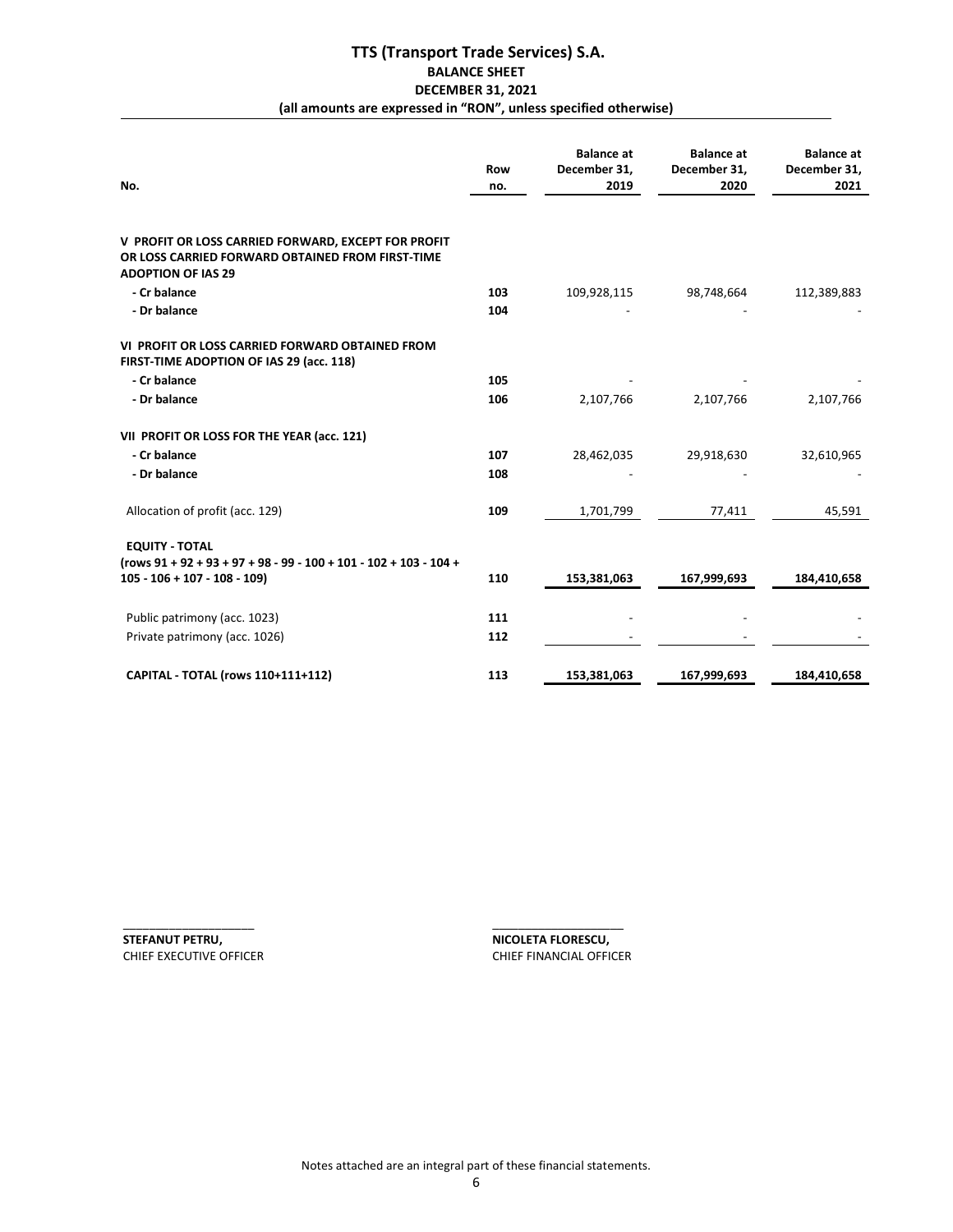# **TTS (Transport Trade Services) S.A. INCOME STATEMENT FOR THE YEAR ENDED DECEMBER 31, 2021 (all amounts are expressed in "RON", unless specified otherwise)**

| No.                                                                                                                                   | Row<br>no | <b>Financial year</b><br>ended<br>December 31, 2020 | <b>Financial year ended</b><br>December 31, 2021 |
|---------------------------------------------------------------------------------------------------------------------------------------|-----------|-----------------------------------------------------|--------------------------------------------------|
| 1 Net turnover (rows 03 + 04 - 05 + 06)                                                                                               | 1         | 371,639,769                                         | 395,578,550                                      |
| Of which, net turnover corresponding to the main activity<br>actually carried out                                                     | 2         | 371,639,769                                         | 395,578,550                                      |
| 2 Goods sold (acc. 701 + 702 + 703 + 704 + 705 + 706 + 708 - 6815*)                                                                   | 3         | 370,157,457                                         | 395,163,159                                      |
| 3 Income from sale of goods (acc. 707 - 6815*)                                                                                        | 4         | 1,482,312                                           | 415,391                                          |
| 4 Commercial discounts granted (acc. 709)                                                                                             | 5         |                                                     |                                                  |
| 5 income from operating subsidies relating to net turnover (acc.<br>7411)                                                             | 6         |                                                     |                                                  |
| 6-7 Income corresponding to the cost of work in progress (acc. 711<br>+ 712+713)                                                      |           |                                                     |                                                  |
| - Cr balance                                                                                                                          | 7         |                                                     |                                                  |
| - Dr balance                                                                                                                          | 8         |                                                     |                                                  |
| 8 Income from production of non-current assets and investment                                                                         |           |                                                     |                                                  |
| property (rows 10+11)                                                                                                                 | 9         |                                                     |                                                  |
| 9 Income from production of tangible and intangible assets (acc.                                                                      |           |                                                     |                                                  |
| $721 + 722$                                                                                                                           | 10        | 357,013                                             |                                                  |
| 10 Income from production of investment property (acc. 725)<br>11 Income from non-current assets (or disposal groups) held for        | 11        |                                                     |                                                  |
| sale (acc. 753)                                                                                                                       | 12        |                                                     |                                                  |
| 12 Income from the revaluation of tangible assets (acc. 755)                                                                          | 13        |                                                     |                                                  |
| 13 Income from investment property (acc. 756))                                                                                        | 14        |                                                     |                                                  |
| 14 Income from biological assets and agricultural produce (acc. 757)<br>15 Income from operating subsidies (acc. 7412 + 7413 + 7414 + | 15        |                                                     |                                                  |
| 7415 +7416 + 7417 + 7419)                                                                                                             | 16        |                                                     |                                                  |
| 16 Other operating income (acc. 751 + 758), of which:                                                                                 | 17        | 3,474,410                                           | 8,768,423                                        |
| 17 – income from investment subsidies (acc. 7584)                                                                                     | 18        |                                                     |                                                  |
| - gains on bargain purchases (acc. 7587)                                                                                              | 19        |                                                     |                                                  |
| 18 TOTAL OPERATING INCOME (rows 01+07-                                                                                                |           |                                                     |                                                  |
| 08+09+12+13+14+15+16+17)                                                                                                              | 20        | 375,471,192                                         | 404,346,973                                      |
| 19 a) Expenses with raw materials and                                                                                                 |           |                                                     |                                                  |
| consumables (acc. $601 + 602$ )                                                                                                       | 21        | 501,723                                             | 155,097                                          |
| 20 Other material expenses (acc. $603 + 604 + 606 + 608$ )                                                                            | 22        | 71,093                                              | 33,362                                           |
| 21 b) Other external expenses (power and water supply) (acc. 605)                                                                     | 23        | 267,282                                             | 282,892                                          |
| *- of which, expenses with power consumption (acc. 6051))                                                                             | 24        |                                                     |                                                  |
| 22 c) Marketing expenses (acc. 607)                                                                                                   | 25        | 1,441,453                                           | 410,058                                          |
| 23 Commercial discounts received (acc. 609)                                                                                           | 26        |                                                     |                                                  |
| 24 Personnel expenses (rows 28+29)                                                                                                    | 27        | 8,011,570                                           | 8,363,416                                        |
| 25 a) Salaries and bonuses (acc. $641 + 642 + 643 + 644$ )                                                                            | 28        | 7,820,863                                           | 8,159,837                                        |
| 26 b) Social security (acc. 645+646)                                                                                                  | 29        | 190,707                                             | 203,579                                          |
| 27 a) Value adjustments on the tangible and intangible assets                                                                         |           |                                                     |                                                  |
| (rows 31+32-33)                                                                                                                       | 30        | 3,672,353                                           | 3,982,829                                        |
| 28 a. 1) Expenses (acc. 6811 + 6813+6816+6817+ from acc. 6818)<br>a.2) Expenses with the amortization/depreciation of right-of-use    | 31        | 3,672,353                                           | 3,982,829                                        |
| assets leased (acc. 685)                                                                                                              | 32        |                                                     |                                                  |
| 29 a. 3) Income (acc. 7813+7816+ from acc. 7818)                                                                                      | 33        |                                                     |                                                  |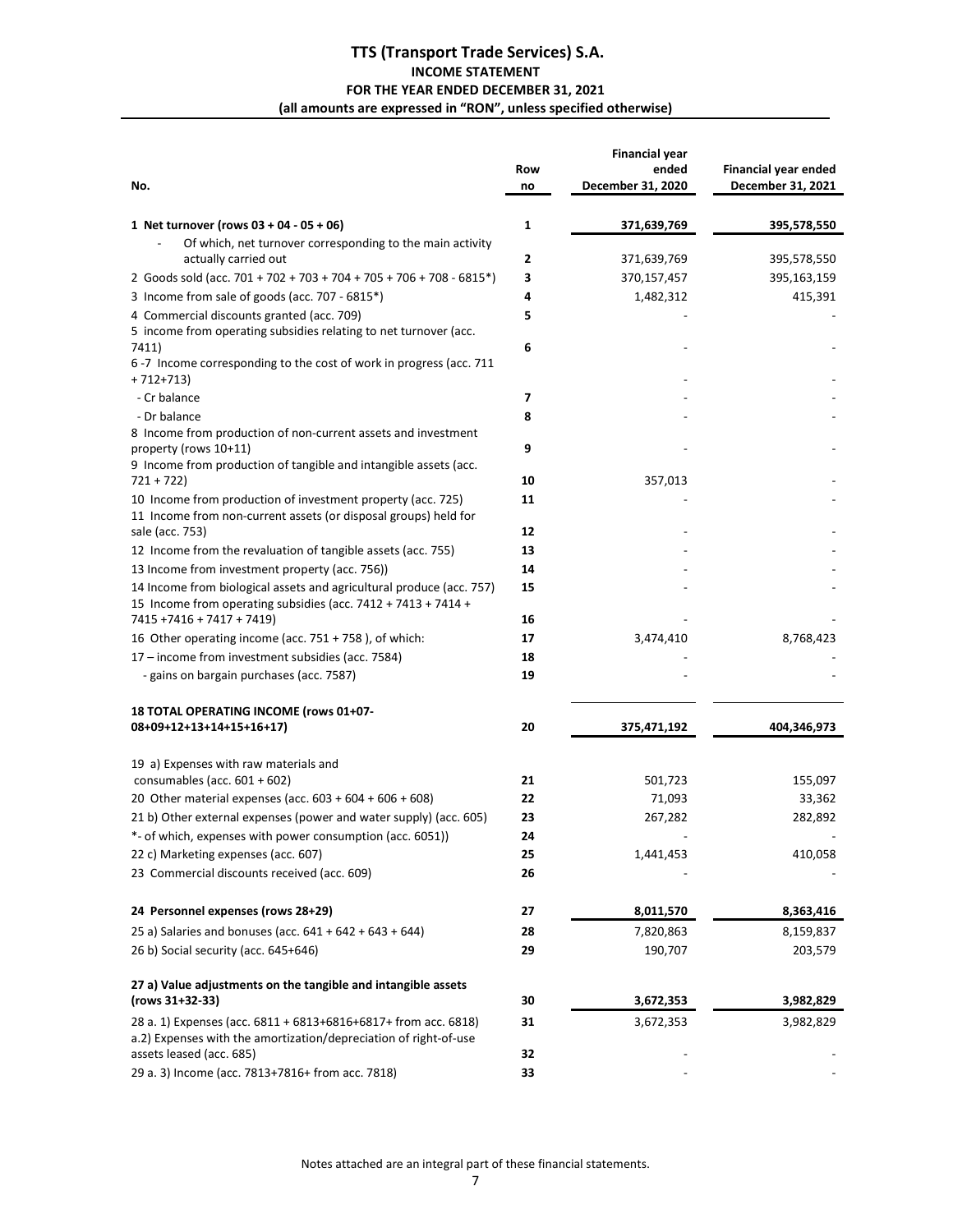# **TTS (Transport Trade Services) S.A. INCOME STATEMENT FOR THE YEAR ENDED DECEMBER 31, 2021 (all amounts are expressed in "RON", unless specified otherwise)**

|                                                                      |     | <b>Financial year</b> |                             |
|----------------------------------------------------------------------|-----|-----------------------|-----------------------------|
|                                                                      | Row | ended                 | <b>Financial year ended</b> |
| No.                                                                  | no  | December 31, 2020     | December 31, 2021           |
| 30 b) Value adjustments on the current assets (rows 35-36)           | 34  | (207, 191)            | 916,348                     |
| 31 b. 1) Expenses (acc. 654 + 6814 + from acc. 6818)                 | 35  | 279,159               | 1,746,308                   |
| 32 b. 2) Income (acc. 754 + 7814 + from acc. 7818)                   | 36  | 486,350               | 829,960                     |
| 33 Other operating expenses (rows 38 to 46)                          | 37  | 333,890,255           | 362,081,600                 |
| 34.1. External provisions (acc. 611 + 612 + 613 + 614 + 615 + 621 +  |     |                       |                             |
| $622 + 623 + 624 + 625 + 626 + 627 + 628$                            | 38  | 330,161,670           | 355,264,897                 |
| 35.2. Other taxes, levies and similar payments; transfers and        |     |                       |                             |
| contributions due based on special acts of legislation (acc. 635 +   |     |                       |                             |
| 6586*)                                                               | 39  | 130,315               | 145,354                     |
| 36.3. Environmental expenses (acc. 652)                              | 40  |                       |                             |
| 37.4. Expenses with non-current assets (or disposal groups) held for |     |                       |                             |
| sale (acc. 653)                                                      | 41  |                       |                             |
| 38.5. Revaluation of tangible assets (acc. 655)                      | 42  |                       |                             |
| 39.6. Expenses with investment properties (acc. 656)                 | 43  |                       |                             |
| 40.7. Expenses with biological assets (acc. 657)                     | 44  |                       |                             |
| 41.8. Natural disasters and other similar events (acc.6587)          | 45  |                       |                             |
| 42.9. Other expenses (acc. 651 + 6581 + 6582 + 6583 + 6588)          | 46  | 3,598,270             | 6,671,349                   |
| 43. Adjustments on provisions (rows 48-49)                           | 47  | 191,237               | 128,993                     |
| 44 - Expenses (acc. 6812)                                            | 48  | 191,237               | 128,993                     |
| 45 - Income (acc. 7812)                                              | 49  |                       |                             |
| 46 OPERATING EXPENSES - TOTAL (rows 21 to 23+25-                     |     |                       |                             |
| 26+27+30+34+37+47)                                                   | 50  | 347,839,775           | 376,354,595                 |
|                                                                      |     |                       |                             |
| <b>OPERATING PROFIT OR LOSS</b>                                      |     |                       |                             |
| 47 - Profit (rows 20 - 50)                                           | 51  | 27,631,417            | 27,992,378                  |
| 48 - Loss (rows 50 - 20)                                             | 52  |                       |                             |
| 49 Income from shares held in subsidiaries (acc. 7611)               | 53  | 206,716               | 8,789,087                   |
| 50 Income from shares held in associates (acc. 7612)                 | 54  |                       |                             |
| 51 Income from shares held in associates and jointly controlled      |     |                       |                             |
| entities (acc. 7613)                                                 | 55  |                       |                             |
| 52 Income from transactions with securities and other financial      |     |                       |                             |
| instruments (acc. 762)                                               | 56  |                       |                             |
| 53 Income from transactions with derivatives (acc. 763)              | 57  |                       |                             |
| 54 Income from FX differences (acc. 765)                             | 58  | 2,240,885             | 2,450,941                   |
| 55 Interest income (acc. 766)                                        | 59  | 83,547                | 171,391                     |
| - of which, income from affiliates                                   | 60  | 23,091                |                             |
| 57 Income from operating subsidies for interest payable (acc. 7418)  | 61  |                       |                             |
| 58 Income from short-term financial investments (acc. 7617)          | 62  |                       |                             |
| Income from deferred collection beyond normal credit terms           |     |                       |                             |
| (acc. 7681)                                                          | 63  |                       |                             |
| 59 Other financial income (acc. 7615 + 764 + 767 + 7688)             | 64  |                       | 352,000                     |
| TOTAL FINANCIAL INCOME (rows 53 to 59+61 to 64)                      | 65  | 2,531,148             | 11,763,419                  |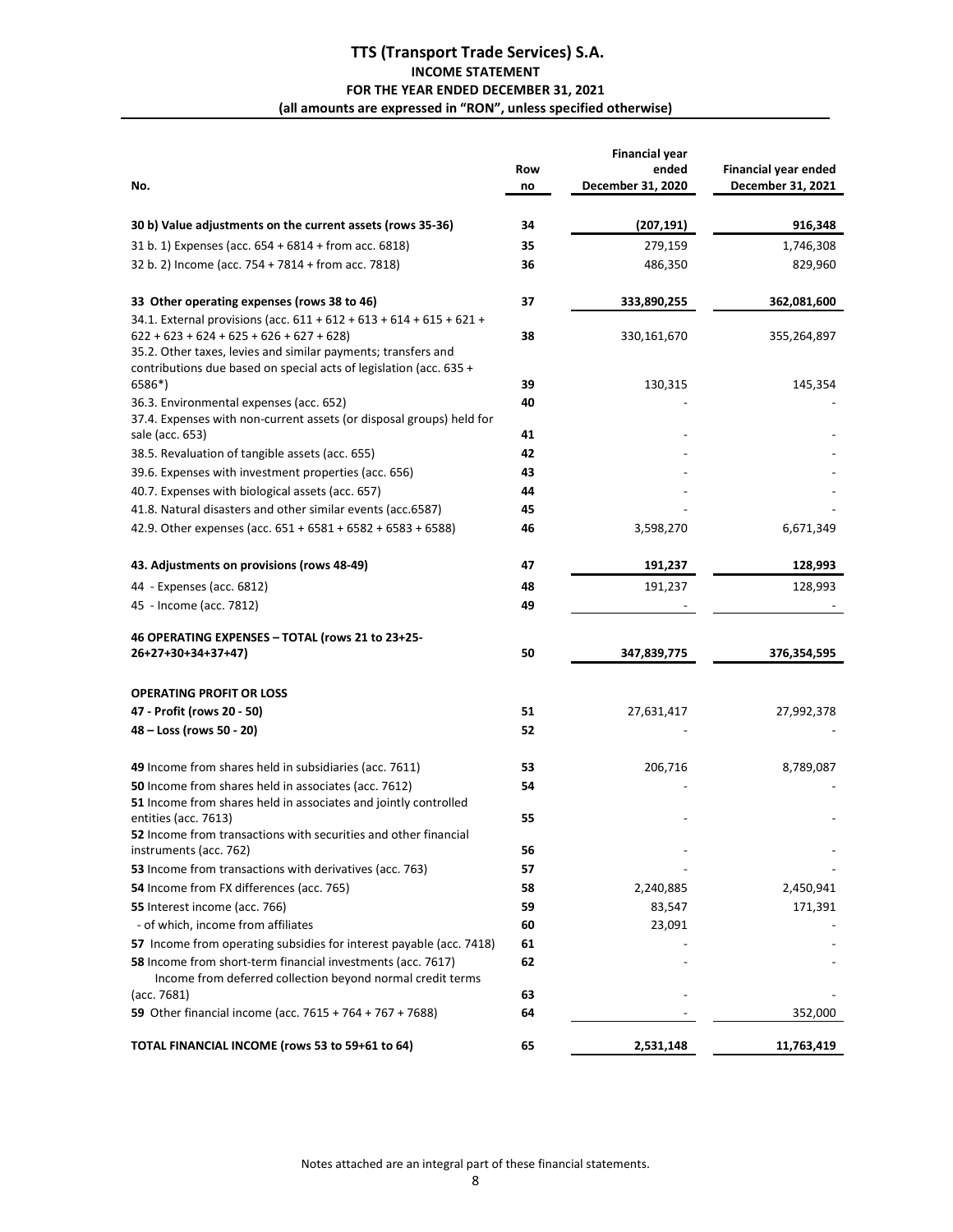# **TTS (Transport Trade Services) S.A. INCOME STATEMENT FOR THE YEAR ENDED DECEMBER 31, 2021 (all amounts are expressed in "RON", unless specified otherwise)**

|                                                                                                    | Row | <b>Financial year</b><br>ended | Financial year ended |
|----------------------------------------------------------------------------------------------------|-----|--------------------------------|----------------------|
| No.                                                                                                | no  | December 31, 2020              | December 31, 2021    |
| 61 Value adjustments regarding the financial assets and financial                                  |     |                                |                      |
| investments held as current assets (rows 67-68)                                                    | 66  | (6,335,530)                    | (9, 116, 698)        |
| 62 - Expenses (acc. 686)                                                                           | 67  |                                |                      |
| 63 - Income (acc. 786)                                                                             | 68  | 6,335,530                      | 9,116,698            |
| 64 Expenses with transactions of securities and other financial<br>instruments (acc. 661)          | 69  |                                |                      |
| 65 Expenses with transactions with derivatives (acc. 662)                                          | 70  |                                |                      |
| 66 Interest expenses (acc. 666*)                                                                   | 71  | 306,095                        | 114,317              |
| - of which, expenses made with affiliates                                                          | 72  |                                |                      |
| 67 Expenses with deferred collection beyond normal credit terms                                    |     |                                |                      |
| (acc. 6681)                                                                                        | 73  |                                |                      |
| Expenses with lease interest (acc. 6685)                                                           | 74  |                                |                      |
| 68 Other financial expenses (acc. $663 + 664 + 665 + 667 + 6688$ )                                 | 75  | 2,905,989                      | 12,370,324           |
| 69 TOTAL FINANCIAL EXPENSES (rows 66+69+70+71+73+74+75)                                            | 76  | (3, 123, 446)                  | 3,367,943            |
| <b>FINANCIAL PROFIT OR LOSS</b>                                                                    |     |                                |                      |
| 70 - Profit (rows 65-76)                                                                           | 77  | 5,654,594                      | 8,395,476            |
| 71 - Loss (rows 76-65)                                                                             | 78  |                                |                      |
|                                                                                                    |     |                                |                      |
| 72 TOTAL INCOME (rows 20+65)                                                                       | 79  | 378,002,340                    | 416,110,392          |
| 73 TOTAL EXPENSES (rows 50+76)                                                                     | 80  | 344,716,329                    | 379,722,538          |
| <b>GROSS PROFIT OR LOSS</b>                                                                        |     |                                |                      |
| 74 - Profit (rows 79-80)                                                                           | 81  | 33,286,011                     | 36,387,854           |
| 75 - Loss (rows 80-79)                                                                             | 82  |                                |                      |
| 76 INCOME TAX (acc. 691)                                                                           | 83  | 3,486,204                      | 3,924,319            |
|                                                                                                    |     |                                |                      |
| 77 Deferred income tax (acc. 692)                                                                  | 84  |                                |                      |
| 78 Income from deferred income tax (acc. 792)                                                      | 85  | 118,823                        | 147,430              |
| Income tax expenses, determined by tax treatment uncertainties                                     |     |                                |                      |
| (acc. 693)                                                                                         | 86  |                                |                      |
| Tax specific to certain activities (acc. 695)                                                      | 87  |                                |                      |
| 79 Other taxes not included in the captions above (acc. 698)                                       | 88  |                                |                      |
| NET PROFIT OR LOSS OF THE YEAR                                                                     |     |                                |                      |
| 80 - Profit (rows 81 - 83 - 84 + 85 - 86 - 87 - 88)                                                | 89  | 29,918,630                     | 32,610,965           |
| 81 - Loss (rows $82 + 83 + 84 - 85 + 86 + 87 + 88$ );<br>$(rows 83 + 84 + 86 + 87 + 88 - 85 - 81)$ | 90  |                                |                      |

STEFANUT PETRU, **NICOLETA FLORESCU,** CHIEF EXECUTIVE OFFICER CHIEF FINANCIAL OFFICER

Notes attached are an integral part of these financial statements.

 $\frac{1}{2}$  , the contribution of the contribution of the contribution of the contribution of the contribution of the contribution of the contribution of the contribution of the contribution of the contribution of the contr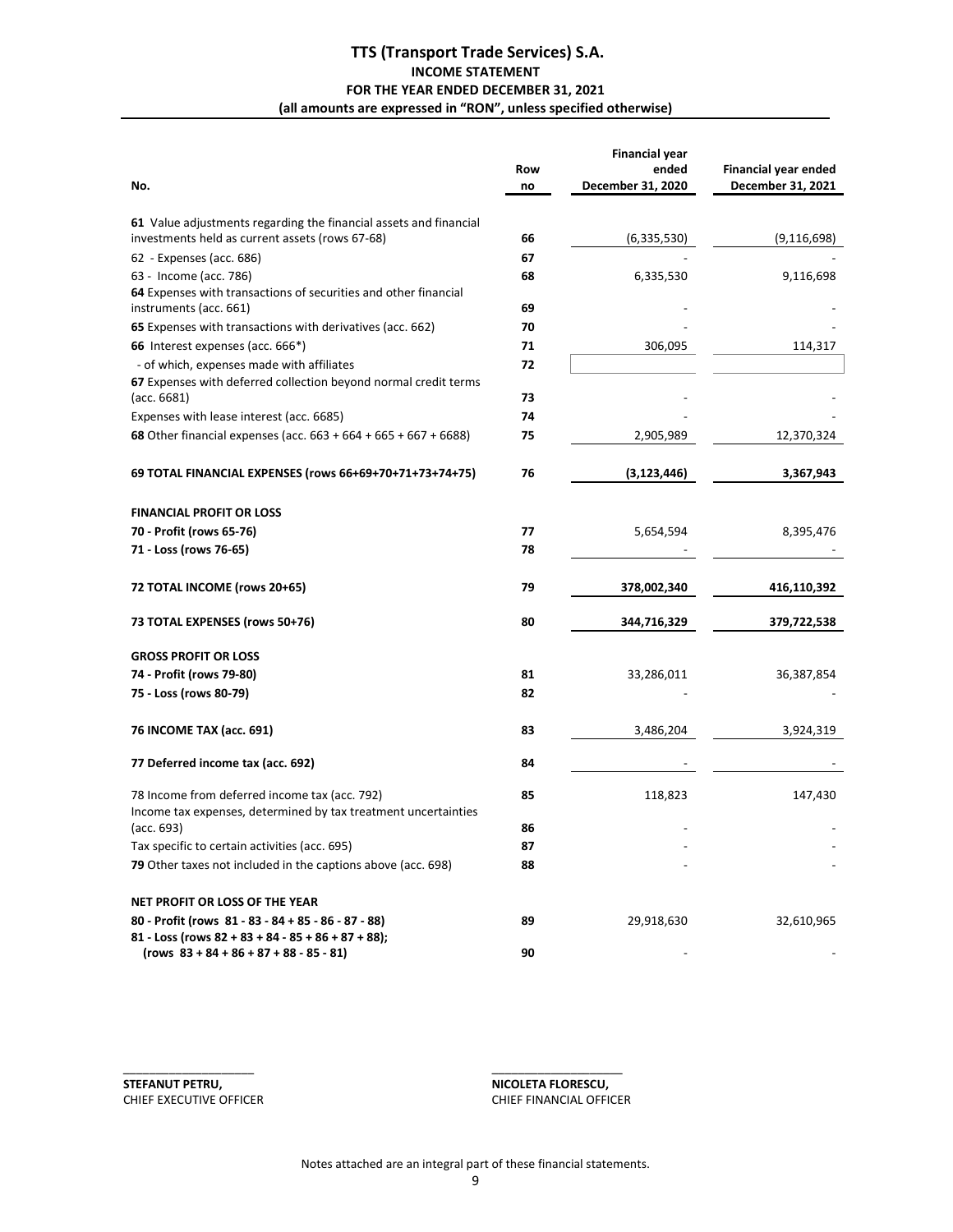# **TTS (Transport Trade Services) S.A. CASH FLOW STATEMENT FOR THE YEAR ENDED DECEMBER 31, 2021 (all amounts are expressed in "RON", unless specified otherwise)**

|                                                                                                                                          | December 31,<br>2020  | December 31,<br>2021 |
|------------------------------------------------------------------------------------------------------------------------------------------|-----------------------|----------------------|
| Cash flows from operating activities                                                                                                     |                       |                      |
| Profit before tax                                                                                                                        | 33,286,011            | 36,387,854           |
| Adjustments for:                                                                                                                         |                       |                      |
| Amortization of intangible assets                                                                                                        | 52,552                | 27,757               |
| Depreciation of tangible assets                                                                                                          | 3,619,801             | 3,955,072            |
| Expenses/(Income) related to provisions for financial investments<br>Expenses/(Income) related to provisions for receivables and similar | (6, 335, 530)         | (9, 116, 698)        |
| accounts                                                                                                                                 | (207, 191)            | 916,348              |
| Expenses/(Income) related to provisions for risks and charges                                                                            | 191,237               | 128,993              |
| (Net gains)/Net loss on the disposal of tangible assets                                                                                  | 69,324                | (50, 924)            |
| (Net gains)/Net loss on the disposal of financial investments                                                                            | 134,400               | 10,046,630           |
| Adjustments for FX losses/(gains)                                                                                                        | 530,704               | (127, 247)           |
| Income from dividends                                                                                                                    | (206, 716)<br>306,095 | (8,789,087)          |
| Interest expenses                                                                                                                        |                       | 114,317              |
| interest income                                                                                                                          | (83, 547)             | (171, 391)           |
| Cash flows from operations before changes to working capital                                                                             | 31,357,141            | 33,321,624           |
| (Increase) / Decrease in receivables                                                                                                     | 4,376,029             | 991,221              |
| (Increase) / Decrease in prepaid expenses                                                                                                | 441,148               | 220,485              |
| (Increase) / Decrease in inventories                                                                                                     | 388,285               | 68,395               |
| Increase / Decrease in liabilities                                                                                                       | (14, 340, 662)        | (7,983,650)          |
| Increase / (Decrease) in deferred income                                                                                                 | (93, 479)             | (1,421,184)          |
| Interest paid                                                                                                                            | (306,095)             | (114, 317)           |
| Interest received                                                                                                                        | 83,547                | 171,391              |
| Income tax paid                                                                                                                          | (1, 240, 041)         |                      |
| Net cash from operating activities                                                                                                       | 20,665,873            | 25,253,964           |
| Cash flows from investing activities:                                                                                                    |                       |                      |
| Purchase of tangible assets                                                                                                              | (4,385,738)           | (7,095,420)          |
| Purchase of intangible assets                                                                                                            | (7, 160)              | (135,968)            |
| (Purchase)/Sale of non-current financial assets                                                                                          | 563,853               | (332,030)            |
| Proceeds from sale of non-current assets                                                                                                 | 141,976               | 1,626,674            |
| Proceeds from sale of short-term investments                                                                                             |                       |                      |
| Dividends received                                                                                                                       | 206,716               | 8,789,087            |
| Net cash flows from investing activities                                                                                                 | (3,480,353)           | 2,852,343            |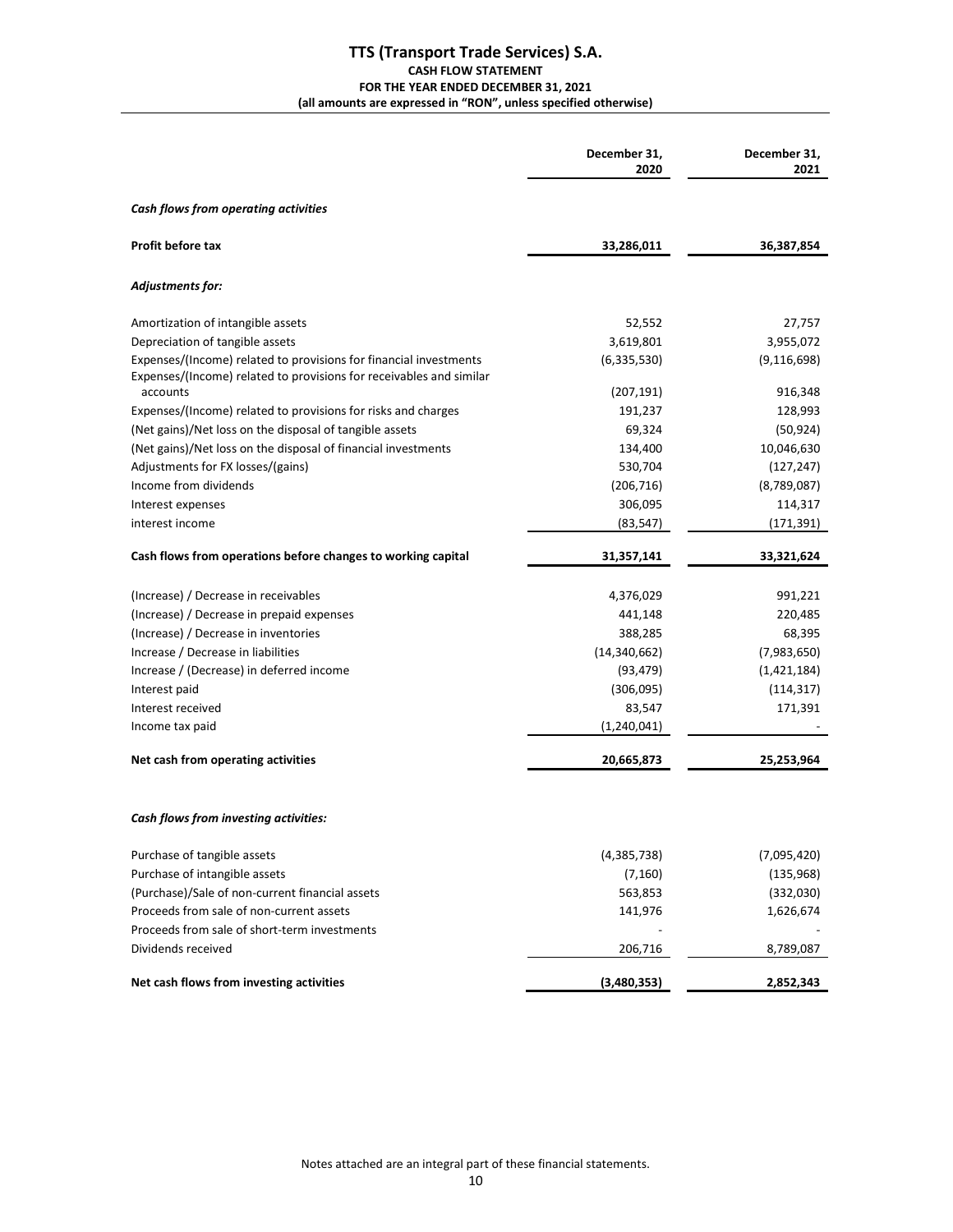# **TTS (Transport Trade Services) S.A. CASH FLOW STATEMENT FOR THE YEAR ENDED DECEMBER 31, 2021 (all amounts are expressed in "RON", unless specified otherwise)**

|                                                      | December 31,<br>2020 | December 31,<br>2021 |
|------------------------------------------------------|----------------------|----------------------|
| Cash flows from financing activities                 |                      |                      |
| Increase/(Decrease) in the use of credit line        |                      |                      |
| Receipt/(Repayment) of long-term loan                | (12, 386, 678)       | (8,521,450)          |
| Guarantee payments                                   |                      |                      |
| Dividends paid                                       | (15,300,000)         | (16, 200, 000)       |
| Spin-off payment - cash                              |                      |                      |
| (Purchase)/Sale of own shares                        |                      |                      |
| Net cash flows from financing activities             | (27,686,678)         | (24, 721, 450)       |
| Net (decrease)/increase of cash and cash equivalents | (10,501,158)         | 3,384,858            |
| Cash and cash equivalents at beginning of the year   | 28,247,155           | 17,745,997           |
| Cash and cash equivalents at the end of the year     | 17,745,997           | 21,130,855           |

 $\overline{\phantom{a}}$  , and the contract of the contract of the contract of the contract of the contract of the contract of the contract of the contract of the contract of the contract of the contract of the contract of the contrac **STEFANUT PETRU, COLETA FLORESCU,** CHIEF EXECUTIVE OFFICER CHIEF FINANCIAL OFFICER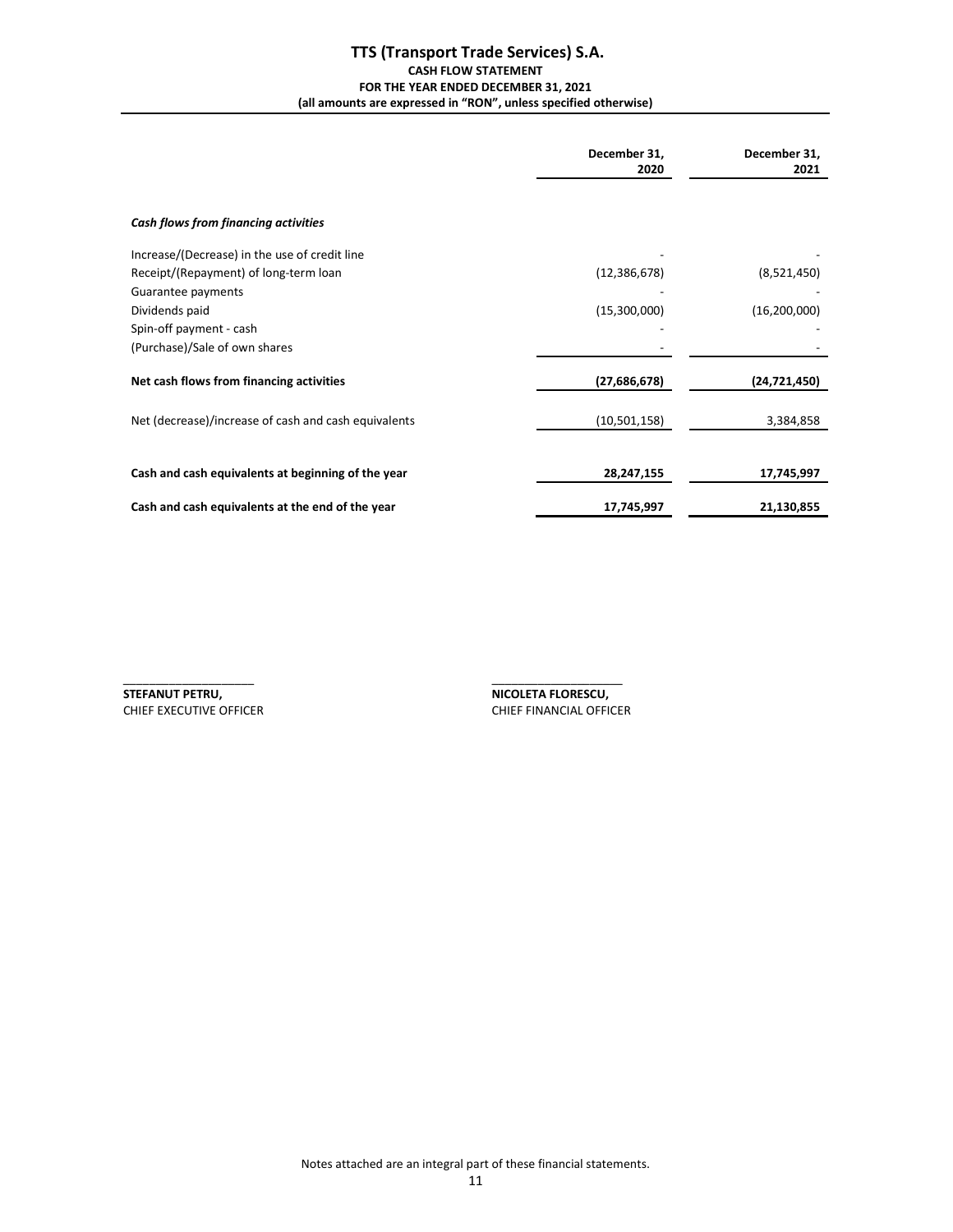# **TTS (Transport Trade Services) S.A. STATEMENT OF CHANGES IN SHAREHOLDERS' EQUITY FOR THE YEAR ENDED DECEMBER 31, 2021 (all amounts are expressed in "RON", unless otherwise specified)**

|                                       | <b>Share</b><br>capital  | <b>Share</b><br>premiums | Legal<br>reserves        | Other<br>reserves        | <b>Revaluation</b><br>reserves | Retained<br>earnings     | Total                    |
|---------------------------------------|--------------------------|--------------------------|--------------------------|--------------------------|--------------------------------|--------------------------|--------------------------|
| Balance at January 1, 2020            | 31,739,592               |                          | 5,968,175                | 8,870,774                |                                | 106,802,522              | 153,381,063              |
| Profit/(Loss) for the year            |                          | $\overline{\phantom{0}}$ |                          |                          |                                | 29,918,630               | 29,918,630               |
| Loss on write-off of shares           |                          | $\overline{\phantom{0}}$ |                          | (5, 138, 376)            |                                | 5,138,376                |                          |
| Set-up of legal reserve               |                          |                          |                          | 45,586                   |                                | (45, 586)                | $\overline{\phantom{a}}$ |
| Set-up of legal reserves              | $\overline{\phantom{0}}$ | $\overline{\phantom{0}}$ | 31,825                   | $\overline{\phantom{a}}$ |                                | (31, 825)                |                          |
| Dividends paid                        |                          |                          |                          | $\overline{\phantom{a}}$ |                                | (15,300,000)             | (15,300,000)             |
| Share capital issued                  |                          | $\overline{\phantom{0}}$ | $\overline{\phantom{a}}$ | $\overline{\phantom{0}}$ | $\overline{\phantom{a}}$       | $\overline{\phantom{a}}$ | $\overline{\phantom{0}}$ |
| Deferred tax from revaluation reserve |                          |                          |                          |                          |                                |                          |                          |
| Balance at December 31, 2020          | 31,739,592               |                          | 6,000,000                | 3,777,984                |                                | 126,482,117              | 167,999,693              |

STEFANUT PETRU, **NICOLETA FLORESCU,** CHIEF EXECUTIVE OFFICER CHIEF FINANCIAL OFFICER

 $\overline{\phantom{a}}$  , and an approximately define the contribution of  $\overline{\phantom{a}}$  ,  $\overline{\phantom{a}}$  ,  $\overline{\phantom{a}}$  ,  $\overline{\phantom{a}}$  ,  $\overline{\phantom{a}}$  ,  $\overline{\phantom{a}}$  ,  $\overline{\phantom{a}}$  ,  $\overline{\phantom{a}}$  ,  $\overline{\phantom{a}}$  ,  $\overline{\phantom{a}}$  ,  $\overline{\phantom{a}}$  ,  $\overline{\$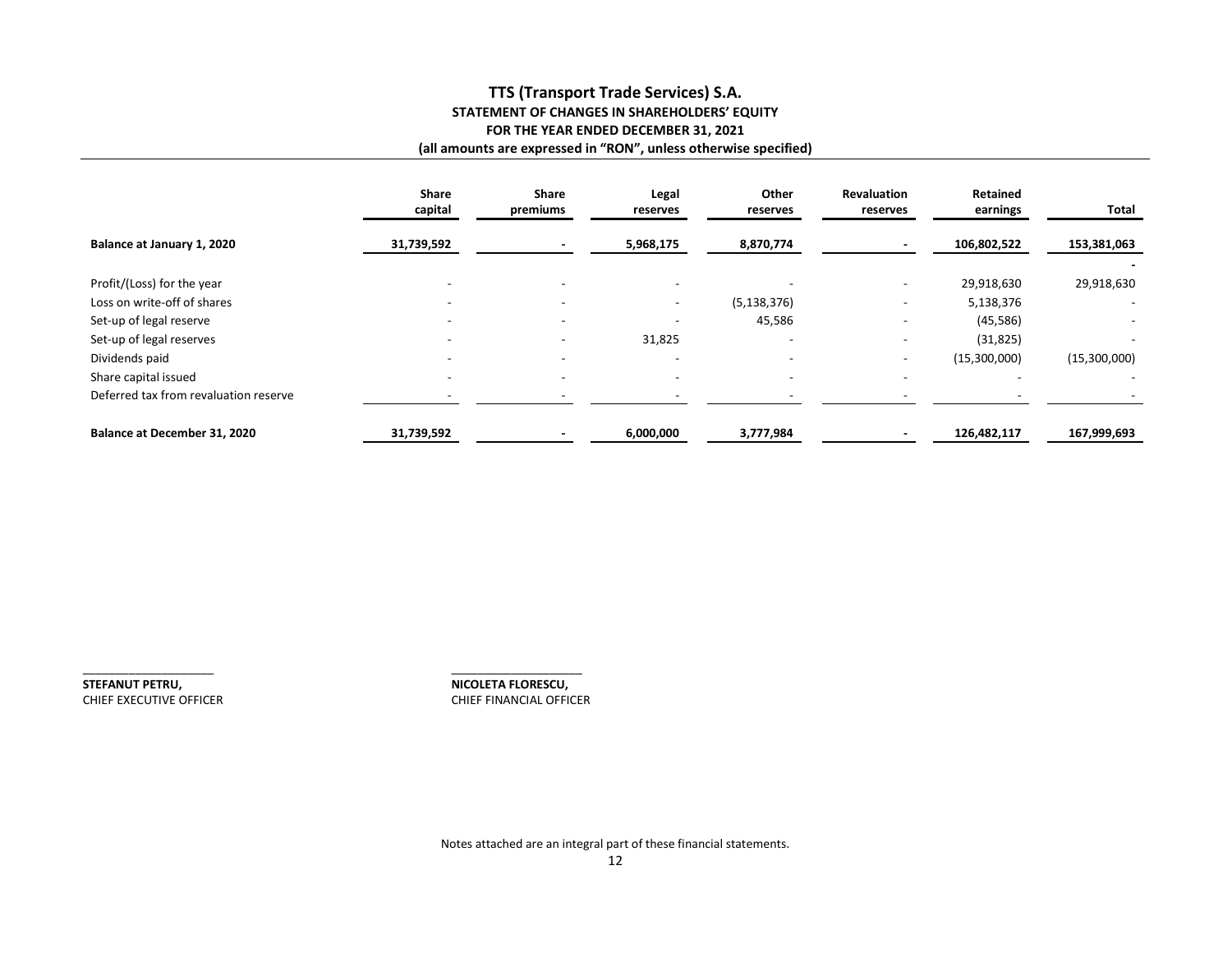# **TTS (Transport Trade Services) S.A. STATEMENT OF CHANGES IN SHAREHOLDERS' EQUITY FOR THE YEAR ENDED DECEMBER 31, 2021 (all amounts are expressed in "RON", unless otherwise specified)**

|                                       | Share<br>capital         | <b>Share</b><br>premiums | Legal<br>reserves        | Other<br>reserves        | <b>Revaluation</b><br>reserves | <b>Retained</b><br>earnings | Total          |
|---------------------------------------|--------------------------|--------------------------|--------------------------|--------------------------|--------------------------------|-----------------------------|----------------|
| Balance at January 1, 2021            | 31,739,592               |                          | 6,000,000                | 3,777,984                |                                | 126,482,117                 | 167,999,693    |
| Profit / (Loss) for the year          |                          |                          |                          |                          |                                | 32,610,965                  | 32,610,965     |
| Loss on write-off of shares           |                          | $\overline{\phantom{0}}$ |                          |                          |                                |                             |                |
| Set-up of legal reserve               |                          |                          |                          | 45,591                   |                                | (45, 591)                   |                |
| Set-up of legal reserves              | $\overline{\phantom{0}}$ | $\overline{\phantom{0}}$ | $\overline{\phantom{a}}$ | $\overline{\phantom{a}}$ | $\overline{\phantom{a}}$       |                             |                |
| Dividends paid                        |                          | $\overline{\phantom{0}}$ |                          | $\overline{\phantom{0}}$ |                                | (16, 200, 000)              | (16, 200, 000) |
| Share capital issued                  | $\overline{\phantom{0}}$ | $\overline{\phantom{0}}$ | $\overline{\phantom{a}}$ | $\overline{\phantom{a}}$ | $\overline{\phantom{a}}$       | $\overline{\phantom{a}}$    |                |
| Deferred tax from revaluation reserve |                          |                          |                          |                          |                                |                             |                |
| Balance at December 31, 2021          | 31,739,592               |                          | 6,000,000                | 3,823,575                |                                | 142,847,491                 | 184,410,658    |

**STEFANUT PETRU, COLETA FLORESCU, ANICOLETA FLORESCU,** CHIEF EXECUTIVE OFFICER CHIEF FINANCIAL OFFICER

\_\_\_\_\_\_\_\_\_\_\_\_\_\_\_\_\_\_\_\_ \_\_\_\_\_\_\_\_\_\_\_\_\_\_\_\_\_\_\_\_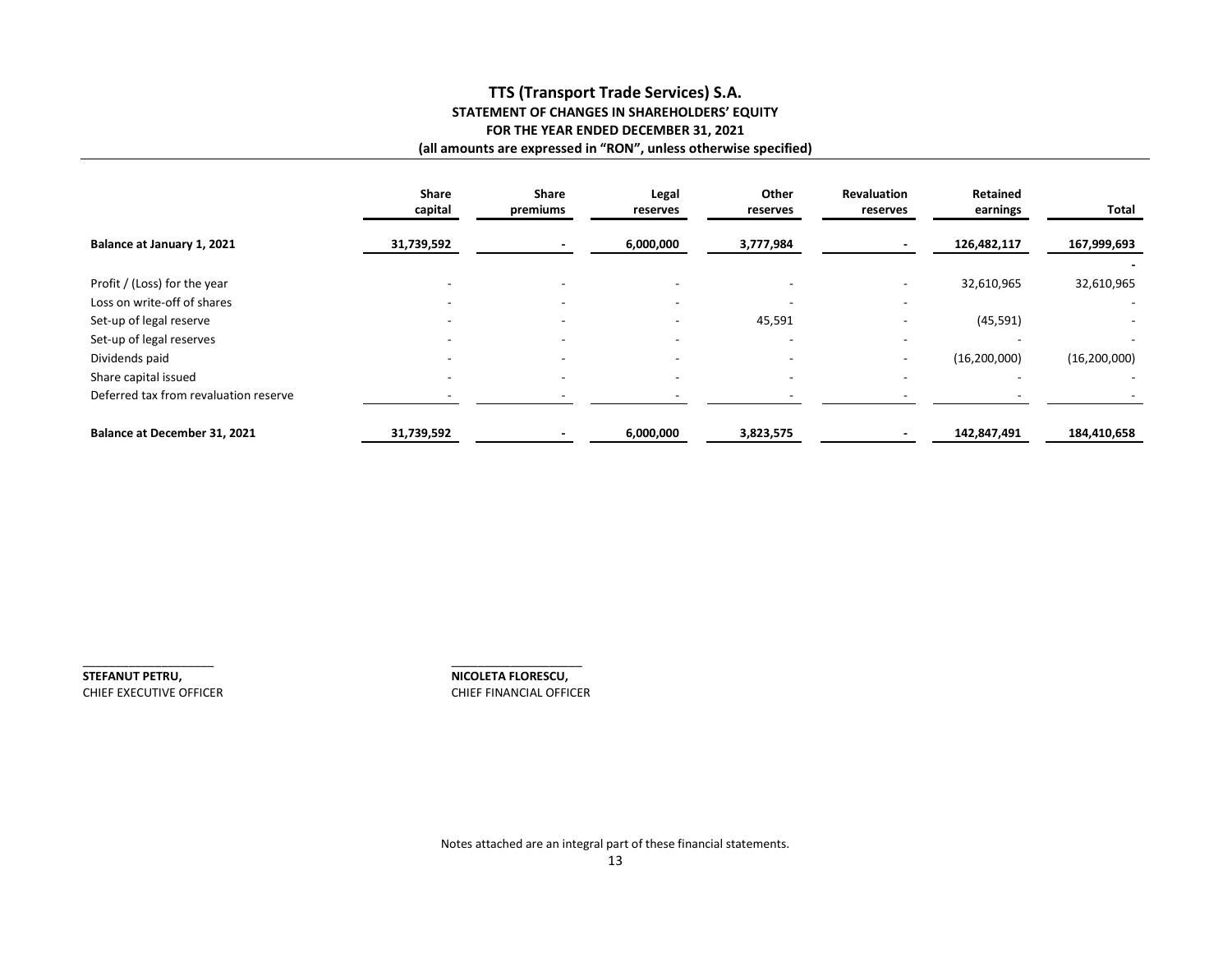# **1. GENERAL INFORMATION**

T.T.S. (Transport Trade Services) S.A. (hereinafter referred to as 'the Company'), is a company incorporated in Romania, in 1997 having its registered office at no. 27, Vaselor Street, Bucharest.

The core business of the Company is represented by activities related to transports. TTS (Transport Trade Services) S.A. operates as sender of goods in domestic and international transport, mainly inland waterway transport and port operation. The company offers integrated services, from taking the goods from river or sea port, to the point of destination.

# **2. APPLICATION OF THE NEW AND REVISED INTERNATIONAL FINANCIAL REPORTING STANDARDS AS ADOPTED BY EU**

# *Initial application of new amendments to the existing standards effective for the current reporting period*

The following amendments to the existing standards issued by the International Accounting Standards Board (IASB) and adopted by the EU are effective for the current reporting period:

- **Amendments to IFRS 9 "Financial Instruments", IAS 39 "Financial Instruments: Recognition and Measurement", IFRS 7 "Financial Instruments: Disclosures", IFRS 4 "Insurance Contracts" and IFRS 16 "Leases"** - Interest Rate Benchmark Reform — Phase 2 adopted by the EU on 13 January 2021 (effective for annual periods beginning on or after 1 January 2021),
- **Amendments to IFRS 16 "Leases"** Covid-19-Related Rent Concessions beyond 30 June 2021 adopted by the EU on 30 August 2021 (effective from 1 April 2021 for financial years starting, at the latest, on or after 1 January 2021),
- **Amendments to IFRS 4 Insurance Contracts "Extension of the Temporary Exemption from Applying IFRS 9"** adopted by the EU on 16 December 2020 (the expiry date for the temporary exemption from IFRS 9 was extended from 1 January 2021 to annual periods beginning on or after 1 January 2023).

The adoption of amendments to the existing standards has not led to any material changes in the Company's financial statements.

## *Standards and amendments to the existing standards issued by IASB and adopted by the EU but not yet effective*

At the date of authorisation of these financial statements, the following amendments to the existing standards were issued by IASB and adopted by the EU and which are not yet effective:

- **Amendments to IAS 16 "Property, Plant and Equipment"** Proceeds before Intended Use adopted by the EU on 28 June 2021 (effective for annual periods beginning on or after 1 January 2022),
- **Amendments to IAS 37 "Provisions, Contingent Liabilities and Contingent Assets"** Onerous Contracts Cost of Fulfilling a Contract adopted by the EU on 28 June 2021 (effective for annual periods beginning on or after 1 January 2022),
- **Amendments to IFRS 3 "Business Combinations"** Reference to the Conceptual Framework with amendments to IFRS 3 adopted by the EU on 28 June 2021 (effective for annual periods beginning on or after 1 January 2022),
- **IFRS 17 "Insurance Contracts"** including amendments to IFRS 17 issued by IASB on 25 June 2020 adopted by the EU on 19 November 2021 (effective for annual periods beginning on or after 1 January 2023),
- **Amendments to various standards due to "Improvements to IFRSs (cycle 2018 -2020)"** resulting from the annual improvement project of IFRS (IFRS 1, IFRS 9, IFRS 16 and IAS 41) primarily with a view to removing inconsistencies and clarifying wording - adopted by the EU on 28 June 2021 (The amendments to IFRS 1, IFRS 9 and IAS 41 are effective for annual periods beginning on or after 1 January 2022. The amendment to IFRS 16 only regards an illustrative example, so no effective date is stated.)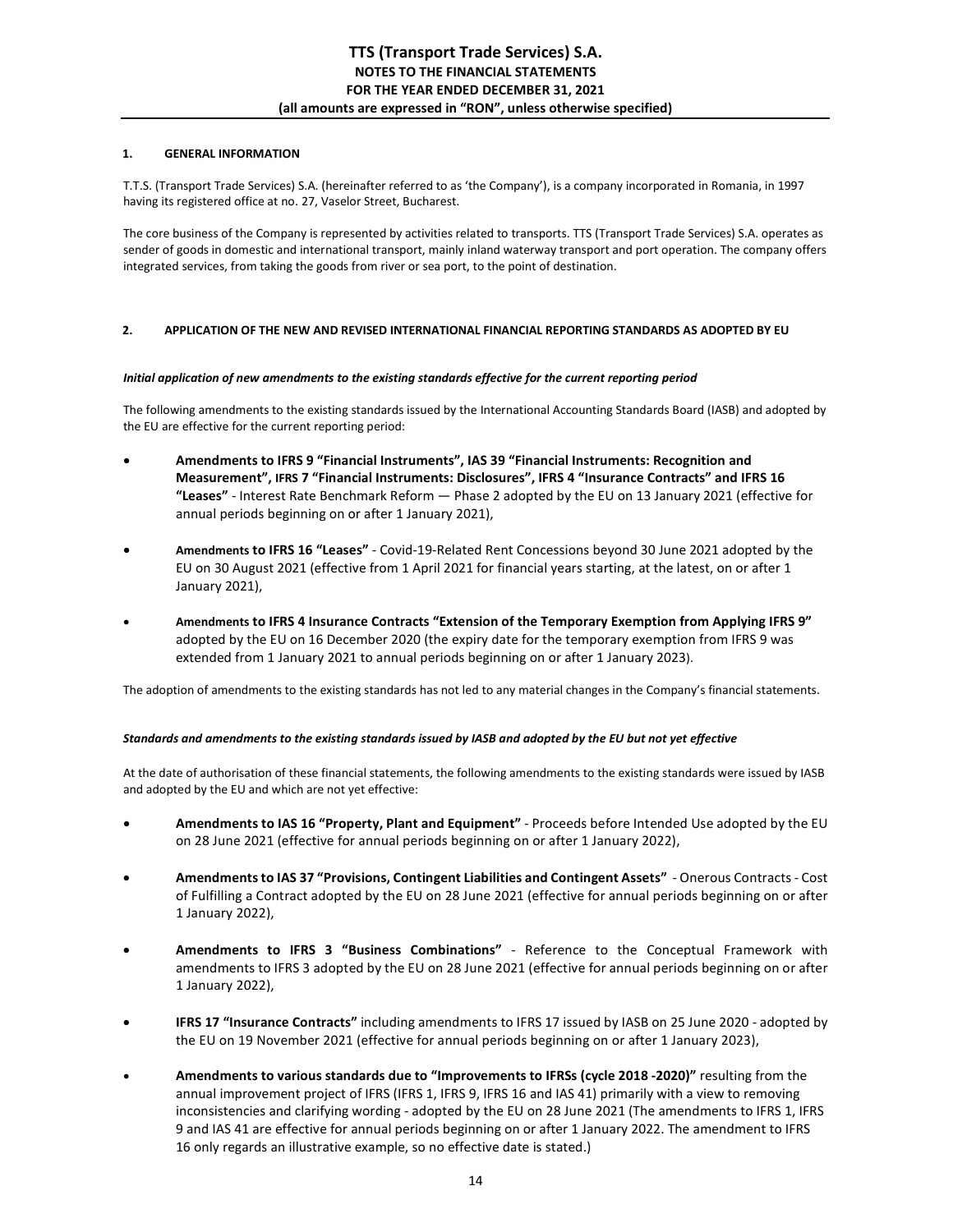# **2. APPLICATION OF THE NEW AND REVISED INTERNATIONAL FINANCIAL REPORTING STANDARDS AS ADOPTED BY EU (continued)**

#### *New standards and amendments to the existing standards issued by IASB but not yet adopted by the EU*

At present, IFRS as adopted by the EU do not significantly differ from regulations adopted by the International Accounting Standards Board (IASB) except for the following new standards and amendments to the existing standards, which were not endorsed for use in EU as at [date of publication of financial statements] (the effective dates stated below is for IFRS as issued by IASB):

- **IFRS 14 "Regulatory Deferral Accounts"** (effective for annual periods beginning on or after 1 January 2016) the European Commission has decided not to launch the endorsement process of this interim standard and to wait for the final standard,
- **Amendments to IAS 1 "Presentation of Financial Statements"** Classification of Liabilities as Current or Non-Current (effective for annual periods beginning on or after 1 January 2023),
- **Amendments to IAS 1 "Presentation of Financial Statements"** Disclosure of Accounting Policies (effective for annual periods beginning on or after 1 January 2023),
- **Amendments to IAS 8 "Accounting Policies, Changes in Accounting Estimates and Errors"** Definition of Accounting Estimates (effective for annual periods beginning on or after 1 January 2023),
- **Amendments to IAS 12 "Income Taxes"** Deferred Tax related to Assets and Liabilities arising from a Single Transaction (effective for annual periods beginning on or after 1 January 2023),
- **Amendments to IFRS 10 "Consolidated Financial Statements" and IAS 28 "Investments in Associates and Joint Ventures"** - Sale or Contribution of Assets between an Investor and its Associate or Joint Venture and further amendments (effective date deferred indefinitely until the research project on the equity method has been concluded),
- **Amendments to IFRS 17 "Insurance contracts"**  Initial Application of IFRS 17 and IFRS 9 Comparative Information (effective for annual periods beginning on or after 1 January 2023).

The Company anticipates that the adoption of these new standards and amendments to the existing standards will have no material impact on the financial statements of the Company in the period of initial application.

Hedge accounting for a portfolio of financial assets and liabilities whose principles have not been adopted by the EU remains unregulated.

According to the Company's estimates, the application of hedge accounting to a portfolio of financial assets or liabilities pursuant to IAS 39: "Financial Instruments: Recognition and Measurement" would not significantly impact the financial statements, if applied as at the balance sheet date.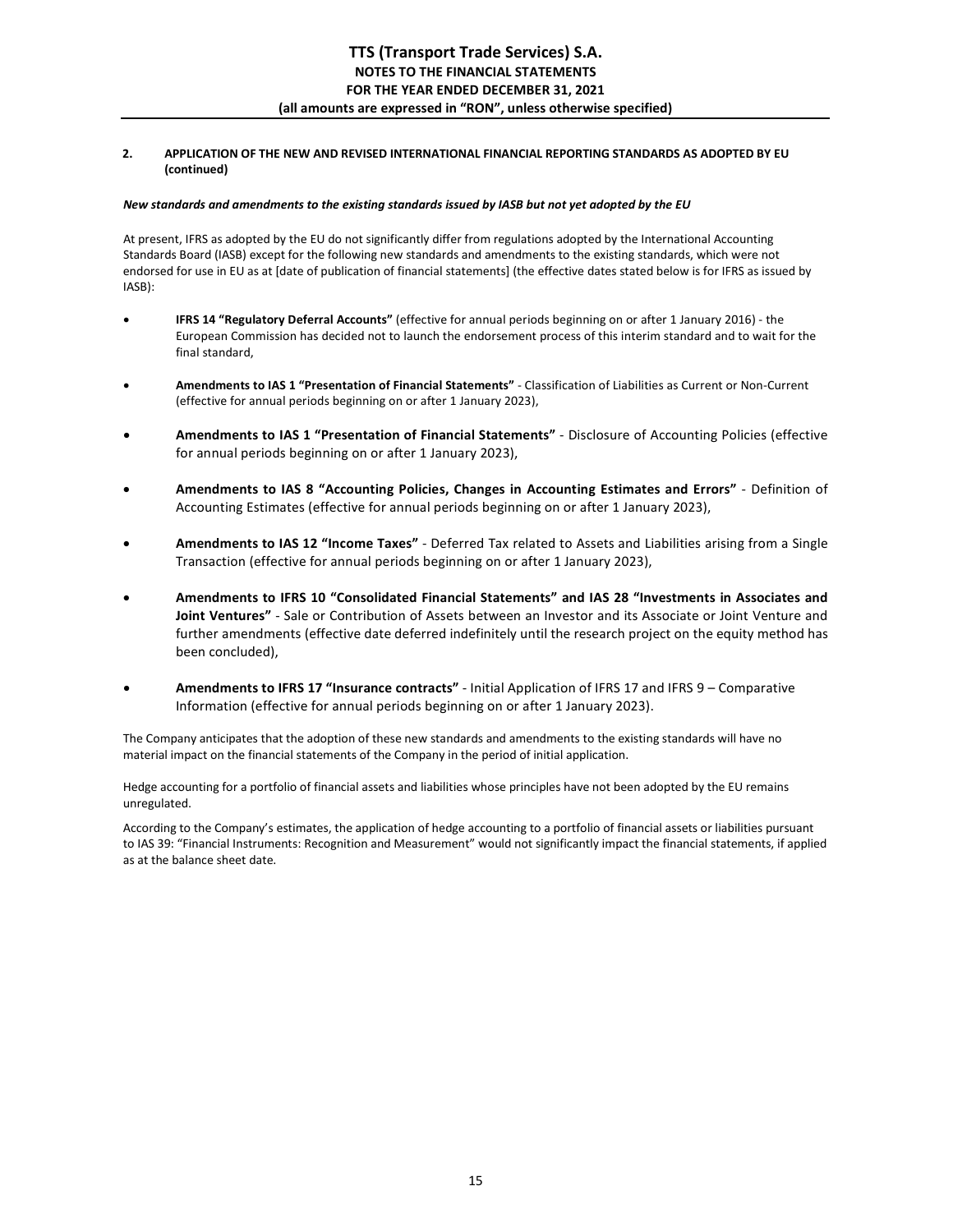#### **3. SIGNIFICANT ACCOUNTING POLICIES**

The main accounting policies are presented below:

The main accounting policies applied in preparing these financial statements are presented below. These policies have been applied consistently throughout all the years disclosed, unless otherwise presented.

#### *Statement of compliance*

These financial statements have been prepared in accordance with International Financial Reporting Standards ("IFRS") as adopted by the European Union, according to the Ministry of Public Finance Order no. 2844/2016, as subsequently amended.

#### *Basis of preparation*

The financial statements have been prepared at historic cost, except for certain financial instruments that are stated at restated value or fair value as described in the accounting policies. The historic cost is generally based on the fair value of the provision supplied in exchange of the assets.

The presented financial statements were prepared by taking into consideration the adjusted statutory financial statements so as to obtain a status in accordance with the recognition and measurement criteria of the International Financial Reporting Standards (IFRS), in compliance with the provisions of IFRS 1 ("First-time adoption of IFRS") issued by the International Accounting Standards Board (IASB), as adopted by the European Union.

The financial statements have been prepared on a going concern basis, according to the historic cost convention adjusted for the effects of hyperinflation by December 31, 2003 for the share capital and reserves. The financial statements are prepared on the basis of the statutory accounting records in accordance with the Romanian accounting principles, adjusted for compliance with IFRS as adopted by EU.

In this respect, the statement of financial position, an integral part of the annual financial statements, comprises information related to the end of the reporting financial year, the end of the financial year prior to the reporting year and beginning of the financial year prior to the reporting year. Moreover, the statement of comprehensive income comprises two information columns related to the current (reporting) financial year and the financial year prior to the reporting year.

For purposes of compliance with the international standards, the Company restated the amounts reported in the financial statements prepared in accordance with the standards approved by MoPFO 1802/2014 – see note 4.

The going concern principle. The Company operates according to the going concern principle. This principle assumes that the entity will continue its activity normally, without entering liquidation or significantly reducing its activity. The Company analysed the current situation of the orders and of the main industries linked to its activity, for which it operates transportation services and according to it, they expect that the current COVID situation will lead to a reduction in profitability, but by efficiently utilising the resources available considers that the going concern principle will not be affected.

#### **Functional and presentation currency**

These financial statements are presented in lei, which is the functional currency of the Company. The financial statements are presented in lei, rounded, without decimals. The transactions realised in a foreign currency are stated in RON (lei) by applying the exchange rate at the transaction date. The monetary assets and debts stated in a foreign currency, at the year end, are stated in RON (lei) using the exchange rate at the respective date. Gains and losses from the exchange rate differences, realised or not realised, are stated in the profit and loss account for the respective year.

The exchange rates as at December 31, 2021 and as at December 31, 2020 are:

|            | December 31,<br>2021 | December 31,<br>2020 |
|------------|----------------------|----------------------|
| <b>EUR</b> | 4.9481               | 4.8694               |
| <b>USD</b> | 4.3707               | 3.9660               |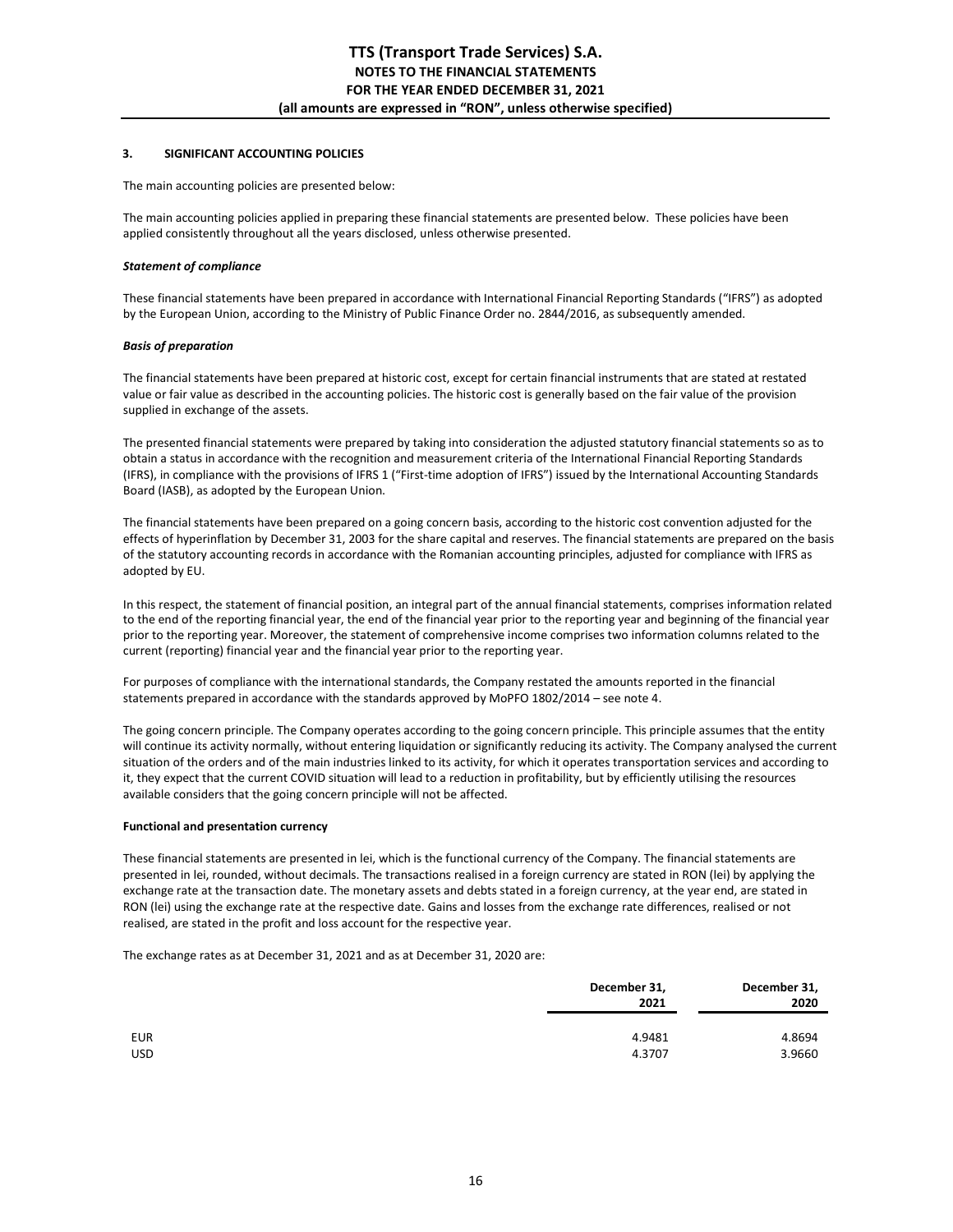#### *Foreign currency transactions*

Non-monetary assets and liabilities measured in terms of fair value in a foreign currency are translated in functional currency at closing rate of the date when the fair value has been determined.

Non-monetary items that are measured in terms of historical cost in a foreign currency shall be translated using the exchange rate at the date of the transaction.

#### **Current versus non-current classification**

The Company presents assets and liabilities in the statement of financial position based on current/non-current classification. An asset is current when it is:

- expected to be realised or intended to be sold or consumed in the normal operating cycle
- held primarily for the purpose of trading
- expected to be realised within twelve months after the reporting period, or
- cash or cash equivalent

All other assets are classified as non-current.

A liability is current when:

- it is expected to be settled in the normal operating cycle
- it is held primarily for the purpose of trading
- it is due to be settled within twelve months after the reporting period, or
- there is no unconditional right to defer the settlement of the liability for at least twelve months after the reporting period.

Deferred tax assets and liabilities are classified as non-current assets and liabilities.

## **Accounting for the effects of hyperinflation**

The Romanian economy was considered hyperinflationary until December 2003, therefore, the requirements of International Accounting Standard 29 (IAS 29) have been applied historically, with the non-monetary equity balance sheet items remeasured in RON at December 31, 2003. In order to prepare the financial statements, the Company adjusted its share capital and other reserves to inflation.

For the non-monetary assets of the Company acquired before December 31, 2003 and held at January 1, 2015, the Company uses the revalued amount as a default cost at the date of transition to IFRS.

#### **Accounting estimates and professional judgments**

The preparation of financial statements in accordance with International Financial Reporting Standards ("IFRS") requires the Company's management to use estimates, professional judgments and assumptions that affect the application of accounting policies and the reported value of assets, liabilities, income and expenses. The estimates and assumptions associated with these estimates are based on historical experience, as well as other factors considered reasonable in the context of these estimates. The results of these estimates are based on professional judgments regarding the carrying amounts of assets and liabilities when those values cannot be obtained from other sources of information. Actual results may differ from estimated values.

The assumptions underlying the estimates are periodically reviewed by the Company. The effect of these revisions is recognized in the period in which the estimates are revised, if the revisions affect only that period, or in the period in which the estimates are revised and future periods if the revisions affect both the current period and future periods.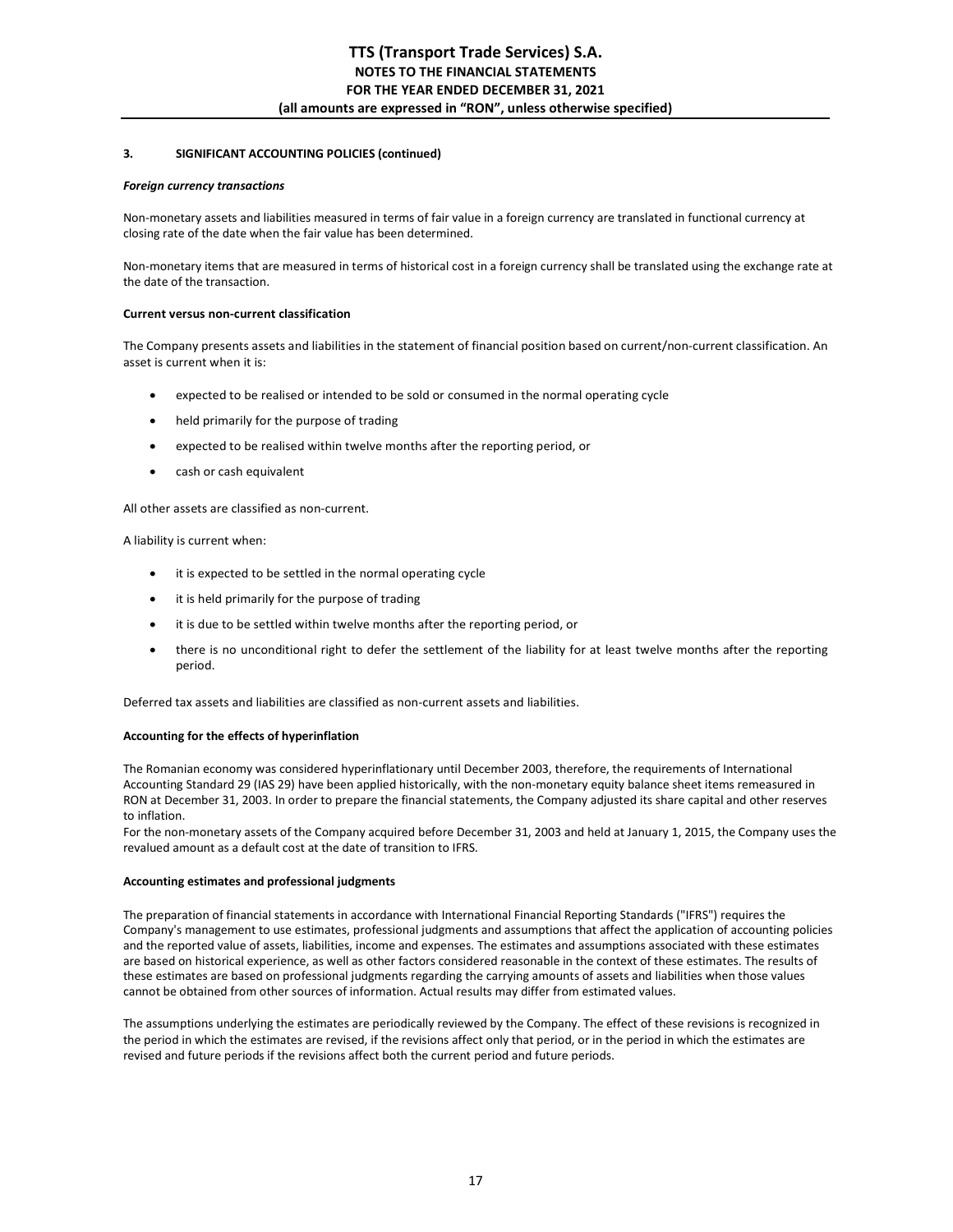The main accounting policies are presented below.

#### *Intangible assets*

Intangible assets acquired by the Company are presented at cost less accumulated amortization and impairment losses on intangible assets.

Intangible assets are recognized when the initial recognition criteria set out in IAS 38 are met, namely:

- whether the expected future economic benefits attributed to the asset are likely to be passed on to the entity,
- the cost of the asset can be measured reliably.

Amortization is calculated on a straight-line basis throughout the useful life. The estimated useful life and the amortization method are revised at the end of each reporting period, effecting changes in the future accounting estimates.

The following useful lives are used in the calculation of amortization:

**Licenses 1 - 5 years** 

#### *Property, plant and equipment*

Land and buildings, equipment deemed to be used in the production or supply of goods or services or for administrative purposes are registered in the balance sheet at cost less any accumulated impairment that is deemed implicit acquisition cost at the time of transition to IFRS.

The initial cost of property, plant and equipment is the acquisition cost that includes the price paid to the supplier, including customs duties on import and other irrecoverable taxes, as well as any other costs directly attributable to the commissioning of the asset and bringing it to its location and at the operating conditions.

The initial cost of a property, plant and equipment also includes the costs initially estimated with its dismantling and relocation, as well as with the restoration of the site where the asset is located, when these amounts can be estimated reliably and the Company has an obligation to dismantle, relocate the property and restore the site. Estimated costs of dismantling and moving property, plant and equipment, as well as the cost with the restoration of the site, are recognized in the value of the non-current asset, in correspondence with a provision account.

Costs include professional fees and, for eligible assets, borrowing costs capitalized in accordance with the Company's accounting policies. Such assets are classified in the respective categories of property, plant and equipment when they are completed or ready for use for the purpose for which they were intended. Impairment of these assets, on the same basis as other proprietary assets, begins when the assets are available for use in the manner desired by management.

The Company has applied one of the exemptions included in IFRS 1 which relieves first time adopters from the requirements to recreate cost information for the property, plant and equipment – *"IFRS1 - D8 allows event - driven fair value to be taken as the deemed cost as the date of that measurement"* In more detail the point refers allows a first time adopter to use and event driven fair value as deemed cost at the measurement date, for measurements events that occurred after the date of transition to IFRS and to specify accounting in such circumstances.

Any revaluation increase arising on the revaluation of such land and buildings is recognized in other comprehensive income and accumulated in equity, except to the extent that it reverses a revaluation decrease previously recognized in the profit and loss, in which case the increase is credited to profit or loss to the extent of the decrease previously expensed.

The depreciation of the buildings is recorded in the statement of comprehensive income.

Properties in the course of construction for production, rental, and administrative purposes or for purposes not yet determined are recorded at historic cost. The depreciation of these assets, on the same basis as other tangible assets, commences when the assets are ready to be used.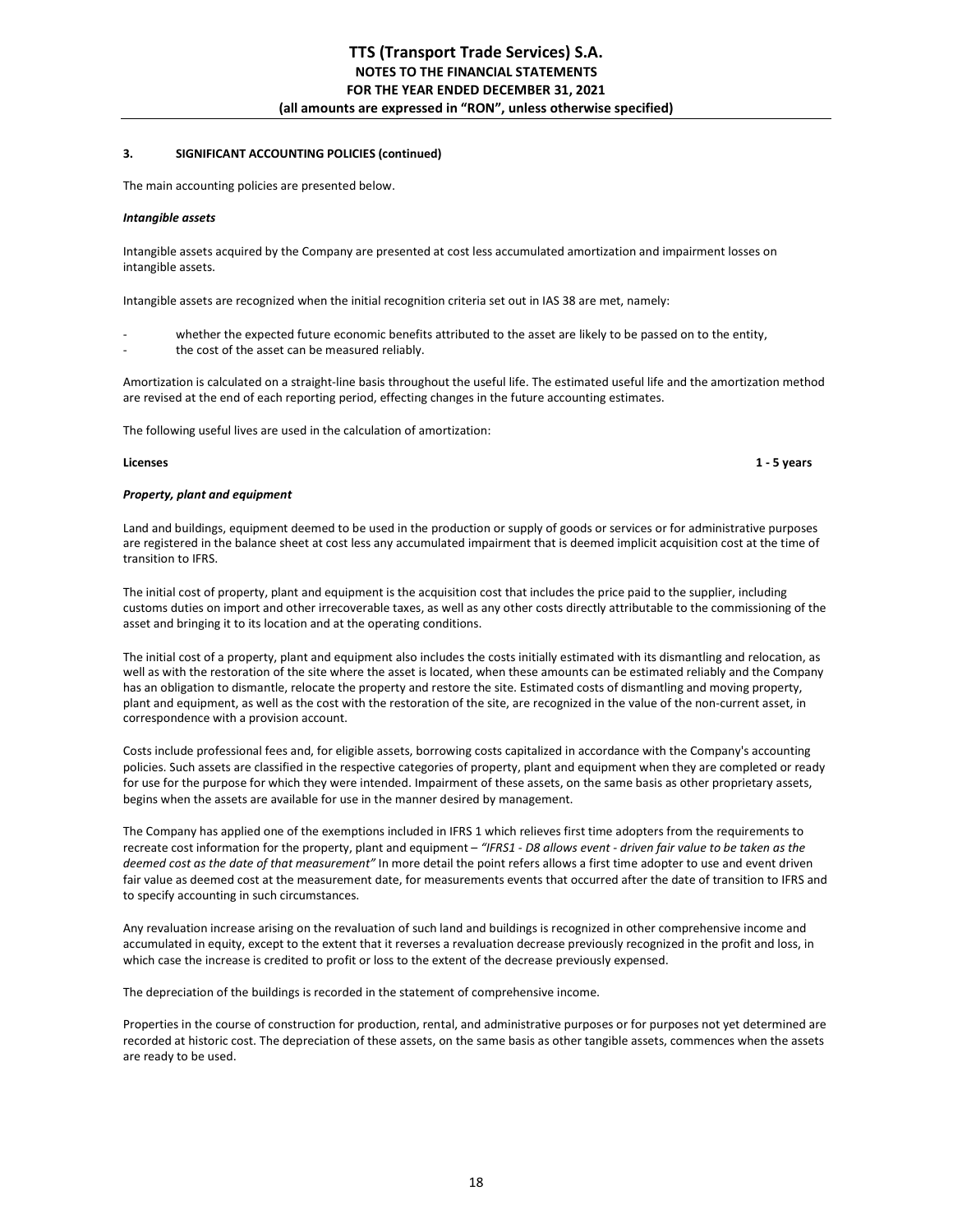Depreciation of these assets is recorded such as to diminish cost, other than cost of land and properties under construction, throughout their estimated lifetime, on a straight-line basis.

The estimated useful service lives, residual values and the depreciation method are revised at each year end, resulting in changes to the future accounting estimates.

The assets held under financial leases are depreciated throughout the useful service life, similarly with the assets held with full title.

The loss or earning from the sale or decommissioning of a tangible asset are calculated as difference between the income from sales and the net book value of the asset and are recognized in the income statement.

| Buildings and special constructions   | 8 - 60 years |
|---------------------------------------|--------------|
| Technical installations and equipment | 3 - 30 years |
| Vehicles                              | 4 - 6 years  |

## *Impairment of tangible and intangible assets*

At the end of each reporting period, the Group reviews the carrying amount of its tangible and intangible assets to determine whether there is any indication that those assets have suffered an impairment loss. If any such indication exists, the recoverable amount of the asset is estimated to determine the extent of the impairment loss (if any). When the recoverable amount of an individual asset cannot be estimated, the Company estimates the recoverable amount of the cash generating unit to which the asset belongs. Where there can be identified a consistent allocation basis, the Group's corporate assets are also allocated to individual cash generating units or to the smallest group of cash generating units for which a consistent allocation basis can be identified.

Intangible assets with a useful life not determined and intangible assets that are not yet available for use are tested for impairment at least once a year and anytime there is indication that the asset may be impaired.

The recoverable value means the highest of fair value minus sale costs and its value in use. When measuring the value in use, estimated future cash flows are discounted at their current value by using a discount rate determined prior to taxation, which reflects the current market assessments of the time value of money and the risks specific to the asset for which the estimates related to future cash flows have not been adjusted.

If the recoverable value of an asset (or cash-generating unit) is estimated to be lower than its carrying value, then the carrying value of the asset (or the cash-generating unit) is reduced to the level of the recoverable value. Impairment is recognized immediately in profit or loss, if the relevant asset is not registered at a re-measured value, in which case the impairment is treated as reduction of re-measurement.

When an impairment loss is subsequently reversed, the carrying amount of the asset (cash generating unit) is increased to the revised estimate of its recoverable value, but so that the increased carrying amount does not exceed the carrying amount that would have been determined if no impairment loss had been recognized for the respective asset (cash generating unit) in the prior years. A reversal of the impairment loss is immediately recognized in profit or loss, unless the relevant asset is carried at a revalued amount, in which case the reversal of the impairment loss is treated as a revaluation increase.

#### **Investments in associates**

An associate is an entity over which the Company has significant influence and that is neither a subsidiary nor an interest in a joint venture. Significant influence is the power to participate in the financial and operating policy decisions of the investee but not control or joint control over those policies. The Company used the historical cost method to account for associates.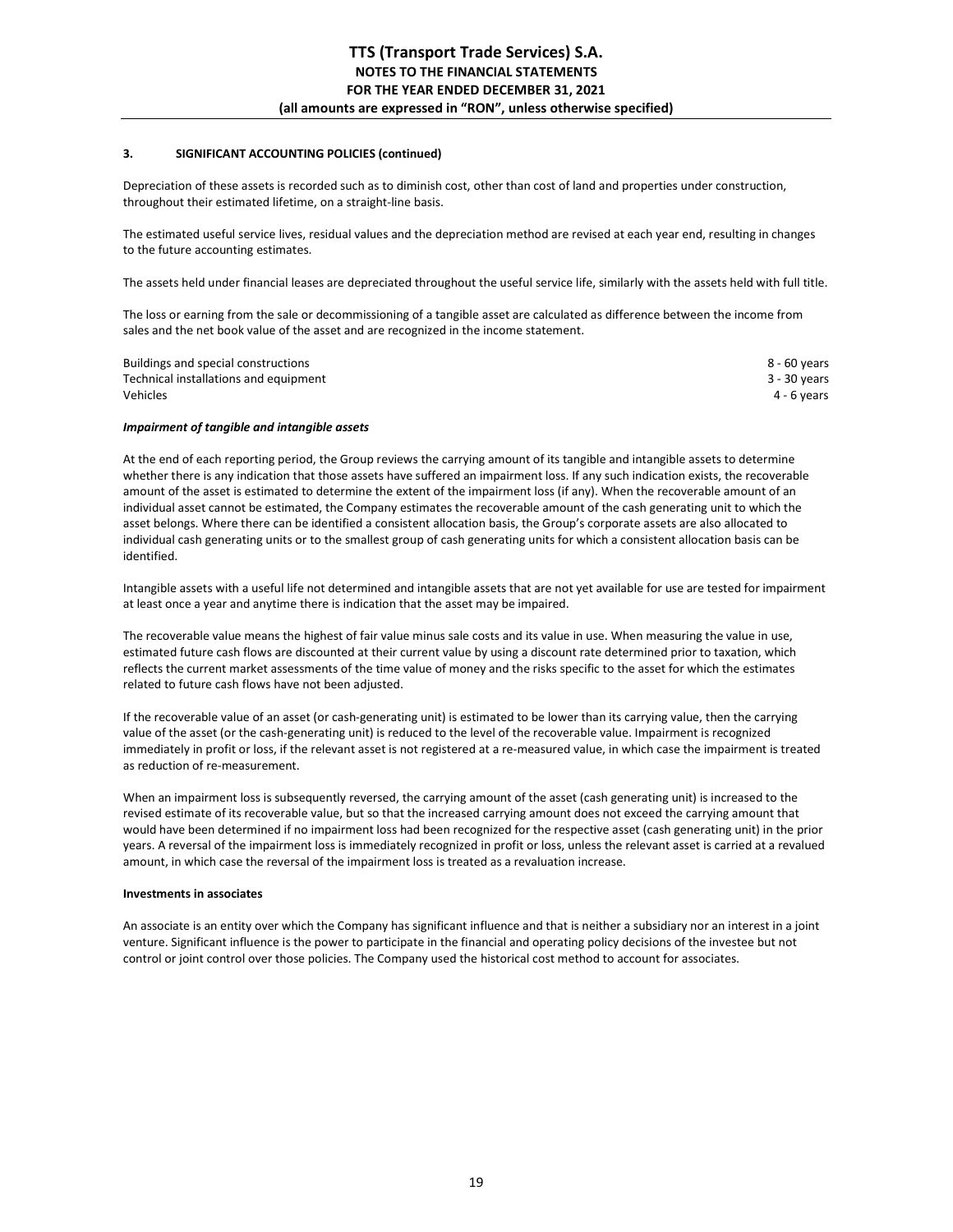#### *Financial assets and liabilities*

Company's financial assets include investments, cash and cash equivalents, trade receivables. Financial liabilities include financial lease obligations, interest bearing bank borrowings and other liabilities. For each element, the accounting policies regarding the recognition and measurement are disclosed in this note. Management considers that the estimated fair values of these instruments approximate their book values.

Borrowings are initially recognized at fair value, less the costs incurred with the respective operation. Subsequently, these are recorded at amortized costs. Any difference between the addition value and the repayment value is recognized in the profit and loss account during the term of the borrowing, using the effective interest rate.

The classification of the investments depends on the nature and purpose of the same and is determined as at the date of the initial recognition.

#### *Impairment of financial assets*

Financial assets, other than those at fair value through profit and loss account are assessed for indicators of impairment at the end of each reporting period.

Financial assets are considered to be impaired when there is objective evidence that one or several events occurred after the initial recognition have had an impact on the future cash flow pertaining to the investment.

Certain categories of financial assets, such as trade receivables, assets are assessed for impairment on a collective basis even if they are assessed not to be impaired individually. Objective evidence of impairment for a portfolio of receivables could include the past experience of the Group in respect of the collection of payments, an increase of the payments delayed beyond the credit term, as well as visible changes in the national and local economic conditions that are correlated with the payment incidents regarding the receivables.

The carrying amount of the financial asset is reduced by the impairment loss, directly for all the financial assets, except for the trade receivables, a case where the carrying amount is reduced by using a provision account. If a receivable is considered not recoverable, it is written off and deducted from the provision. Subsequent recoveries of the amounts previously written off are credited to the provision account. The changes in the carrying amount of the provision account are recognized in the profit or loss.

#### *Derecognition of the assets and liabilities*

The Company derecognizes the financial assets only when the contractual rights on the cash flows expire, or transfer the financial asset and, substantially, all the risks and rewards pertaining to the asset to another entity.

The Company derecognizes the financial liabilities if and only if all its obligations have been paid, cancelled or have expired.

#### *Inventories*

Inventories are stated at the lower of cost and net realizable value. Costs, including a part corresponding to the fixed and variable expenses are allocated to the inventories held through the method that is most adequate to the respective class of inventories, respective weighted average basis. Net realizable value represents the sale price estimated for inventories less all the costs estimated for completion and the costs pertaining to the sale.

#### **Trade and other receivables**

Trade and other receivables are initially stated at nominal value, which approximates the fair value and are subsequently written down by appropriate adjustments for the estimated non-recoverable amounts.

In the estimation, the Company is based on the age of the debt balances and on the historical experience.

The individual trade receivables are derecognised when the Company considers that they are not recoverable and all legal steps have been taken. Significant financial difficulties of the debtor, the probability that the debtor will go bankrupt or enter the procedure of financial reorganization or payment incapacity or payment delinquency are considered indications for the depreciation of receivables. Impairment loss is recognized in profit or loss. The value of the receivable is presented in the statement of financial position.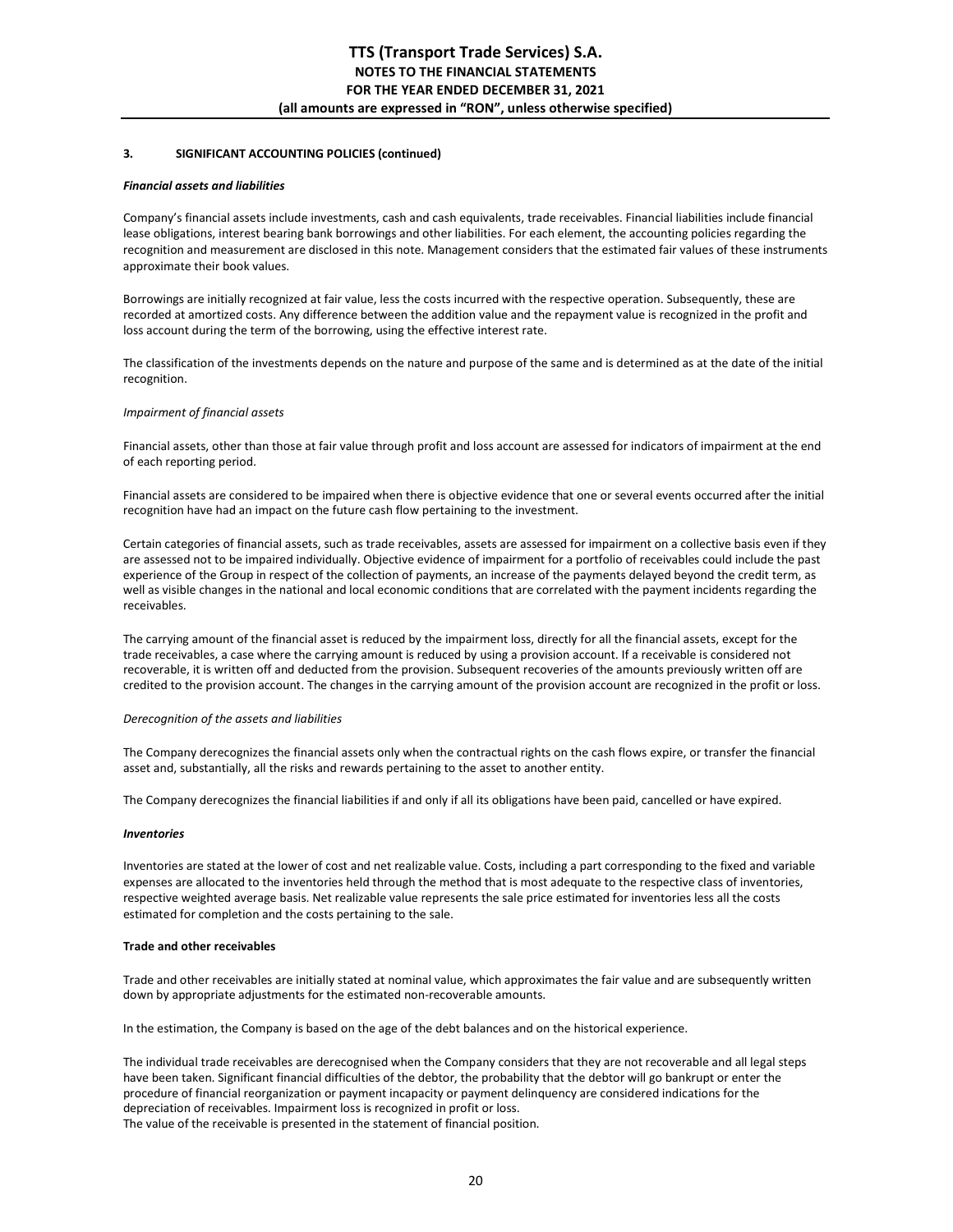#### **Petty cash and bank accounts**

Cash and cash equivalents include cash on hand and bank deposits that are immediately convertible into a known amount of cash and are subject to an insignificant risk of change in value. Account overdrafts are recorded at short-term payables in the balance sheet. Cash in foreign currency is revalued at the exchange rate at the end of the period.

#### **Trade and other payables**

Payables to suppliers and other payables are recorded at amortized cost and include the value of invoices issued by suppliers of products, works performed and services rendered.

The Company registers as accounts payable the operations regarding the purchases of materials and the services performed by third parties. Advances granted to suppliers are recorded in separate accounts.

Accounts payable are kept by categories, as well as by each natural or legal person.

Payables are classified into short-term payables and long-term payables.

#### **Borrowings**

Borrowings are initially recognized at fair value, net of related transaction costs.

Borrowings are subsequently registered at amortized cost; any difference between the amounts obtained from the sale and the recovery value is recognized in profit or loss over the period of the loans using the effective interest rate method.

Borrowings are classified as short-term payables, unless the Company has the unconditional right to defer debt settlement for at least 12 months after the balance sheet date.

Bank loans (all in the form of overdrafts) have no specific maturity and are classified as short-term payables.

In accordance with IAS 23 Borrowing Costs, the Company capitalizes on the costs of asset-related loans that require a long period of time to commission or sell.

The Company monitors the capital based on the gearing ratio. This rate is calculated as a ratio between net debt and total capital. Net debt is calculated as total loans (including both short-term and long-term loans) less cash and cash equivalents.

#### **Provisions**

Provisions are recognized when the Company has a present obligation (legal or constructive) as a result of a past event, it is probable that the Company will be required to settle the obligation and when a reliable estimate can be made of the respective obligation.

The amount recognized as a provision is the best estimate of the consideration required to settle the present obligation at the end of the reporting period, considering the risks and uncertainties surrounding the obligation. When a provision is measured using the estimated cash flows estimated to settle the present obligation, its carrying amount is the present value of those cash flows.

Provisions are grouped by categories in the accounting records and are set up for:

- a) legal disputes;
- b) restructuring;
- c) employee benefits
- d) other provisions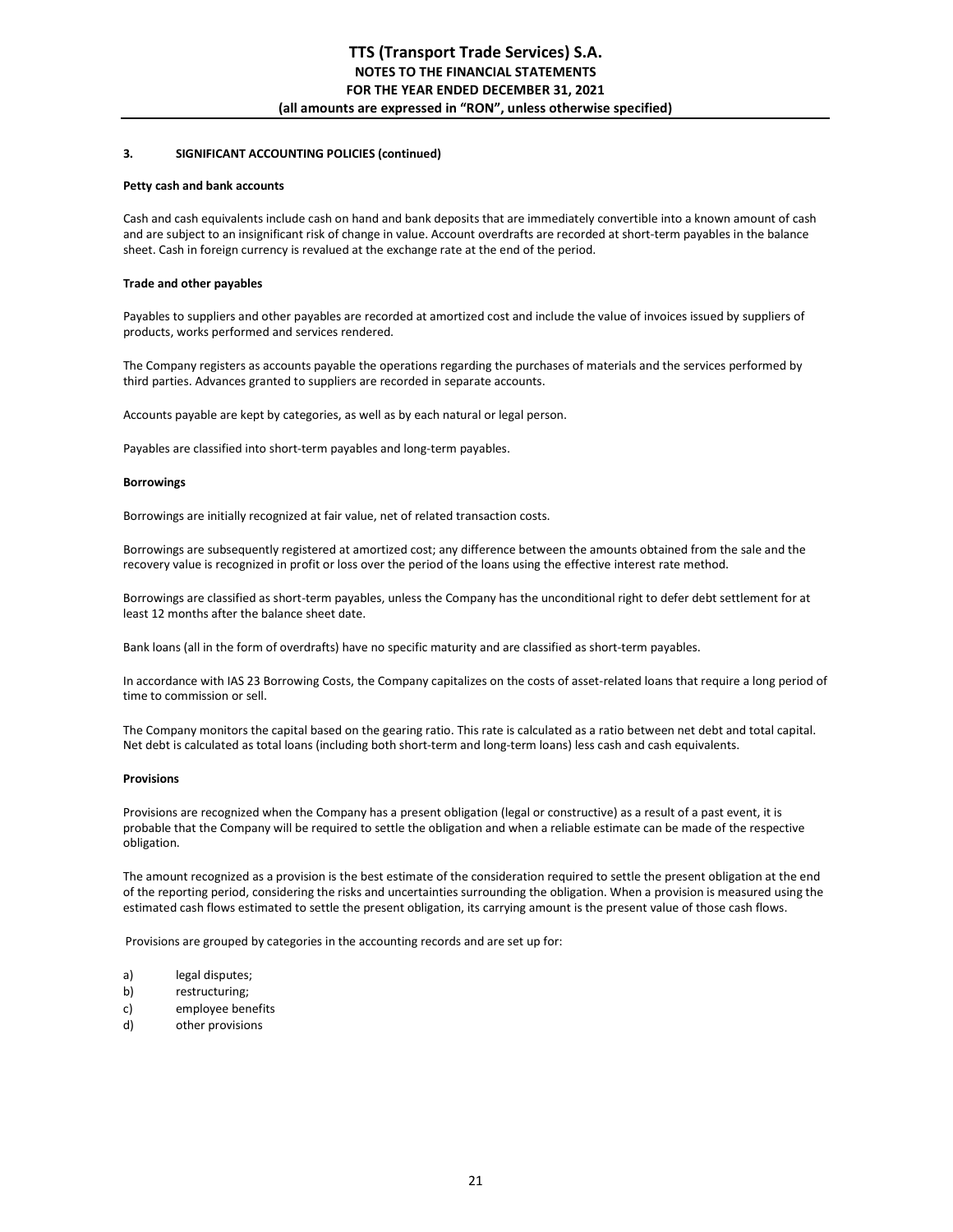#### *Onerous contracts*

Present obligations generated under onerous contracts are recognized and measured as provisions. A contract is onerous when the unavoidable costs of meeting the obligations under the contract exceed the economic benefits expected to be received thereunder.

#### *Warranties*

Provisions for estimated costs of guarantee obligations according to local legislation concerning the sale of goods are recognized on the date when the relevant products are sold, at the best estimate made by the management as regards the expenses required to settle the Company's obligation.

#### *Revenue recognition*

Income is measured at the fair value of the amounts received or to be received. Revenues is reduced by estimated customers returns, commercial rebates and other similar allowances.

#### **Revenue from contracts with customers**

IFRS 15 "Revenue from contracts with customers" introduces a comprehensive model for the recognition and measurement of income. The standard replaces the existing income recognition criteria, replacing IAS 18 "Income", IAS 11 "Construction Contracts" and IFRIC 13 "Customer Loyalty Programs". Under the new standard, revenue is recognized when the customer acquires control of the goods or services provided, at the amount that reflects the price that the company expects to receive in exchange for those goods or services.

Revenue is measured based on the consideration to which the Company expects to be entitled in a contract with a customer and excludes amounts collected on behalf of third parties. The Company recognizes revenue when it transfers control of a product or service to a customer.

The revenue is measured at the fair value of the counter value received or receivable. Revenue from sales is reduced for returns, commercial rebates and other similar reductions. The basic rule is that prices/tariffs are calculated based on costs + profit, under market conditions. Port prices are more stable, contracted mostly on yearly basis but usually same over a longer period of time. Tariffs for transport are more stable for minerals and part of chemicals, i.e. contracts valid one year (or more), spot contracts are calculated according to the basic rule. Tariffs for grains are agreed for main volumes, basis on one year long contract, level of tariffs being higher during season (July – December) and lower for off-season (January-June); spot contracts follow the basic rule.

Prices for transport are adjusted with BAF (bunker adjustment fee) and LWS (low water surcharge).

The Company has the following revenue streams:

## *Revenue from logistic contracts*

*Revenue from logistic services* (transport, expedition, port operations) are recognised over time according to the contractual conditions, as the transport is confirmed by the beneficiary based on the following documents:

- o freight documents (bill of lading, other related transport documents);
- o documents attesting to the unloading operation from transport vehicles like barges, maritime ships or loading operation of loading the commodities (tally upon unloading / Out Turn Report – OTR / draft unloading survey).
- o For the transportation services in progress at year end- the revenue is recognised as it is executed depending on percentage of execution of the service applying the output method based on:
	- the ships' location at the end of each month in the electronic ship monitoring system in Navrom's Dispatch Office;
	- the virtual route of the convoy (quantity x virtual distance) corroborated with the virtual trade of the order).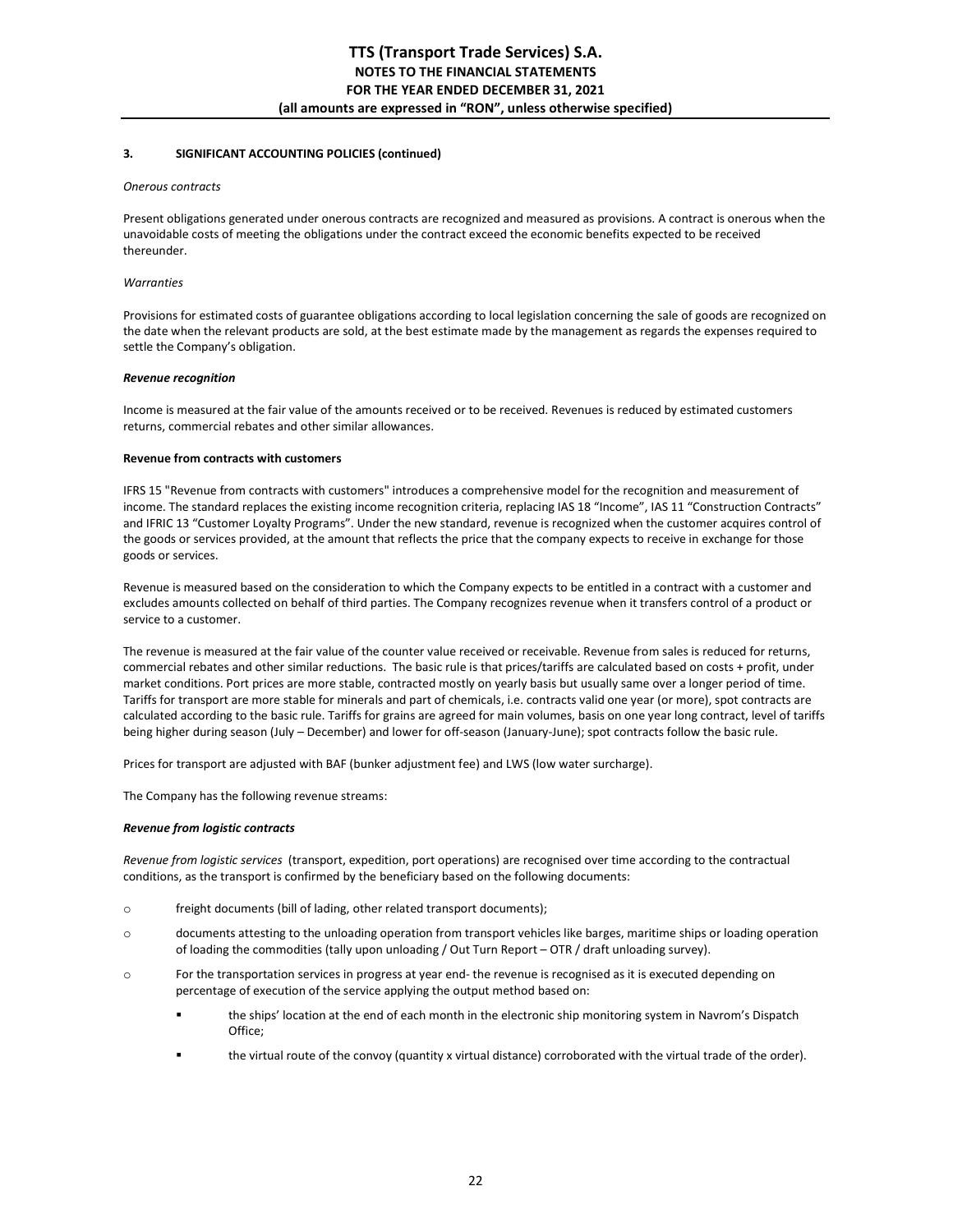## **Sale of goods**

Revenue from sales of goods is recognized when the goods are delivered and titles have passed, at which time all the following conditions are met:

- The entity has transferred to the buyer all the significant risks and rewards of ownership over the goods;
- The entity does not hold any managerial involvement associated to ownership or effective control over the goods sold;
- The amount of revenue can be measured in a reliable manner;
- It is probable that the economic benefits will flow directed to the Entity, and
- The costs incurred or to be incurred in respect to the transaction can be measured in a reliable manner.

Specifically, the revenue from sales of goods is recognized when the goods are delivered and the ownership right is transferred.

This is a secondary stream activity. The revenues are recorded based on approved contract between parties and parties being committed to perform their respective obligations. Each party's rights and payment terms can be easily identified. The contracts have commercial substance and it is probable that the entity will collect the consideration to which will be entitled in exchange for the goods or services transferred to the customer.

#### *Financial income and expenses*

Financial income includes interest income related to invested funds and other financial income. Interest income is recognized in profit or loss on an accrual basis, using the effective interest method.

The interest income is recorded on a time basis, by reference to the principal due and the applicable effective interest rate, which is the exact rate of discount of the future cash inflows estimated throughout the lifetime of the financial asset, up to the net book value of the respective asset.

Financial expenses include interest expense on loans and other financial expenses.

All borrowing costs that are not directly attributable to the acquisition, construction or production of qualifying assets are recognized in the income statement using the effective interest method.

Foreign exchange gains and losses on financial assets and liabilities are reported on a net basis as either financial income or financial expense, depending on currency fluctuations: net gain or net loss.

**Other income** - includes income from fines, penalties, write-back of the amount representing the compensation granted for the release of the frequency bands, etc.

## *Leases*

The Company assesses at contract inception whether a contract is, or contains, a lease. That is, if the contract conveys the right to control the use of an identified asset for a period of time in exchange for consideration.

## *The Company as a lessee*

i) Right-of-use assets

The Company recognises right-of-use assets at the commencement date of the lease (i.e., the date the underlying asset is available for use). Right-of-use assets are measured at cost, less any accumulated depreciation and impairment losses, and adjusted for any remeasurement of lease liabilities. The cost of right-of-use assets includes the amount of lease liabilities recognised, initial direct costs incurred, and lease payments made at or before the commencement date less any lease incentives received.

Right-of-use assets are depreciated on a straight-line basis over the shorter of the lease term and the estimated useful lives of the assets.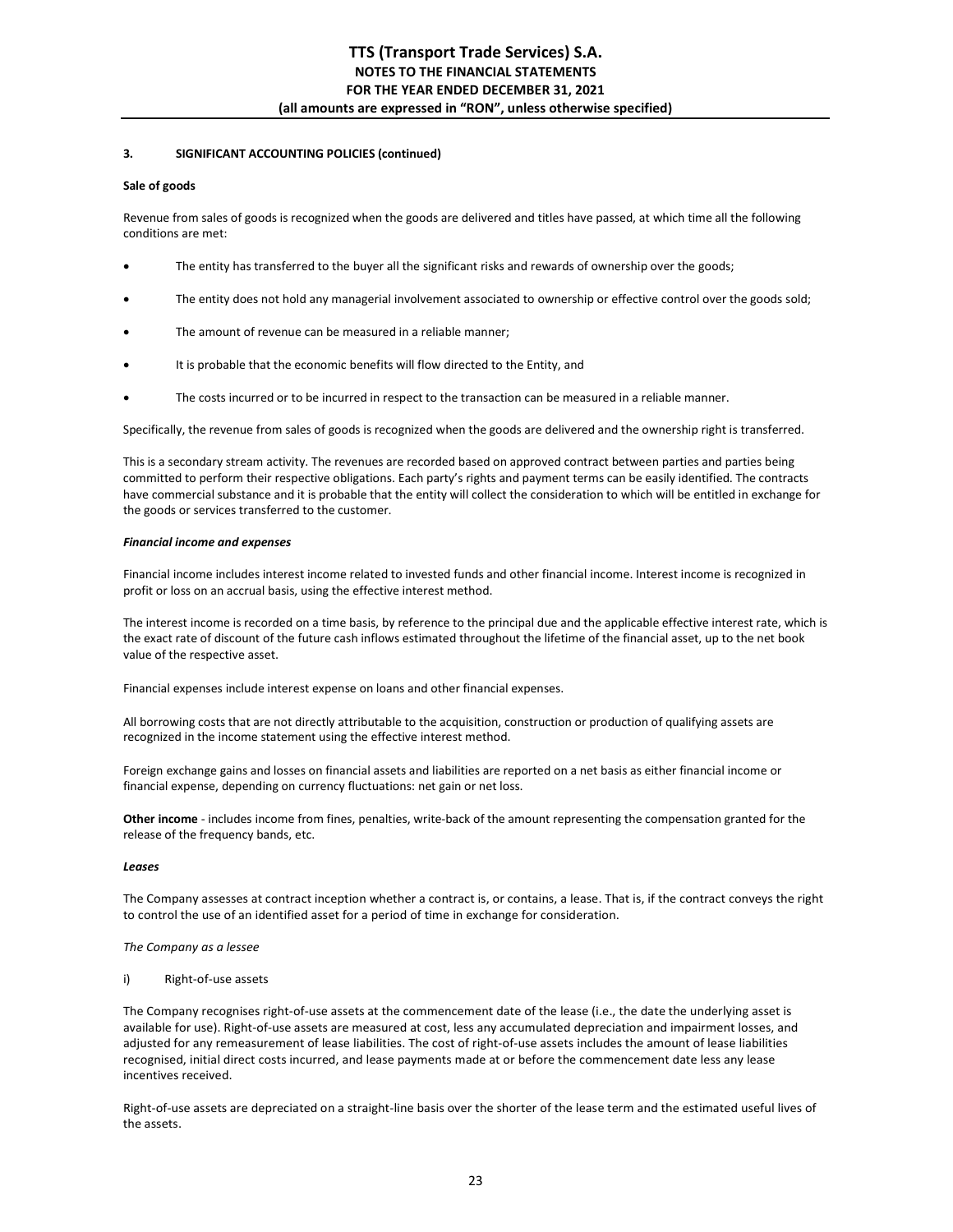## **Leases (continued)**

## i) Right-of-use assets (continued)

The right of use of assets relates to rented cars which are depreciated over 3 years.

The right-of-use assets are also subject to impairment. Refer to the accounting policies in note 3 Impairment of non-financial assets.

## ii) Lease liabilities

At the commencement date of the lease, the Company recognises lease liabilities measured at the present value of lease payments to be made over the lease term. The lease payments include fixed payments less any lease incentives receivable, variable lease payments that depend on an index or a rate, and amounts expected to be paid under residual value guarantees. The lease payments also include the exercise price of a purchase option reasonably certain to be exercised by the Company and payments of penalties for terminating the lease, if the lease term reflects the Company's exercising the option to terminate.

Variable lease payments that do not depend on an index or a rate are recognised as expenses in the period in which the event or condition that triggers the payment occurs.

In calculating the present value of lease payments, the Company uses its incremental borrowing rate at the lease commencement date because the interest rate implicit in the lease is not readily determinable. After the commencement date, the amount of lease liabilities is increased to reflect the accretion of interest and reduced for the lease payments made. In addition, the carrying amount of lease liabilities is re measured if there is a modification, a change in the lease term, a change in the lease payments (e.g., changes to future payments resulting from a change in an index or rate used to determine such lease payments) or a change in the assessment of an option to purchase the underlying asset.

#### iii) Short-term leases and leases of low-value assets

The Company applies the short-term lease recognition exemption to its short-term leases (i.e., those leases that have a lease term of 12 months or less from the commencement date and do not contain a purchase option). It also applies the lease of lowvalue assets recognition exemption to leases of equipment that are considered to be of low value. Lease payments on shortterm leases and leases of low value assets are recognised as expense on a straight-line basis over the lease term.

## *The Company as lessor*

The Company enters into lease agreements as a lessor with respect to some of its equipment. Leases for which the Company is a lessor are classified as finance or operating leases. Whenever the terms of the lease transfer substantially all the risks and rewards of ownership to the lessee, the contract is classified as a finance lease. All other leases are classified as operating leases.

When the Company is an intermediate lessor, it accounts for the head lease and the sub-lease as two separate contracts. The sublease is classified as a finance or operating lease by reference to the right-of-use asset arising from the head lease.

Rental income from operating leases is recognised on a straight-line basis over the term of the relevant lease. Initial direct costs incurred in negotiating and arranging an operating lease are added to the carrying amount of the leased asset and recognised on a straight-line basis over the lease term.

Amounts due from lessees under finance leases are recognised as receivables at the amount of the Company's net investment in the leases. Finance lease income is allocated to accounting periods so as to reflect a constant periodic rate of return on the Company's net investment outstanding in respect of the leases.

Subsequent to initial recognition, the Company regularly reviews the estimated unguaranteed residual value and applies the impairment requirements of IFRS 9, recognising an allowance for expected credit losses on the lease receivables.

Finance lease income is calculated with reference to the gross carrying amount of the lease receivables, except for credit-impaired financial assets for which interest income is calculated with reference to their amortised cost (i.e. after a deduction of the loss allowance).

When a contract includes both lease and non-lease components, the Company applies IFRS 15 to allocate the consideration under the contract to each component.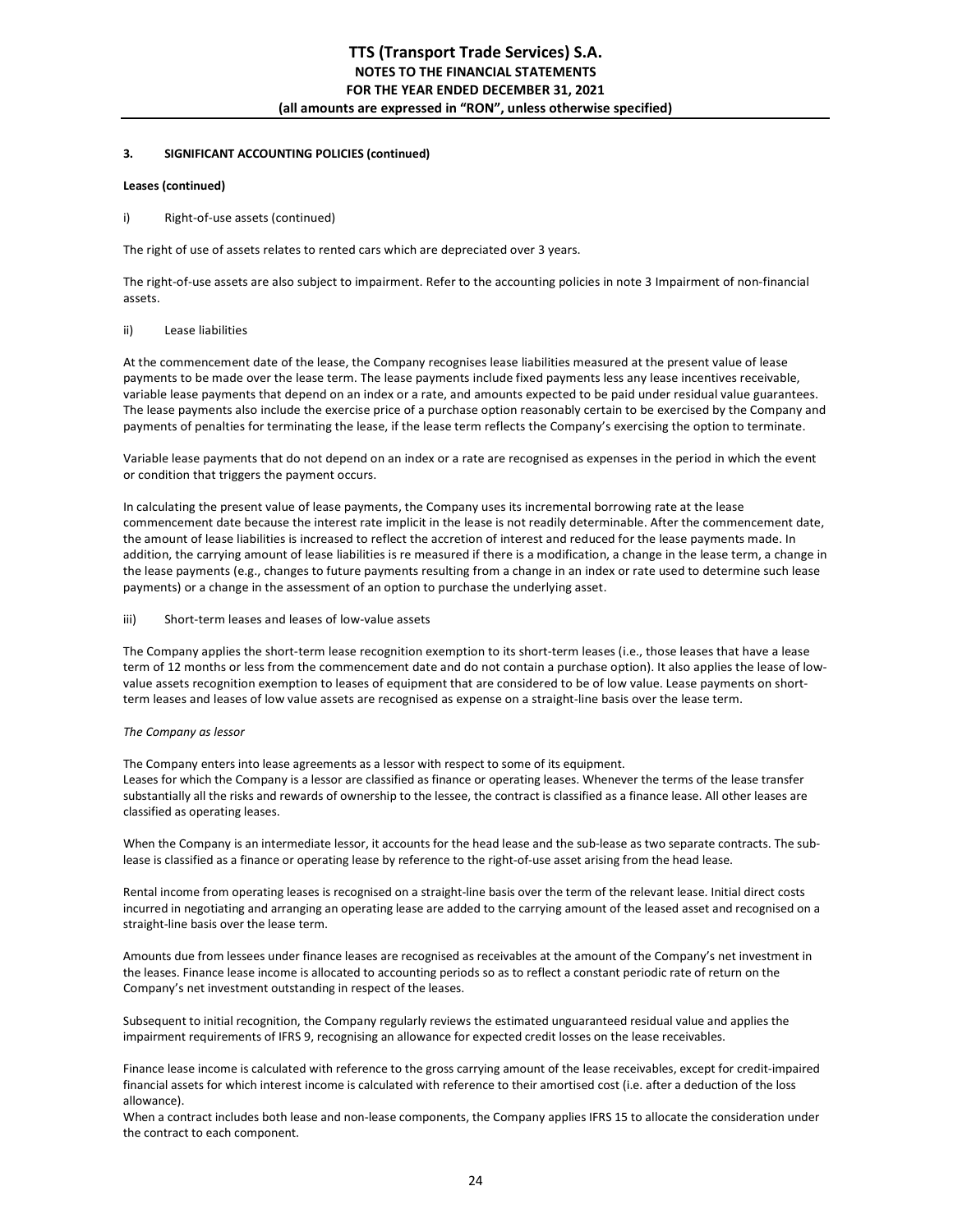#### *Contingent assets and liabilities*

A contingent liability is:

- a possible obligation that arises from past events and whose existence will be confirmed only by the occurrence or nonoccurrence of one or more uncertain future events not wholly within the control of the Company; or
- a present obligation that arises from past events that is not recognized because:
	- a. it is not probable that an outflow of resources embodying economic benefits will be required to settle the obligation; or
	- b. the amount of the obligation cannot be measured with sufficient reliability.

Contingent liabilities are not recognized in the Company's financial statements, but disclosed unless the possibility of an outflow of resources embodying economic benefits is remote.

A contingent asset is a possible asset that arises from past events and whose existence will be confirmed only by the occurrence or non-occurrence of one or more uncertain future events not wholly within the control of the Company.

A contingent asset is not recognized in the Company's financial statements, but disclosed when an inflow of economic benefits is probable

#### *FX transactions*

The Company operates in Romania and its functional currency is RON.

 Transactions in foreign currencies are translated to the respective currency of entity at exchange rates at the dates of the transactions. Monetary assets and liabilities denominated in foreign currencies at the reporting date are retranslated to the functional currency at the exchange rate at that date.

The foreign currency gain or loss on monetary items is the difference between amortized cost in the functional currency at the beginning of the period, adjusted for effective interest and payments during the period, and the amortized cost in foreign currency translated at the exchange rate at the end of the period. Non-monetary assets and liabilities denominated in foreign currencies that are measured at fair value are retranslated to the functional currency at the exchange rate at the date that the fair value was determined. Foreign currency differences arising on retranslation are recognized in profit or loss. Non-monetary items that are measured in terms of historical cost in a foreign currency are translated using the exchange rate at the date of the transaction.

#### *Costs related to long-term borrowings*

The costs related to the long-term loans directly attributable to the acquisition, construction or production of assets, which are assets that necessarily take a substantial period of time in order to be used or for sale are added to the cost of those assets, until such time as the respective assets are ready to be used for their purpose or for sale. The income from the temporary investment of specific borrowings until such time as the borrowings are expensed on assets is deducted from the costs pertaining to the longterm borrowings eligible for capitalization.

All the other borrowing costs are recognized in the income statement in the period in which they are incurred.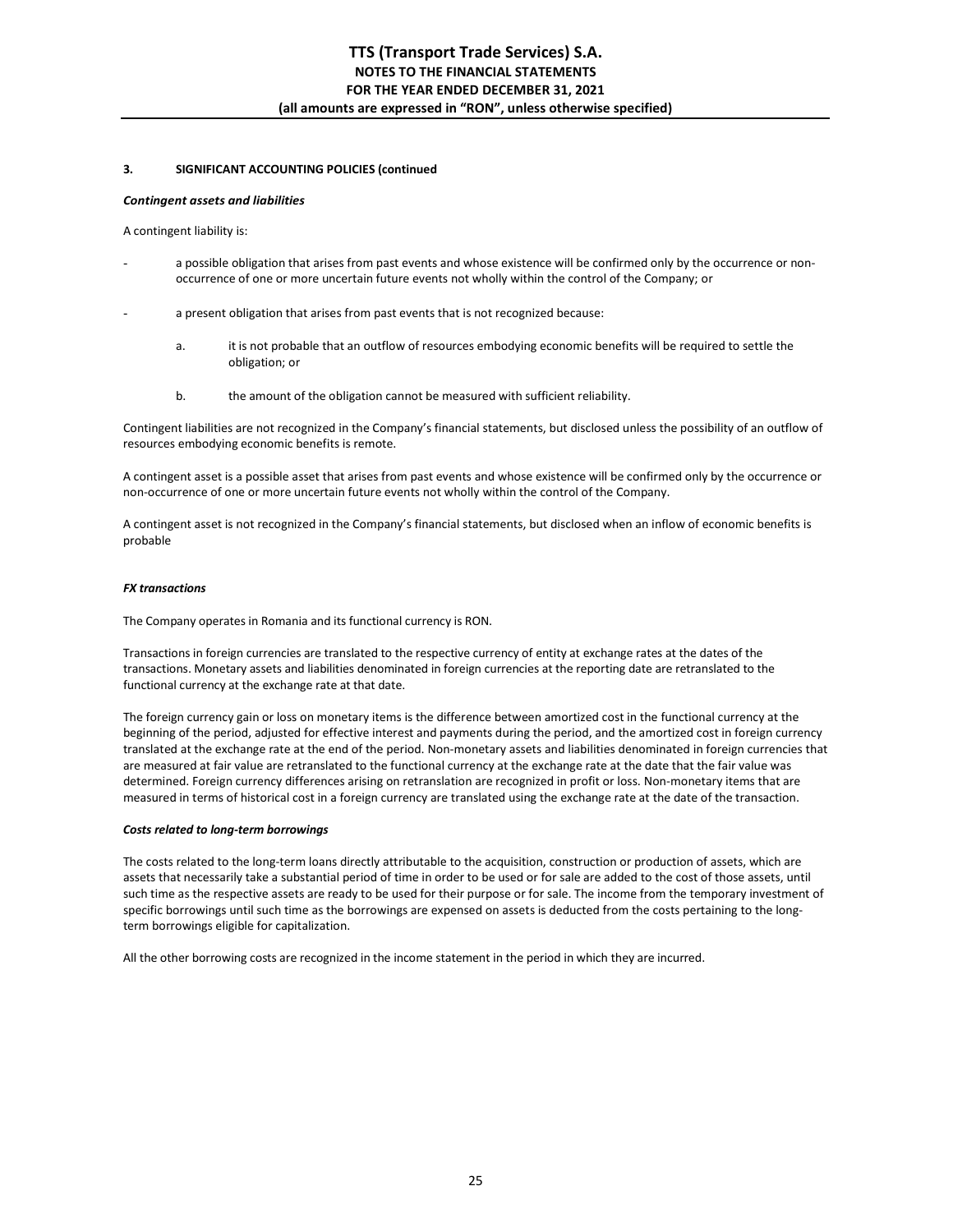## *Contribution for employees*

The Company, in the normal course of business, makes payments to the Romanian State for social security, unemployment benefit fund and health care fund according to the levels established under the law and in effect during the year, calculated on the gross salaries on behalf of its employees. The value of these contributions is recorded in the income statement as the related salary expenses.

The Company pays its employees retirement benefits, as defined in the collective employment contract.

# *Taxation*

The income tax expense represents the sum of the current tax and deferred tax.

# Current tax

The tax currently payable is based on the taxable profit of the year. Taxable profit differs from the 'profit before tax' as reported in the consolidated statement of profit and loss, as it excludes the elements of income and expenses that are taxable or deductible in other years and items that are never taxable or deductible. The Company's liability for current tax is calculated using tax rates that have enacted or substantively enacted by the end of the reporting period.

# Deferred tax

Deferred tax is recognized in respect of temporary differences between the carrying amounts of the assets and liabilities for financial reporting purposes and the corresponding taxation bases used in the calculation of the taxable profit. The deferred tax liabilities are generally recognized for all the temporary taxation differences, to the extent where it is probable that taxable profit should exist on which those temporary differences can be used. Such assets and liabilities are not recognized if the temporary difference comes from goodwill or from the initial recognition (other than from a business combination) of other assets and liabilities in a transaction that affect neither the taxable profit, nor the accounting profit.

Deferred tax liabilities are recognized for the temporary taxable differences associated with the investments in subsidiaries and associates and the interests in joint ventures. The deferred tax asset from the temporary deductible differences associated with such investments and interests is recognized only to the extent where it is likely to exist sufficient taxable income on which the benefits pertaining to the temporary differences can be used and it is estimated that they will be reversed in the near future.

The book value of the deferred tax assets is revised as at each balance sheet date and is reduced to the extent where it is no longer likely that taxable income should exist to allow the full or partial recovery of the asset.

Deferred tax assets and liabilities are measured at the taxation rate estimated to be applied in the period when the liability is settled or the asset is realized, based on the taxation rates (and tax laws) in effect or substantially in effect by the balance sheet date. The measurement of the assets and liabilities by the deferred tax reflects the fiscal consequences of the way in which the Company estimates, as at the reporting date, that it will recover or settle the book value of its assets and liabilities.

# Deferred tax

Deferred tax assets and liabilities are offset when there is a an applicable right to offset them in a similar way to the current assets and liabilities which are offset with the current tax and when they regard the income taxes levied by the same tax authority and the Company intends to offset its deferred tax assets with its deferred tax liabilities on a net basis.

## Current tax and deferred tax

Current and deferred tax are recognized in profit and loss, except when they relate to items that are recognized in other comprehensive income, or directly in equity in which case, the current and deferred tax are also recognized in other comprehensive income or directly in equity respectively.

The income tax for the period ending December 31, 2021 was 16% (December 31, 2020: 16%).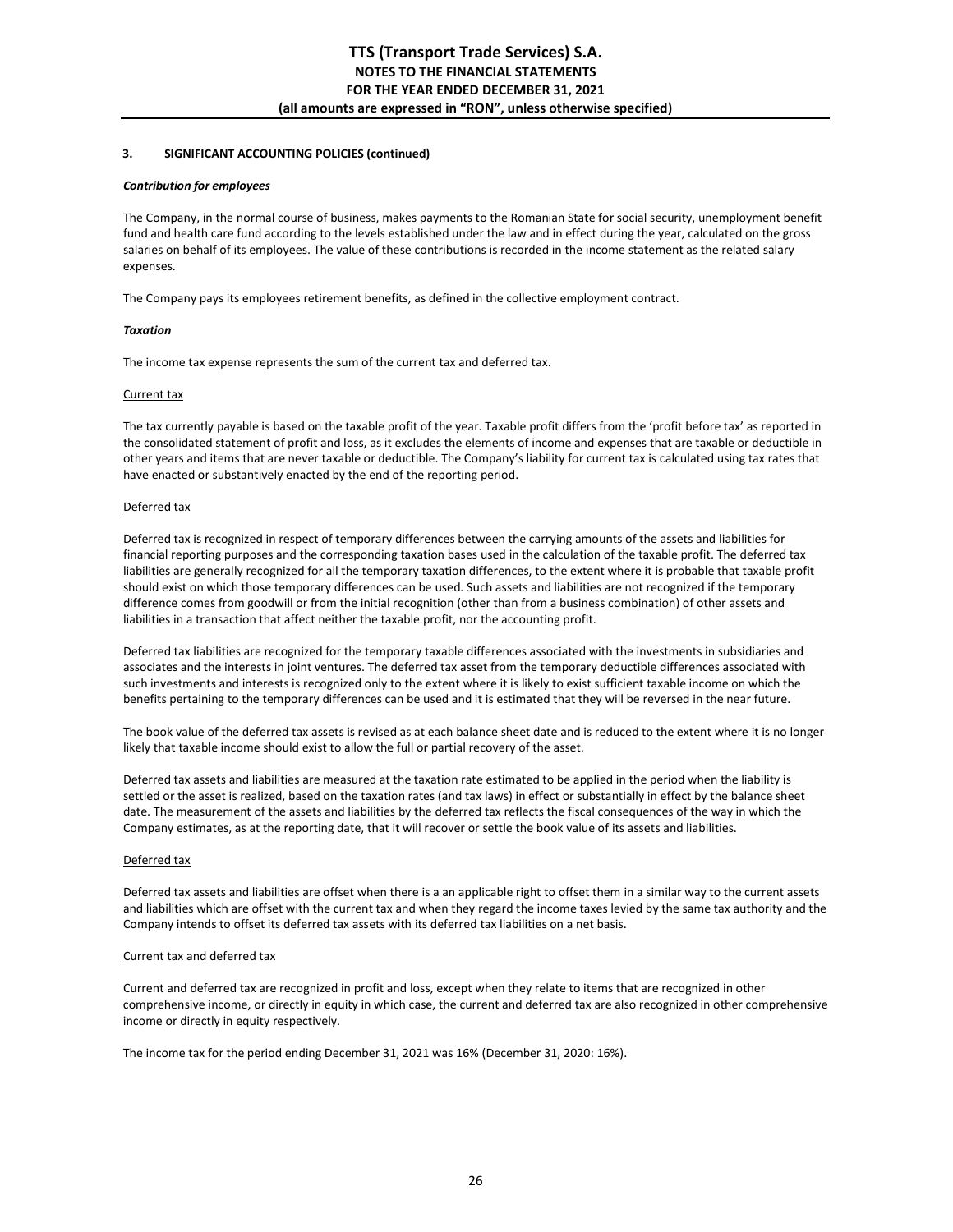## *Use of estimates*

The preparation of the financial statements requires making estimates and assumptions by the management, which affect the reported amounts of the contingent assets and liabilities as at the balance sheet date, as well as the reported amounts of the income and expenses during the reporting period. Actual results may differ from those estimates. The estimates and assumptions on which the financial statements are based are revised on an ongoing basis. The reviews of the accounting estimates are recognized in the period when the estimate is revised, if such review affects only the respective period, or in the future periods, if the review affects both the current and the future periods.

# *Comparatives*

Certain amounts in the statement of the financial position, statement of the comprehensive result, cash flow statement and statement of changes in shareholders' equity for the prior year have been reclassified to be put in line with the current year presentation.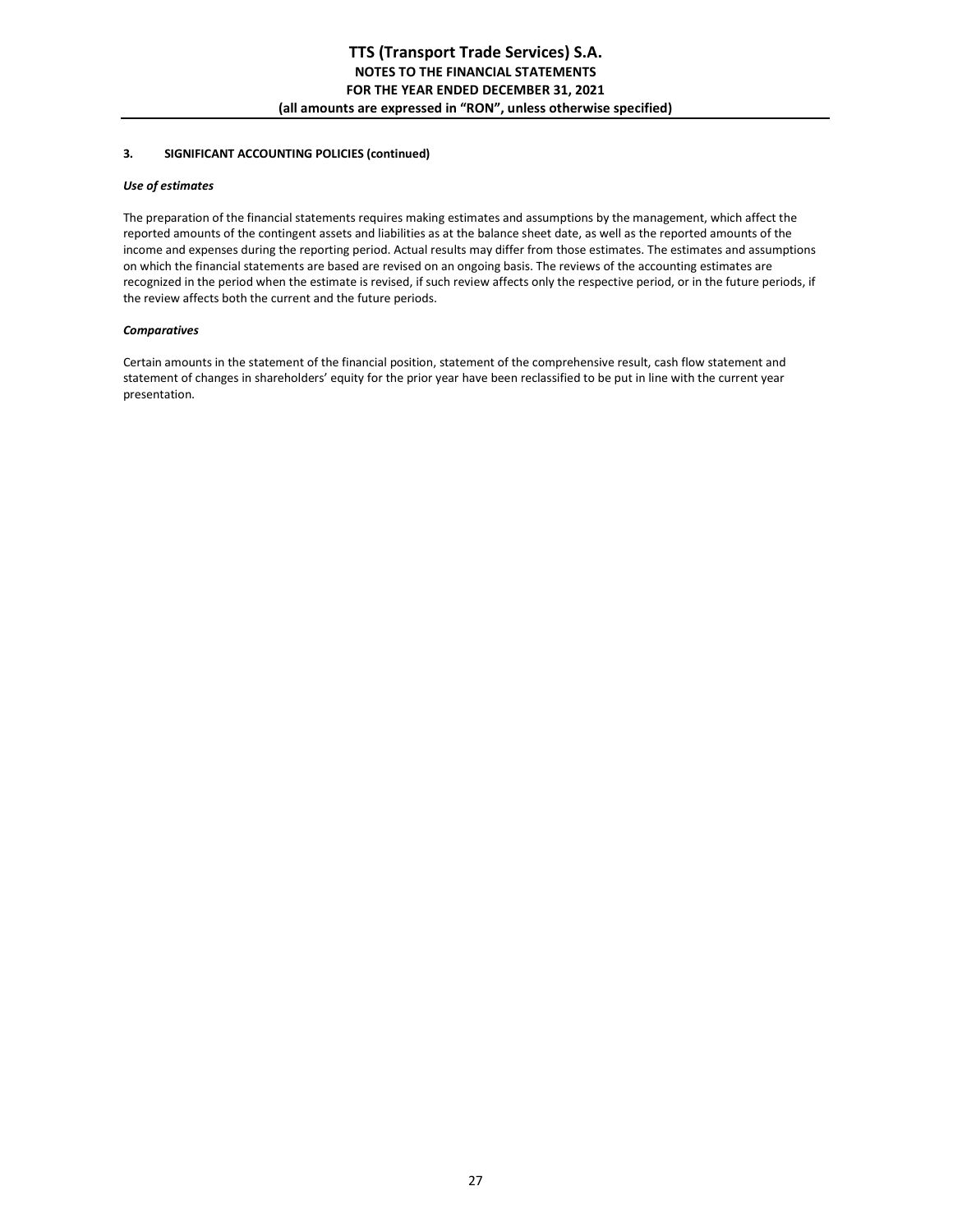# **4. RESTATEMENT OF 2019 FINANCIAL STATEMENTS AS PER IFRS 1 ("FIRST-TIME ADOPTION OF IFRS")**

|                                                                                                                                                                                      | Row      | <b>Balance</b> at<br>December 31,<br>2019<br>as per MoPFO | <b>Balance at</b><br>December 31,<br>2019<br>as per MoPFO |                    |
|--------------------------------------------------------------------------------------------------------------------------------------------------------------------------------------|----------|-----------------------------------------------------------|-----------------------------------------------------------|--------------------|
| No.                                                                                                                                                                                  | no.      | 2844                                                      | 1802                                                      | <b>Differences</b> |
| A NON-CURRENT ASSETS                                                                                                                                                                 |          |                                                           |                                                           |                    |
| <b>I INTANGIBLE ASSETS</b>                                                                                                                                                           |          |                                                           |                                                           |                    |
| 1 Set-up expenses (acc. 203 - 2803 - 2903)<br>2 Concessions, patents, licenses, trademarks, similar rights and<br>assets and other intangible assets (acc. 205 + 208 - 2805 - 2808 - | 1        |                                                           |                                                           |                    |
| 2905 - 2908)                                                                                                                                                                         | 2        | 53,725                                                    | 53,725                                                    |                    |
| 3 Goodwill (acc. 2071 - 2807)                                                                                                                                                        | 3        |                                                           |                                                           |                    |
| 4 Advances (acc. 4094-4904)                                                                                                                                                          | 4        |                                                           |                                                           |                    |
| 5 Intangible assets for the exploration for, and evaluation of,<br>mineral resources (206 - 2806 - 2906)                                                                             | 5        |                                                           |                                                           |                    |
| TOTAL (rows 01 to 05)                                                                                                                                                                | 6        | 53,725                                                    | 53,725                                                    |                    |
| <b>II TANGIBLE ASSETS</b>                                                                                                                                                            |          |                                                           |                                                           |                    |
| 1 Land and buildings (acc. 211 + 212 - 2811 - 2812 - 2911 -                                                                                                                          |          |                                                           |                                                           |                    |
| 2912)                                                                                                                                                                                | 7        | 18,673,621                                                | 18,673,621                                                |                    |
| 2 Technical equipment and machinery (acc. 213 + 223 - 2813 -<br>2913)                                                                                                                | 8        | 13,075,049                                                | 13,075,049                                                |                    |
| 3 Other equipment and furniture (acc. 214 + 224 - 2814 - 2914)<br>4 Investment property (acc. 215 +251* - 2815 -285*- 2915-                                                          | 9        | 50,308                                                    | 50,308                                                    |                    |
| $295*)$                                                                                                                                                                              | 10       |                                                           |                                                           |                    |
| 5 Tangible assets in progress (acc. 231 - 2931)                                                                                                                                      | 11       | 1,674,137                                                 | 1,674,137                                                 |                    |
| 6 Investment property in progress (acc. 235 - 2935)<br>7 Tangible assets for the exploration for, and evaluation of,                                                                 | 12       |                                                           |                                                           |                    |
| mineral resources (acc. 216 - 2816 - 2916)<br>8 Bearer biological assets (acc. 218 - 2818 - 2918)                                                                                    | 13<br>14 |                                                           |                                                           |                    |
| <b>9</b> Advances (acc. 4093-4093)                                                                                                                                                   | 15       |                                                           |                                                           |                    |
| TOTAL (rows 07 to 15)                                                                                                                                                                | 16       | 33,473,115                                                | 33,473,115                                                |                    |
| <b>III BEARER BIOLOGICAL ASSETS</b>                                                                                                                                                  |          |                                                           |                                                           |                    |
| (acc.241+227-284-294)                                                                                                                                                                | 17       |                                                           |                                                           |                    |
| IV RIGHTS OF USE OF LEASED ASSETS (acc. 251* - 285* - 295*)                                                                                                                          | 18       |                                                           |                                                           |                    |
| <b>V FINANCIAL ASSETS</b>                                                                                                                                                            |          |                                                           |                                                           |                    |
| 1 Shares in subsidiaries (acc. 261 - 2961)                                                                                                                                           | 19       | 122,688,430                                               | 122,688,430                                               |                    |
| 2 Loans to group companies (acc. 2671 + 2672 - 2964)<br>3 Shares in associates and jointly controlled entities (acc. 262 +                                                           | 20       |                                                           |                                                           |                    |
| $263 - 2962$                                                                                                                                                                         | 21       | 147,339                                                   | 147,339                                                   |                    |
| 4 Loans granted to associates and jointly controlled entities<br>$(acc. 2673 + 2674 - 2965)$                                                                                         | 22       |                                                           |                                                           |                    |
| 5 Other long-term investments (acc. 265 - 2963)                                                                                                                                      | 23       |                                                           |                                                           |                    |
| 6 Other loans (acc. $2675* + 2676* + 2677 + 2678* + 2679* -$<br>$2966* - 2968*)$                                                                                                     | 24       | 1,006,122                                                 | 1,006,122                                                 |                    |
|                                                                                                                                                                                      |          |                                                           |                                                           |                    |
| TOTAL (rows 19 to 24)                                                                                                                                                                | 25       | 123,841,891                                               | 123,841,891                                               |                    |
| NON-CURRENT ASSETS - TOTAL (rows 06+16+17+18+25)                                                                                                                                     | 26       | 157,368,731                                               | 157,368,731                                               |                    |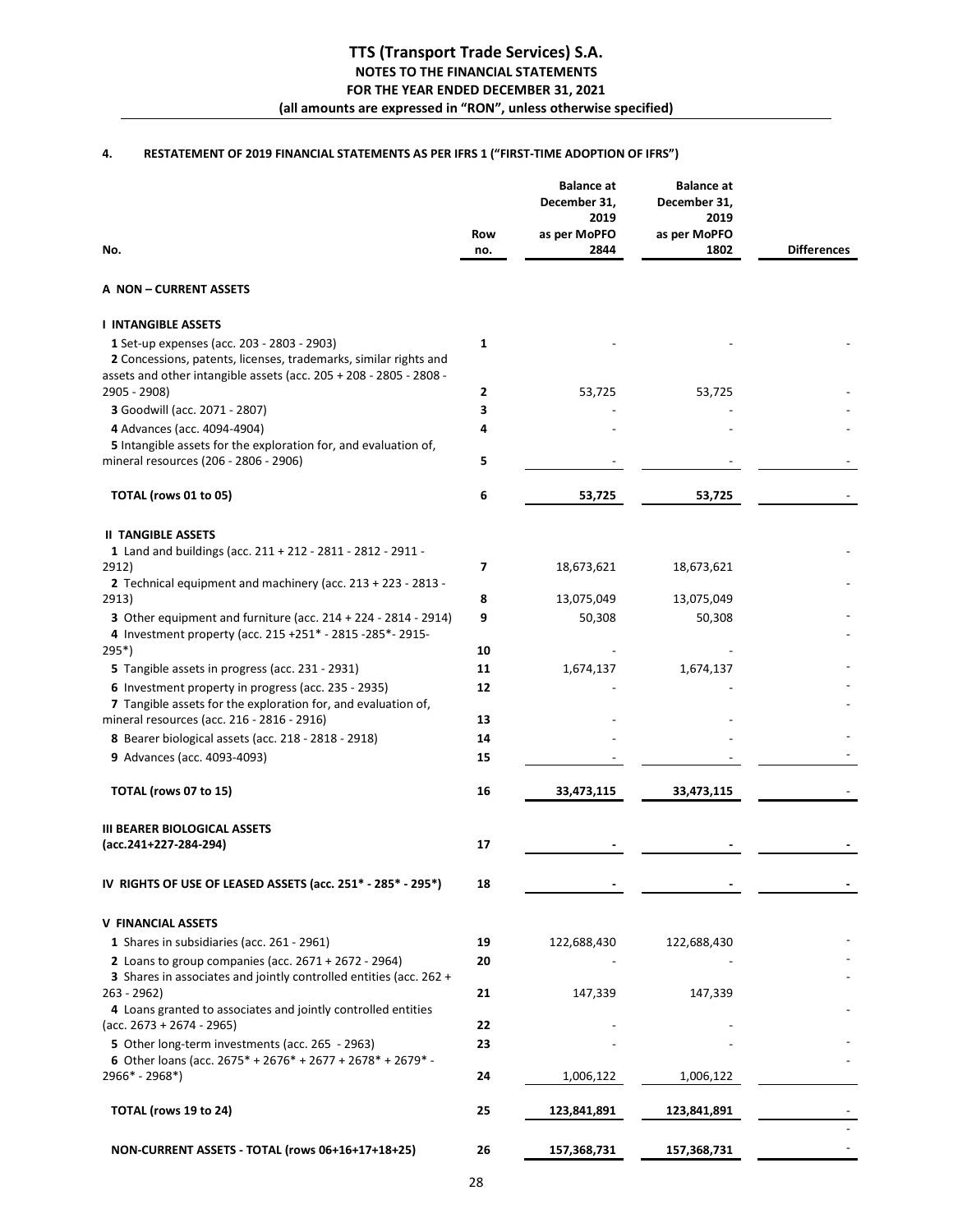# **4. RESTATEMENT OF 2019 FINANCIAL STATEMENTS AS PER IFRS 1 ("FIRST-TIME ADOPTION OF IFRS")**

|                                                                                                                                                                                                                                         | Row      | <b>Balance at</b><br>December 31,<br>2019<br>as per MoPFO | <b>Balance at</b><br>December 31,<br>2019<br>as per MoPFO |                    |
|-----------------------------------------------------------------------------------------------------------------------------------------------------------------------------------------------------------------------------------------|----------|-----------------------------------------------------------|-----------------------------------------------------------|--------------------|
| No.                                                                                                                                                                                                                                     | no.      | 2844                                                      | 1802                                                      | <b>Differences</b> |
| <b>B CURRENT ASSETS</b>                                                                                                                                                                                                                 |          |                                                           |                                                           |                    |
|                                                                                                                                                                                                                                         |          |                                                           |                                                           |                    |
| <b>I INVENTORIES</b><br>1 Raw materials and consumables (acc. $301 + 302 + 303 +$ /-<br>$308 + 321 + 322 + 323 + 328 + 351 + 358 + 381 + (-388 - 391 - 392$<br>$-3951 - 3958 - 398$                                                     | 27       | 986,804                                                   | 986,804                                                   |                    |
| 2 Non-current assets held for sale (acc. 311)<br>3 Work in progress (acc. 331 + 332 +341 +/- 348* - 393 - 3941 -                                                                                                                        | 28       |                                                           |                                                           |                    |
| 3952)<br>4 Finished goods and merchandise (acc. $326+327 + 345 + 346 +$<br>$347 + (-348* + 354 + 356 + 357 + 361 + (-368 + 371 + (-378 -$                                                                                               | 29       |                                                           |                                                           |                    |
| 3945 - 3946 - 3947 - 3953 - 3954 - 3955 - 3956 - 3957 - 396 - 397<br>- din ct 4428)                                                                                                                                                     | 30       | 75,762                                                    | 75,762                                                    |                    |
| 5 Advances (acc. 4091 -4901)                                                                                                                                                                                                            | 31       |                                                           |                                                           |                    |
| TOTAL (rows 27 to 31)                                                                                                                                                                                                                   | 32       | 1,062,566                                                 | 1,062,566                                                 |                    |
| <b>II RECEIVABLES</b> (amounts receivables in more than one year<br>shall be presented separately for each caption)<br>1 Trade receivables (acc. 2675* + 2676* + 2678* + 2679* -<br>$2966* - 2968 + 411 + 413 + 418 + 4642 - 491 - 494$ | 33       | 37,113,770                                                | 37,113,770                                                |                    |
| 2 Advances paid (acc. 4092 - 4902)                                                                                                                                                                                                      | 34       | 371,460                                                   | 371,460                                                   |                    |
| 3 Amounts receivable from affiliates (acc. 451** - 495*)<br>4 Amounts receivable from associates and jointly controlled                                                                                                                 | 35       | 319,185                                                   | 319,185                                                   |                    |
| entities (acc. 453** - 495*)                                                                                                                                                                                                            | 36       |                                                           |                                                           |                    |
| 5 Receivables from transactions with derivatives (acc. 4652)<br>6 Other receivables (acc. $425 + 4282 + 431** + 437** + 4382 +$<br>441** + 4424 + din ct 4428** + 444** + 445 + 446 ** + 447** +                                        | 37       |                                                           |                                                           |                    |
| $4482 + 4582 + 4662 + 461 + 473$ ** - 496 + 5187)                                                                                                                                                                                       | 38       | 5,468,967                                                 | 5,468,967                                                 |                    |
| 7 Capital subscribed and not paid in (acc. 456 - 495*)<br>8 Dividends receivable granted during the year (acc. 463)                                                                                                                     | 39<br>40 |                                                           |                                                           |                    |
|                                                                                                                                                                                                                                         |          |                                                           |                                                           |                    |
| TOTAL (rows 33 to 40)                                                                                                                                                                                                                   | 41       | 43,273,382                                                | 43,273,382                                                |                    |
| <b>III SHORT-TERM INVESTMENTS</b><br>1 SHORT-TERM INVESTMENTS (acc. 505 + 506 + 507 + 508* -<br>595 - 596 - 598 + 5113 + 5114)                                                                                                          | 42       | 384,000                                                   | 384,000                                                   |                    |
|                                                                                                                                                                                                                                         |          |                                                           |                                                           |                    |
| IV PETTY CASH AND BANK ACCOUNTS (acc. 508 + acc. 5112 +<br>$512 + 531 + 532 + 541 + 542$                                                                                                                                                | 43       | 28,247,155                                                | 28,247,155                                                |                    |
| CURRENT ASSETS - TOTAL (rows 32+41+42+43)                                                                                                                                                                                               | 44       | 72,967,103                                                | 72,967,103                                                |                    |
| C PREPAID EXPENSES (acc. 471+474) (rows 46 + 47)                                                                                                                                                                                        | 45       | 1,260,603                                                 | 1,260,603                                                 |                    |
| Amounts reversible within one year (acc. 471+474)                                                                                                                                                                                       | 46       | 1,260,603                                                 | 1,260,603                                                 |                    |
| Amounts reversible in more than one year (acc. 471+474)                                                                                                                                                                                 | 47       |                                                           |                                                           |                    |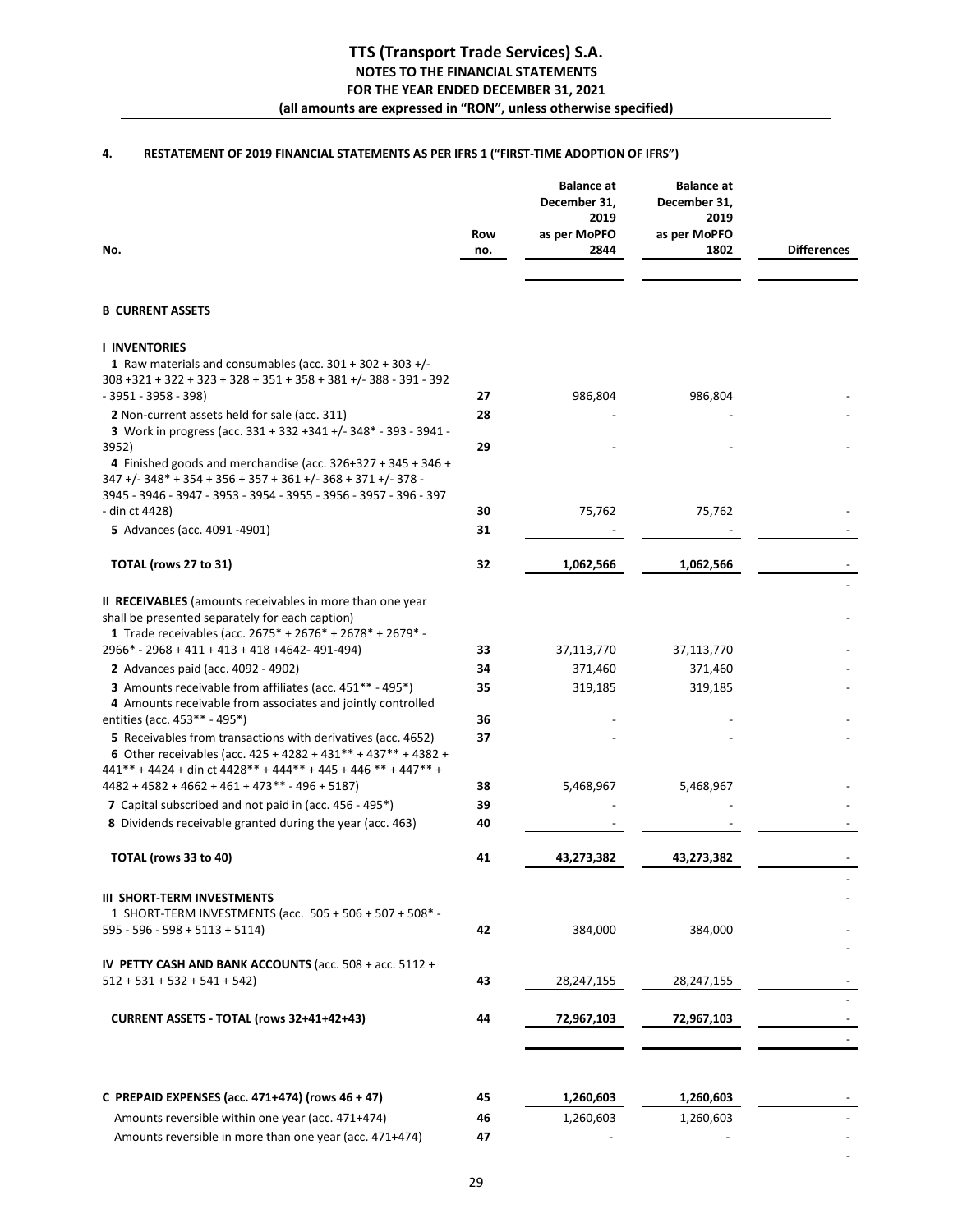# **4. RESTATEMENT OF 2019 FINANCIAL STATEMENTS AS PER IFRS 1 ("FIRST-TIME ADOPTION OF IFRS")**

|                                                                                                                                                                                                                                                             | Row      | <b>Balance at</b><br>December 31,<br>2019<br>as per MoPFO | <b>Balance at</b><br>December 31,<br>2019<br>as per MoPFO |                    |
|-------------------------------------------------------------------------------------------------------------------------------------------------------------------------------------------------------------------------------------------------------------|----------|-----------------------------------------------------------|-----------------------------------------------------------|--------------------|
| No.                                                                                                                                                                                                                                                         | no.      | 2844                                                      | 1802                                                      | <b>Differences</b> |
| <b>D PAYABLES WITHIN ONE YEAR</b>                                                                                                                                                                                                                           |          |                                                           |                                                           |                    |
| 1 Debenture loans, presenting separately the loans from                                                                                                                                                                                                     |          |                                                           |                                                           |                    |
| convertible bonds (acc. 161 +1681 - 169)                                                                                                                                                                                                                    | 48       |                                                           |                                                           |                    |
| 2 Amounts due to credit institutions (acc. $1621 + 1622 + 1624$<br>$+1625 + 1627 + 1682 + 5191 + 5192 + 5198$                                                                                                                                               | 49       | 12,187,215                                                | 12,187,215                                                |                    |
| 3 Advances received on account of orders (acc. 419)                                                                                                                                                                                                         | 50       |                                                           |                                                           |                    |
| 4 Trade payables (acc. 401 + 404 + 408+4641)                                                                                                                                                                                                                | 51       | 47,911,693                                                | 47,911,693                                                |                    |
| 5 Bills of exchange payable (acc. 403 + 405)                                                                                                                                                                                                                | 52       |                                                           |                                                           |                    |
| 6 Amounts due to group companies (acc. $1661 + 1685 + 2691 +$                                                                                                                                                                                               |          |                                                           |                                                           |                    |
| $451***$                                                                                                                                                                                                                                                    | 53       |                                                           |                                                           |                    |
| 7 Amounts due to associates and jointly controlled entities<br>$(\text{acc. } 1663 + 1686 + 2692 + 2693 + 453***)$                                                                                                                                          | 54       |                                                           |                                                           |                    |
| 8 Payables from transactions with derivatives (acc. 4651)                                                                                                                                                                                                   | 55       |                                                           |                                                           |                    |
| 9 Other payables, including tax and social security (acc. 1623 +<br>$1626 + 167 + 1687 + 2693 + 2695 + 421 + 422 + 423 + 424 + 426 +$<br>$427 + 4281 + 431*** + 436*** + 437*** + 4381 + 441*** + 4423$<br>$+4428***+444***+446***+447***+4481+455+456***+$ |          |                                                           |                                                           |                    |
| $457 + 4581 + 462 + 4661 + 473$ *** $+4761 + 509 + 5186 + 5193 +$<br>$5194 + 5195 + 5196 + 5197$                                                                                                                                                            | 56       |                                                           |                                                           |                    |
|                                                                                                                                                                                                                                                             |          | 4,948,219                                                 | 4,948,219                                                 |                    |
| TOTAL (rows 48 to 56)                                                                                                                                                                                                                                       | 57       | 65,047,127                                                | 65,047,127                                                |                    |
| E NET CURRENT ASSETS/NET CURRENT LIABILITIES (rows 44 +                                                                                                                                                                                                     |          |                                                           |                                                           |                    |
| 46 - 57 - 74 - 77 - 80)                                                                                                                                                                                                                                     | 58       | 4,900,214                                                 | 4,900,214                                                 |                    |
| F TOTAL ASSETS LESS CURRENT LIABILITIES (rows 26 + 47 + 58)                                                                                                                                                                                                 | 59       | 162,268,945                                               | 162,268,945                                               |                    |
| <b>G LONG-TERM PAYABLES</b>                                                                                                                                                                                                                                 |          |                                                           |                                                           |                    |
| 1 Debenture loans, presenting separately the loans from                                                                                                                                                                                                     |          |                                                           |                                                           |                    |
| convertible bonds (acc. $161 + 1681 - 169$ )                                                                                                                                                                                                                | 60       |                                                           |                                                           |                    |
| 2 Amounts due to credit institutions (acc. $1621 + 1622 + 1624$                                                                                                                                                                                             |          |                                                           |                                                           |                    |
| $+1625 + 1627 + 1682 + 5191 + 5192 + 5198$                                                                                                                                                                                                                  | 61       | 8,363,775                                                 | 8,363,775                                                 |                    |
| 3 Advances received on account of orders (acc. 419)<br>4 Trade payables (acc. $401 + 404 + 408$ )                                                                                                                                                           | 62<br>63 |                                                           |                                                           |                    |
| 5 Bills of exchange payable (acc. 403 + 405)                                                                                                                                                                                                                | 64       |                                                           |                                                           |                    |
| 6 Amounts due to group companies                                                                                                                                                                                                                            |          |                                                           |                                                           |                    |
| $(\text{acc. } 1661 + 1685 + 2691 + 451***)$                                                                                                                                                                                                                | 65       |                                                           |                                                           |                    |
| 7 Amounts due to associates and jointly controlled entities                                                                                                                                                                                                 |          |                                                           |                                                           |                    |
| $(\text{acc. } 1663 + 1686 + 2692 + 2693 + 453***)$                                                                                                                                                                                                         | 66       |                                                           |                                                           |                    |
| 8 Payables from transactions with derivatives (acc. 4651)<br>9 Other payables, including tax and social security (acc. 1623 +                                                                                                                               | 67       |                                                           |                                                           |                    |
| $1626 + 167 + 1687 + 2693 + 2695 + 421 + 422 + 423 + 424 + 426 +$                                                                                                                                                                                           |          |                                                           |                                                           |                    |
| $427 + 4281 + 431*** + 436*** + 437*** + 4381 + 441*** + 4423$                                                                                                                                                                                              |          |                                                           |                                                           |                    |
| $+4428***+444***+446***+447***+4481+455+456***+$                                                                                                                                                                                                            |          |                                                           |                                                           |                    |
| $4581 + 462 + 4661 + 4761 + 473*** + 509 + 5186 + 5193 + 5194 +$<br>$5195 + 5196 + 5197$                                                                                                                                                                    | 68       | 215,696                                                   | 77,000                                                    |                    |
|                                                                                                                                                                                                                                                             |          |                                                           |                                                           | 138,626            |
| TOTAL (rows 60 to 68)                                                                                                                                                                                                                                       | 69       | 8,579,471                                                 | 8,440,845                                                 | 138,626            |
| <b>H PROVISIONS</b>                                                                                                                                                                                                                                         |          |                                                           |                                                           |                    |
|                                                                                                                                                                                                                                                             |          |                                                           |                                                           |                    |

 **1** Provisions for pensions and similar obligations (acc. 1517) **70** 

- - -

30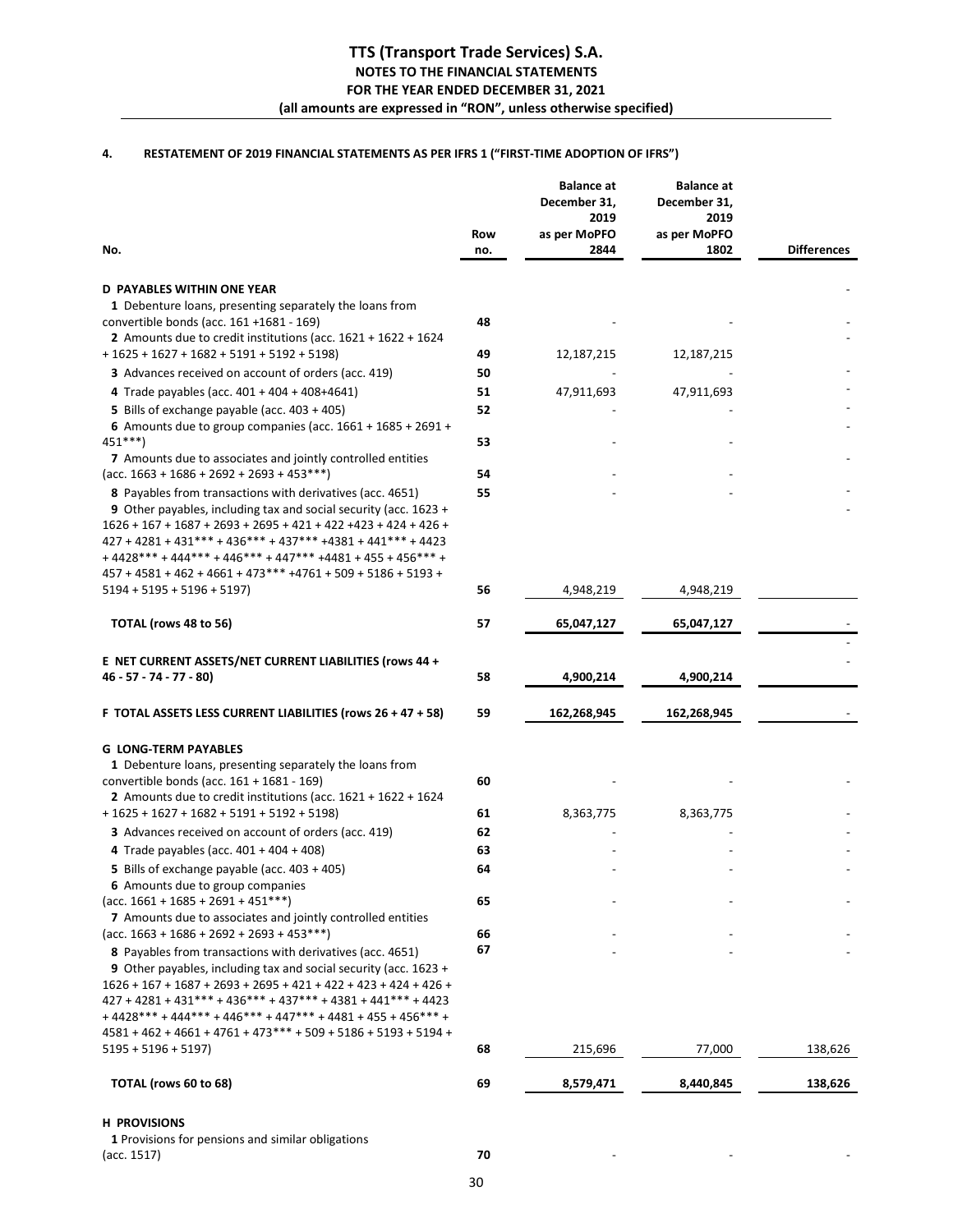# **4. RESTATEMENT OF 2019 FINANCIAL STATEMENTS AS PER IFRS 1 ("FIRST-TIME ADOPTION OF IFRS")**

| No.                                                                                                                         | Row<br>no.     | <b>Balance at</b><br>December 31,<br>2019<br>as per MoPFO<br>2844 | <b>Balance</b> at<br>December 31,<br>2019<br>as per MoPFO<br>1802 | <b>Differences</b> |
|-----------------------------------------------------------------------------------------------------------------------------|----------------|-------------------------------------------------------------------|-------------------------------------------------------------------|--------------------|
|                                                                                                                             |                |                                                                   |                                                                   |                    |
| 2 Other provisions (acc. $1511 + 1512 + 1513 + 1514 + 1518$ )                                                               | 71             | 308,411                                                           | 308,411                                                           |                    |
| TOTAL (rows 70 to 71)                                                                                                       | 72             | 308,411                                                           | 308,411                                                           |                    |
| <b>I DEFERRED INCOME</b>                                                                                                    |                |                                                                   |                                                                   |                    |
| 1 Subsidies for investments (acc. 475) (rows 74 + 75), of which:                                                            | 73             |                                                                   |                                                                   |                    |
| Amounts reversible within one year (acc. 475*)                                                                              | 74             |                                                                   |                                                                   |                    |
| Amounts reversible in more than one year (acc. 475*)                                                                        | 75             |                                                                   |                                                                   |                    |
| 2 Deferred income (acc. 472) - total (rows $77 + 78$ ), of which:                                                           | 76             | 4,280,365                                                         | 4,280,365                                                         |                    |
| Amounts reversible within one year (acc. 472*)                                                                              | 77             | 4,280,365                                                         | 4,280,365                                                         |                    |
|                                                                                                                             | 78             |                                                                   |                                                                   |                    |
| Amounts reversible in more than one year (acc. 472*)<br>3 Deferred income pertaining to the assets received by transfer     |                |                                                                   |                                                                   |                    |
| from clients (acc. 478) (rows 80+81), of which:                                                                             | 79             |                                                                   |                                                                   |                    |
| Amounts reversible within one year (acc. 478*)                                                                              | 80             |                                                                   |                                                                   |                    |
| Amounts reversible in more than one year (acc. 478*)                                                                        | 81             |                                                                   |                                                                   |                    |
| <b>TOTAL (rows 73+76+79)</b>                                                                                                | 82             | 4,280,365                                                         | 4,280,365                                                         |                    |
| J CAPITAL AND RESERVES                                                                                                      |                |                                                                   |                                                                   |                    |
| <b>I CAPITAL</b>                                                                                                            |                |                                                                   |                                                                   |                    |
|                                                                                                                             |                |                                                                   |                                                                   |                    |
| 1 Capital subscribed and paid in (acc. 1012)                                                                                | 83             | 30,000,000                                                        | 30,000,000                                                        |                    |
| 2 Capital subscribed and not paid in (acc. 1011)<br>3 Capital subscribed representing financial liabilities (acc.<br>1027)  | 84<br>85       |                                                                   |                                                                   |                    |
| 4 Company patrimony (acc. 1015)                                                                                             | 86             |                                                                   |                                                                   |                    |
|                                                                                                                             |                | 1,739,592                                                         |                                                                   | 1,739,592          |
| 5 Adjustments of share capital/company patrimony (acc. 1028)<br>6 Other items of equity (acc. 1031) Cr balance/Dr balance   | 87,88<br>89,90 |                                                                   |                                                                   |                    |
|                                                                                                                             |                |                                                                   |                                                                   |                    |
| TOTAL (rows 83 + 84+85+86+87-88+89-90)                                                                                      | 91             | 31,739,592                                                        | 30,000,000                                                        | 1,739,592          |
| II SHARE PREMIUMS (acc. 104)                                                                                                | 92             |                                                                   |                                                                   |                    |
| III REVALUATION RESERVES (acc. 105)                                                                                         | 93             |                                                                   |                                                                   |                    |
| <b>IV RESERVES</b>                                                                                                          |                |                                                                   |                                                                   |                    |
| 1 Legal reserves (acc. 10611061)                                                                                            | 94             | 5,968,175                                                         | 5,968,175                                                         |                    |
| 2 Statutory or contractual reserves (acc. 1063)                                                                             | 95             |                                                                   |                                                                   |                    |
| 3 Other reserves (acc. 1068)                                                                                                | 96             | 8,870,774                                                         | 8,502,600                                                         | 368,174            |
| TOTAL (rows 94 to 96)                                                                                                       | 97             | 14,838,949                                                        | 14,838,949                                                        | 368,174            |
|                                                                                                                             |                |                                                                   |                                                                   |                    |
| FX differences from conversion of annual standalone financial<br>statements from a presentation currency different from the |                |                                                                   |                                                                   |                    |
| functional currency                                                                                                         | 98             |                                                                   |                                                                   |                    |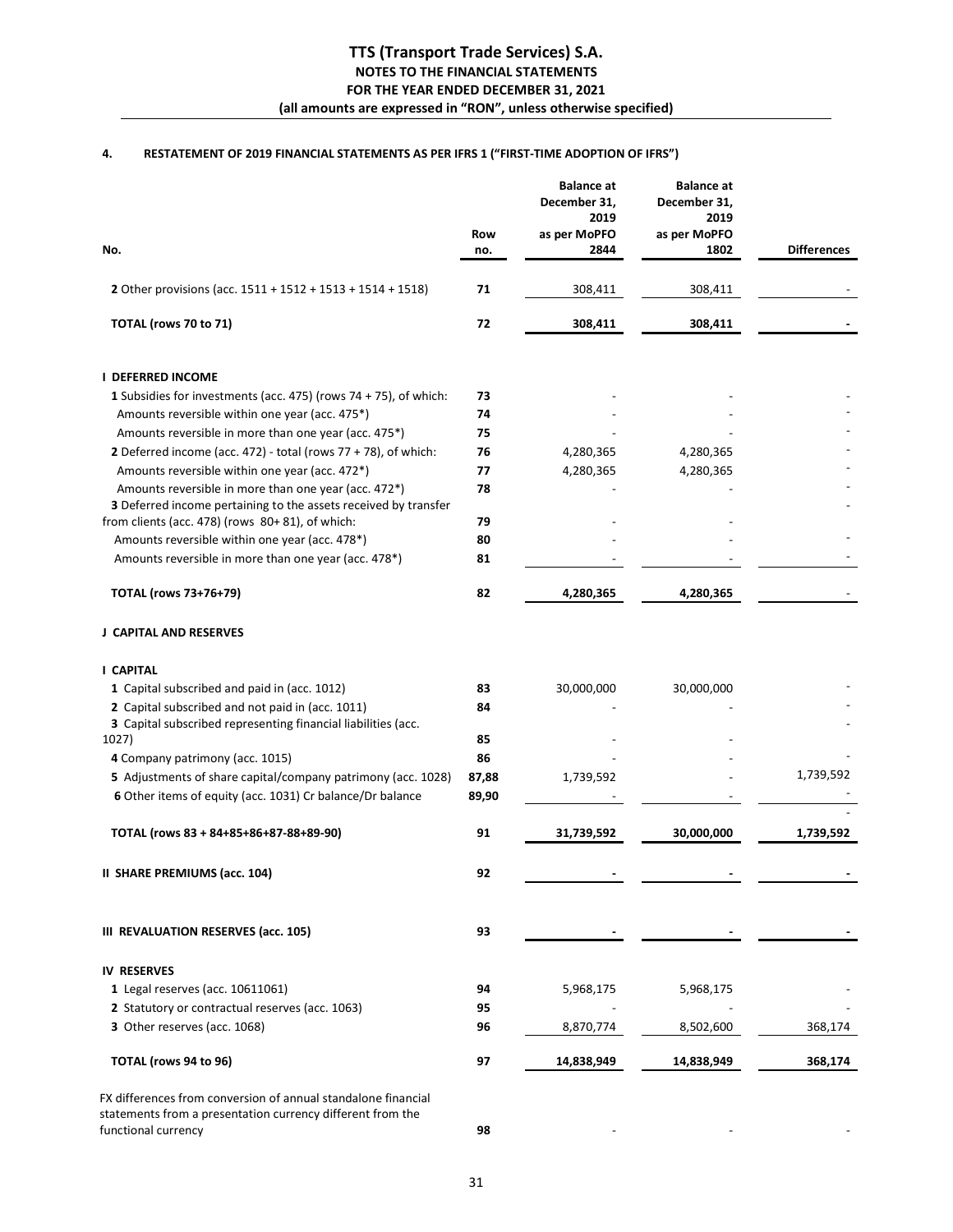# **4. RESTATEMENT OF 2019 FINANCIAL STATEMENTS AS PER IFRS 1 ("FIRST-TIME ADOPTION OF IFRS")**

|                                                                                                                                      | Row | <b>Balance at</b><br>December 31,<br>2019<br>as per MoPFO | <b>Balance</b> at<br>December 31,<br>2019<br>as per MoPFO |                    |
|--------------------------------------------------------------------------------------------------------------------------------------|-----|-----------------------------------------------------------|-----------------------------------------------------------|--------------------|
| No.                                                                                                                                  | no. | 2844                                                      | 1802                                                      | <b>Differences</b> |
| FX differences from conversion of annual standalone financial<br>statements into a presentation currency different from the          |     |                                                           |                                                           |                    |
| functional currency                                                                                                                  | 99  |                                                           |                                                           |                    |
| Own shares (acc. 109)                                                                                                                | 100 |                                                           |                                                           |                    |
| Gains on equity instruments (acc. 141)                                                                                               | 101 |                                                           |                                                           |                    |
| Losses on equity instruments (acc. 149)                                                                                              | 102 | 27,778,063                                                | 27,778,063                                                |                    |
| V PROFIT OR LOSS CARRIED FORWARD, EXCEPT FOR PROFIT OR<br>LOSS CARRIED FORWARD OBTAINED FROM FIRST-TIME<br><b>ADOPTION OF IAS 29</b> |     |                                                           |                                                           |                    |
| - Cr balance                                                                                                                         | 103 | 109,928,115                                               | 105,902,837                                               | 4,025,278          |
| - Dr balance                                                                                                                         | 104 |                                                           |                                                           |                    |
| VI PROFIT OR LOSS CARRIED FORWARD OBTAINED FROM<br>FIRST-TIME ADOPTION OF IAS 29 (acc. 118)                                          |     |                                                           |                                                           |                    |
| - Cr balance                                                                                                                         | 105 |                                                           |                                                           |                    |
| - Dr balance                                                                                                                         | 106 | 2,107,766                                                 |                                                           | 2,107,766          |
| VII PROFIT OR LOSS FOR THE YEAR (acc. 121)                                                                                           |     |                                                           |                                                           |                    |
| - Cr balance                                                                                                                         | 107 | 28,462,035                                                | 28,399,270                                                | 62,765             |
| - Dr balance                                                                                                                         | 108 |                                                           |                                                           |                    |
| Allocation of profit (acc. 129)                                                                                                      | 109 | 1,701,799                                                 | 1,701,799                                                 |                    |
| <b>EQUITY - TOTAL</b><br>$(rows 91 + 92 + 93 + 97 + 98 - 99 - 100 + 101 - 102 + 103 - 104 +$                                         |     |                                                           |                                                           |                    |
| $105 - 106 + 107 - 108 - 109$                                                                                                        | 110 | 153,381,063                                               | 153,519,687                                               | (138, 625)         |
| Public patrimony (acc. 1023)                                                                                                         | 111 |                                                           |                                                           |                    |
| Private patrimony (acc. 1026)                                                                                                        | 112 |                                                           |                                                           |                    |
| CAPITAL - TOTAL (rows 110+111+112)                                                                                                   | 113 | 153,381,063                                               | 153,519,687                                               | (138, 625)         |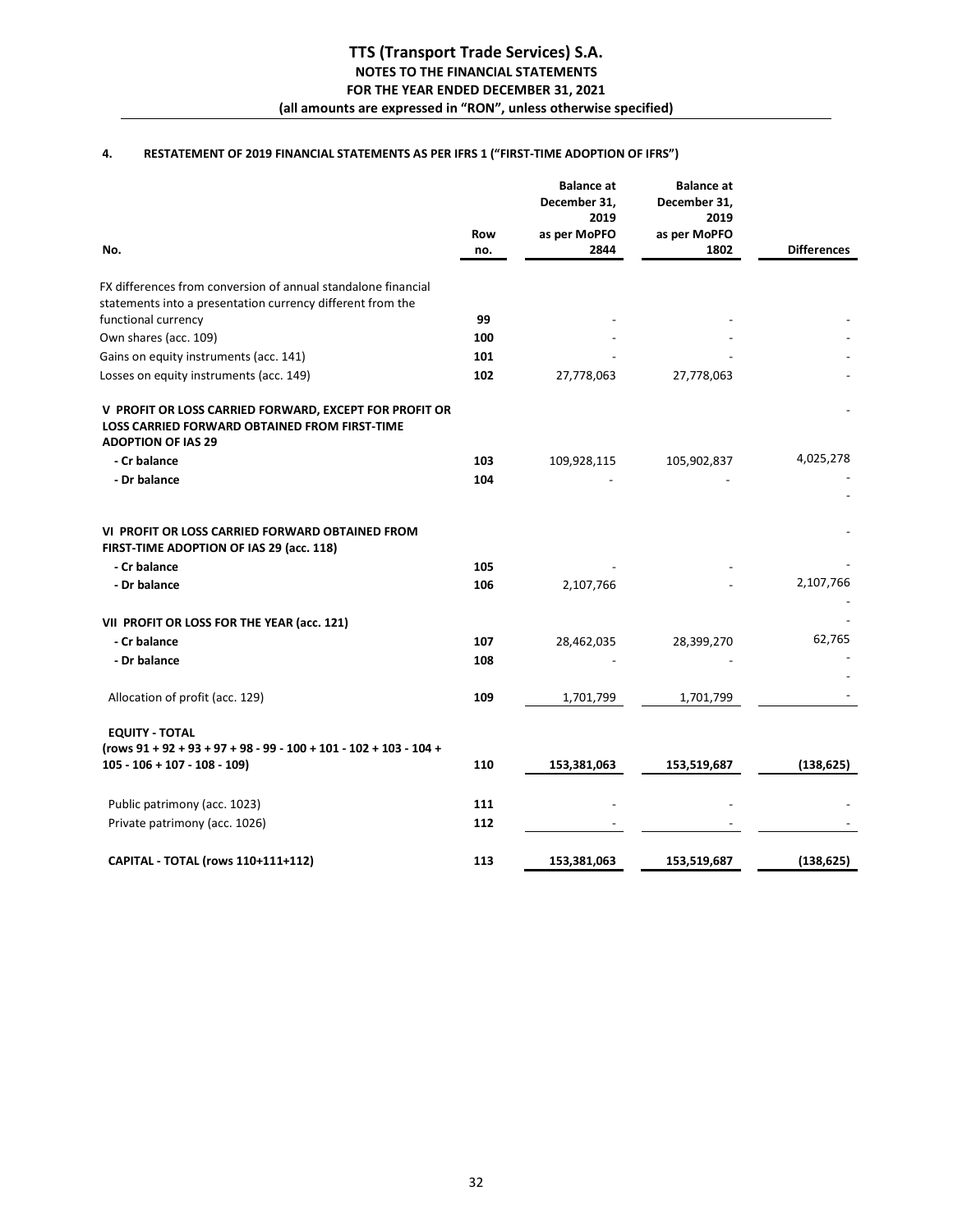## **4. RESTATEMENT OF 2019 FINANCIAL STATEMENTS AS PER IFRS 1 ("FIRST-TIME ADOPTION OF IFRS") (continued)**

The differences in amount of RON 138,626 related to the line "Other payables, including tax and social security" within the "Longterm payables" line is represented by the deferred tax resulting from the difference of impairment of receivables, impairment of sundry debtors and revaluation reserve.

The difference of RON 1,739,592 related to the line "Adjustments of the share capital / company patrimony (acc. 1028)", as well as the amount of RON 368,174 within the "Other reserves" line is represented by the hyperinflation adjustment of capital and reserves according to IAS 29. The share capital as well as other reserves were adjusted applying inflation indices for the period August 1998 - December 2003.

The difference of RON 4,025,278 is represented by the adjustment of the revaluation reserve by applying IAS 16 "Property, plant and equipment" and IAS 12 "Deferred income tax" with the deferred income tax generated by revaluations that are not accepted as a deduction of income tax.

The Company has applied one of the exemptions included in IFRS 1 which relieves first time adopters from the requirements to recreate cost information for the property, plant and equipment – *"IFRS1 - D8 allows event - driven fair value to be taken as the deemed cost as the date of that measurement"* In more detail the point refers allows a first time adopter to use and event driven fair value as deemed cost at the measurement date, for measurements events that occurred after the date of transition to IFRS and to specify accounting in such circumstances.

Hence, the Company reclassified the amount of the revaluation reserve.

The difference of RON 2,107,766 related to the Retained earnings line resulting from the first-time adoption of IAS 29 comprises the amounts of the share capital and other reserves restated as per IAS 29.

The difference of RON 62,765 in the "Profit or loss for the year" line relates to the income from deferred income tax.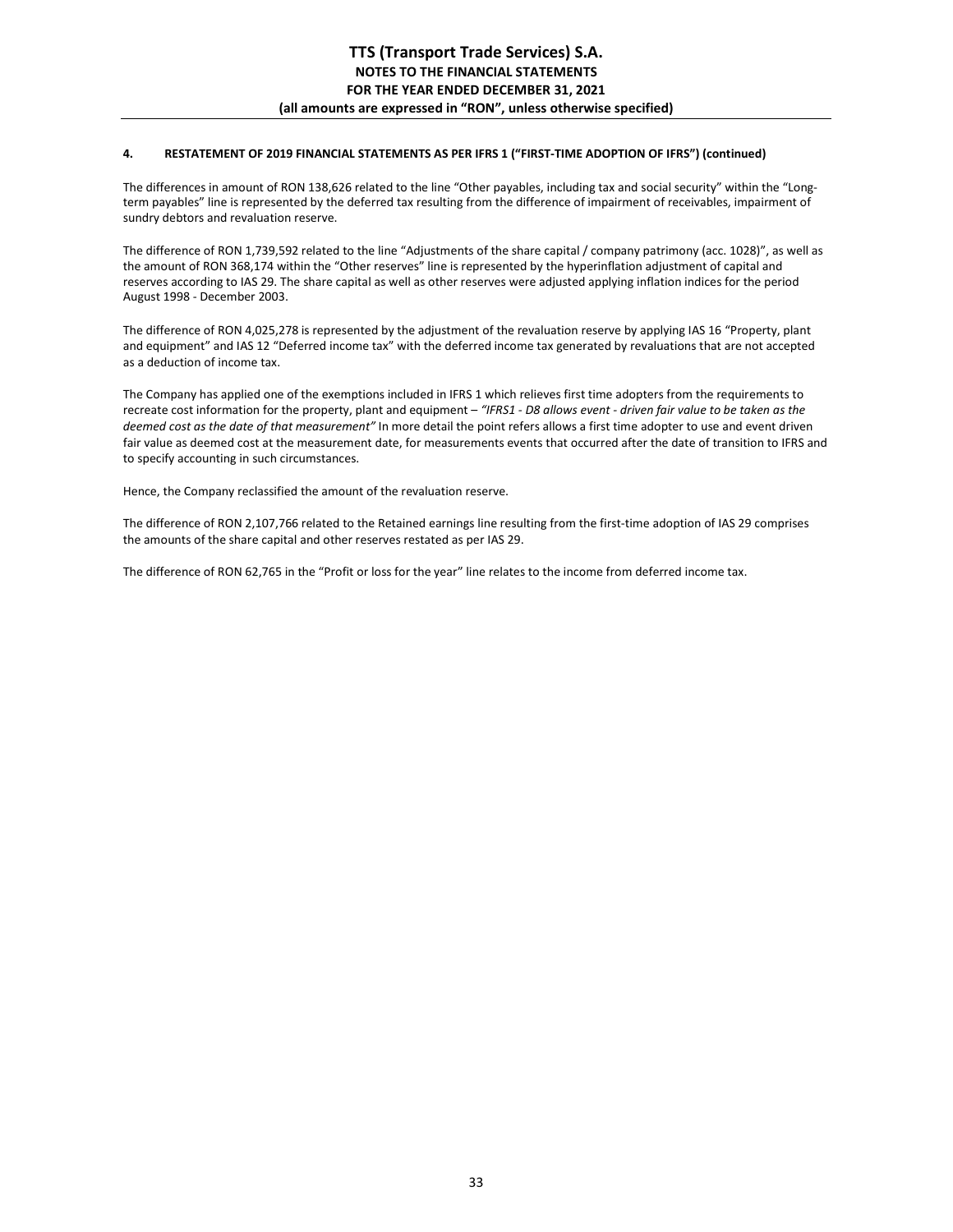#### **5.PROPERTY, PLANT AND EQUIPMENT**

|                         |              |                     | <b>Plant and</b>            | Furniture, office                           |                                                |               |
|-------------------------|--------------|---------------------|-----------------------------|---------------------------------------------|------------------------------------------------|---------------|
|                         |              |                     | machinery,<br>equipment and | equipment, protection<br>equipment of human | <b>Advances for</b><br><b>Fixed Assets and</b> |               |
|                         |              | <b>Buildings at</b> | motor vehicles at           | and material values and                     | Capital assets in                              |               |
|                         | Land at cost | cost                | cost                        | other tangible                              | progress                                       | <b>TOTAL</b>  |
|                         | <b>RON</b>   | <b>RON</b>          | <b>RON</b>                  | <b>RON</b>                                  | <b>RON</b>                                     | <b>RON</b>    |
| At January 1, 2019      | 7,309,824    | 23,549,929          | 69,095,478                  | 1,348,429                                   | 1,621,622                                      | 102,925,281   |
| Additions               |              | --                  | 665,439                     | 2,546                                       | 682,607                                        | 1,350,593     |
| Transfer                |              |                     | 630,092                     |                                             |                                                | 630,092       |
| <b>Disposals</b>        | (5,320,222)  | (2,428,579)         | (309, 245)                  | (9,766)                                     | (630,092)                                      | (8,697,904)   |
| Transfer                |              |                     |                             |                                             |                                                |               |
| As at December 31, 2019 | 1,989,602    | 21,121,350          | 69,451,672                  | 1,341,209                                   | 1,674,137                                      | 95,577,970    |
| At January 1, 2020      | 1,989,602    | 21,121,350          | 69,451,672                  | 1,341,209                                   | 1,674,137                                      | 95,577,970    |
| Additions               | 924,466      | 856,916             | 1,486,686                   | 19,558                                      | 1,608,885                                      | 4,896,511     |
| Transfer                |              | 181,583             | 329,190                     |                                             |                                                | 510,773       |
| <b>Disposals</b>        |              |                     | (1,347,065)                 | (203, 978)                                  | (648, 763)                                     | (2, 199, 807) |
| Transfer                |              |                     |                             |                                             | (510, 773)                                     | (510, 773)    |
| As at December 31, 2020 | 2,914,068    | 21,978,266          | 69,591,293                  | 1,156,789                                   | 2,634,259                                      | 98,274,675    |
| At January 1, 2021      | 2,914,068    | 21,978,266          | 69,591,294                  | 1,156,789                                   | 2,634,259                                      | 98,274,675    |
| Additions               |              | 4,328,197           | 2,351,475                   | 35,652                                      | 6,652,367                                      | 13,367,692    |
| Transfer                |              | 4,321,132           | 1,918,116                   | 33,024                                      |                                                | 6,272,272     |
| <b>Disposals</b>        |              | (217, 715)          | (2,033,466)                 |                                             | (7,645,054)                                    | (9,896,236)   |
| Transfer                |              |                     |                             |                                             | (6, 272, 271)                                  | (6, 272, 271) |
| As at December 31, 2021 | 2,914,068    | 26,088,748          | 69,909,303                  | 1,192,441                                   | 1,641,571                                      | 101,746,131   |

During 2021 the Company continued the investment to Giurgiu port and finished the investment made from Oltenita port for equipment's and infrastructure in amount of 5,603,831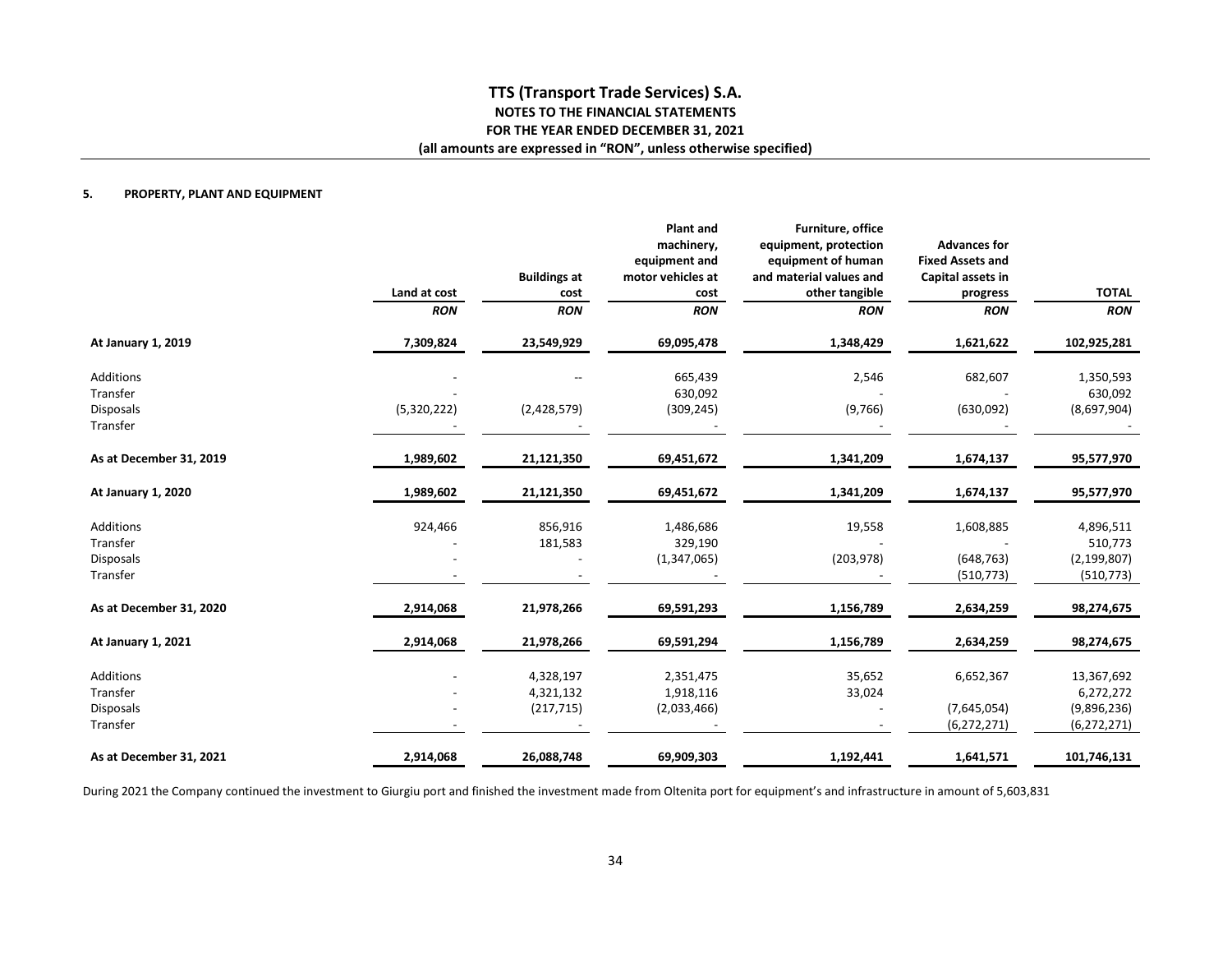#### **5. PROPERTY, PLANT AND EQUIPMENT (continued)**

|                                          | Land at cost | <b>Buildings at</b><br>cost | <b>Plant and</b><br>machinery,<br>equipment and<br>motor vehicles at<br>cost | Furniture, office<br>equipment, protection<br>equipment of human<br>and material values and<br>other tangible | <b>Advances for</b><br><b>Fixed Assets and</b><br>Capital assets in<br>progress | <b>TOTAL</b>           |
|------------------------------------------|--------------|-----------------------------|------------------------------------------------------------------------------|---------------------------------------------------------------------------------------------------------------|---------------------------------------------------------------------------------|------------------------|
|                                          | <b>RON</b>   | <b>RON</b>                  | <b>RON</b>                                                                   | <b>RON</b>                                                                                                    | <b>RON</b>                                                                      | <b>RON</b>             |
| At January 1, 2019                       |              | 4,124,742                   | 54,173,892                                                                   | 1,273,479                                                                                                     |                                                                                 | 59,572,113             |
| Depreciation expense                     |              | 952,605                     | 2,507,687                                                                    | 27,187                                                                                                        |                                                                                 | 3,487,479              |
| <b>Disposals</b>                         |              | 640,016                     | 304,955                                                                      | 9,766                                                                                                         |                                                                                 | 954,737                |
| As at December 31, 2019                  |              | 4,437,331                   | 56,376,624                                                                   | 1,290,901                                                                                                     |                                                                                 | 62,104,855             |
| At January 1, 2020                       |              | 4,437,331                   | 56,376,624                                                                   | 1,290,901                                                                                                     |                                                                                 | 62,104,855             |
| Depreciation expense<br><b>Disposals</b> |              | 882,542                     | 2,718,465<br>1,279,709                                                       | 18,794<br>198,024                                                                                             |                                                                                 | 3,619,801<br>1,477,733 |
| As at December 31, 2020                  |              | 5,319,873                   | 57,815,380                                                                   | 1,111,671                                                                                                     | $\overline{\phantom{a}}$                                                        | 64,246,923             |
| At January 1, 2021                       |              | 5,319,873                   | 57,815,380                                                                   | 1,111,671                                                                                                     |                                                                                 | 64,246,923             |
| Depreciation expense<br><b>Disposals</b> |              | 920,629<br>95,258           | 3,022,716<br>1,952,958                                                       | 11,727                                                                                                        |                                                                                 | 3,955,072<br>2,048,216 |
| As at December 31, 2021                  |              | 6,145,244                   | 58,885,139                                                                   | 1,123,398                                                                                                     |                                                                                 | 66,153,780             |
| <b>Carrying amount</b>                   |              |                             |                                                                              |                                                                                                               |                                                                                 |                        |
| At December 31, 2019                     | 1,989,602    | 16,684,020                  | 13,075,049                                                                   | 50,308                                                                                                        | 1,674,137                                                                       | 33,473,115             |
| At December 31, 2020                     | 2,914,068    | 16,658,394                  | 11,775,914                                                                   | 45,118                                                                                                        | 2,634,258                                                                       | 34,027,752             |
| At December 31, 2021                     | 2,914,068    | 19,943,504                  | 11,024,164                                                                   | 69,043                                                                                                        | 1,641,571                                                                       | 35,592,351             |

In 2019, the Company ceased through spin off the land from Vaselor street 32, 34, land form from Maiorescu street no. 14B and 16 in amount of RON 5,320,222 and buildings with a gross book value of RON 2,428,579. In 2020 the Company continued the investments made for Giurgiu and Oltenita by acquiring equipment's in amount of 981,477. Moreover, there was made a replacement of the fully depreciated IT equipment's in amount of 188,387 RON and ceased other completed depreciated tangible assets in amount of 893,742 RON.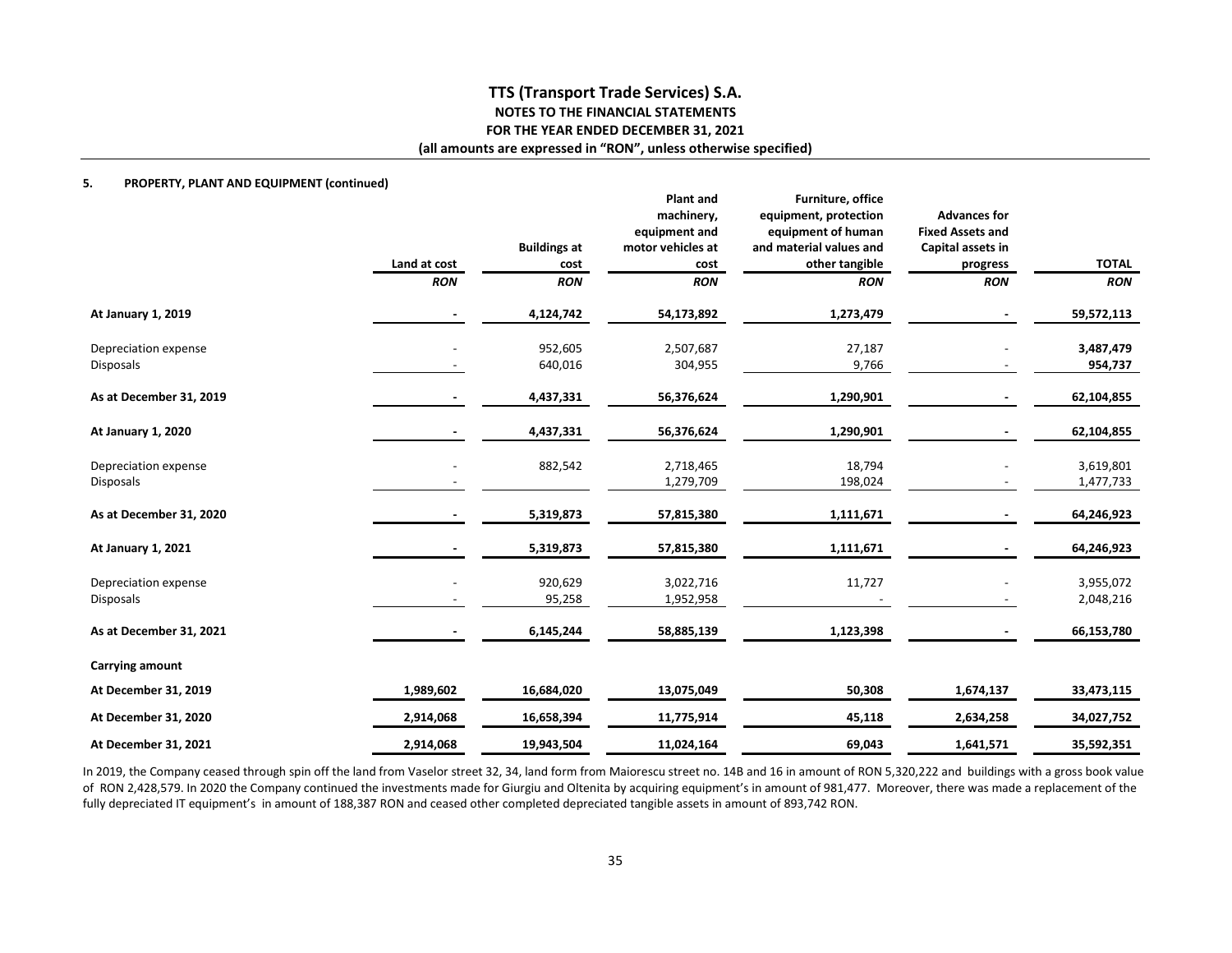# **5. PROPERTY, PLANT AND EQUIPMENT (continued)**

#### **a) Tangible assets pledged**

All loans from Unicredit Bank are guaranteed with mortgage on the building from Bucharest on Vaselor Street no 27, Bucharest lands from Ion Maiorescu Street no 14 and 16 B and on a silo from Giurgiu.

As at December 31, 2021, the net book value of the tangible assets pledged in favour of banks in respect of the bank borrowings contracted by the Company amounts to RON 13,008,190 RON (2020: 13,442,604 RON).

#### **b) Tangible assets purchased under financial leases**

As at December 31, 2021 and 2020, the Company did not have any financial leases.

#### **6. INTANGIBLE ASSETS**

|                                      | <b>Concessions</b> | Other      |           |
|--------------------------------------|--------------------|------------|-----------|
|                                      | and                | Intangible |           |
|                                      | patents            | assets     | Total     |
| <b>COST</b>                          |                    |            |           |
| As at December 31, 2018              | 10,392             | 1,713,623  | 1,724,015 |
| Additions                            |                    | 6,391      | 6,391     |
| <b>Disposals</b>                     |                    |            |           |
| As at December 31, 2019              | 10,392             | 1,720,014  | 1,730,406 |
| <b>Additions</b>                     |                    | 7,160      | 7,160     |
| <b>Disposals</b>                     |                    |            |           |
| As at December 31, 2020              | 10,391             | 1,727,174  | 1,737,566 |
| Additions                            |                    | 135,967    | 135,967   |
| <b>Disposals</b>                     |                    |            |           |
| As at December 31, 2021              | 10,392             | 1,863,142  | 1,873,534 |
| <b>ACUMULATED AMORTIZATION</b>       |                    |            |           |
| As at December 31, 2018              | 7,924              | 1,351,344  | 1,359,267 |
| Amortization for the year            | 1,926              | 315,487    | 317,413   |
| Amortization pertaining to disposals |                    |            |           |
| As at December 31, 2019              | 9,850              | 1,666,831  | 1,676,680 |
| Amortization for the year            | 481                | 52,071     | 52,552    |
| Amortization pertaining to disposals |                    |            |           |
| As at December 31, 2020              | 10,331             | 1,718,902  | 1,729,232 |
| Amortization for the year            | 62                 | 27,695     | 27,757    |
| Amortization pertaining to disposals |                    |            |           |
| As at December 31, 2021              | 10,392             | 1,746,596  | 1,756,989 |
| <b>NET BOOK VALUE</b>                |                    |            |           |
| December 31, 2019                    | 543                | 53,183     | 53,726    |
| December 31, 2020                    | 62                 | 8,273      | 8,334     |
| December 31, 2021                    |                    | 116,545    | 116,545   |

Management has analysed the impairment of the net book value of the tangible and intangible assets and decided that it is not necessary to calculate and record supplementary adjustments for their impairment, as the net value at which they are reflected in the financial position as at December 31, 2021 and December 31, 2020 is their value in use.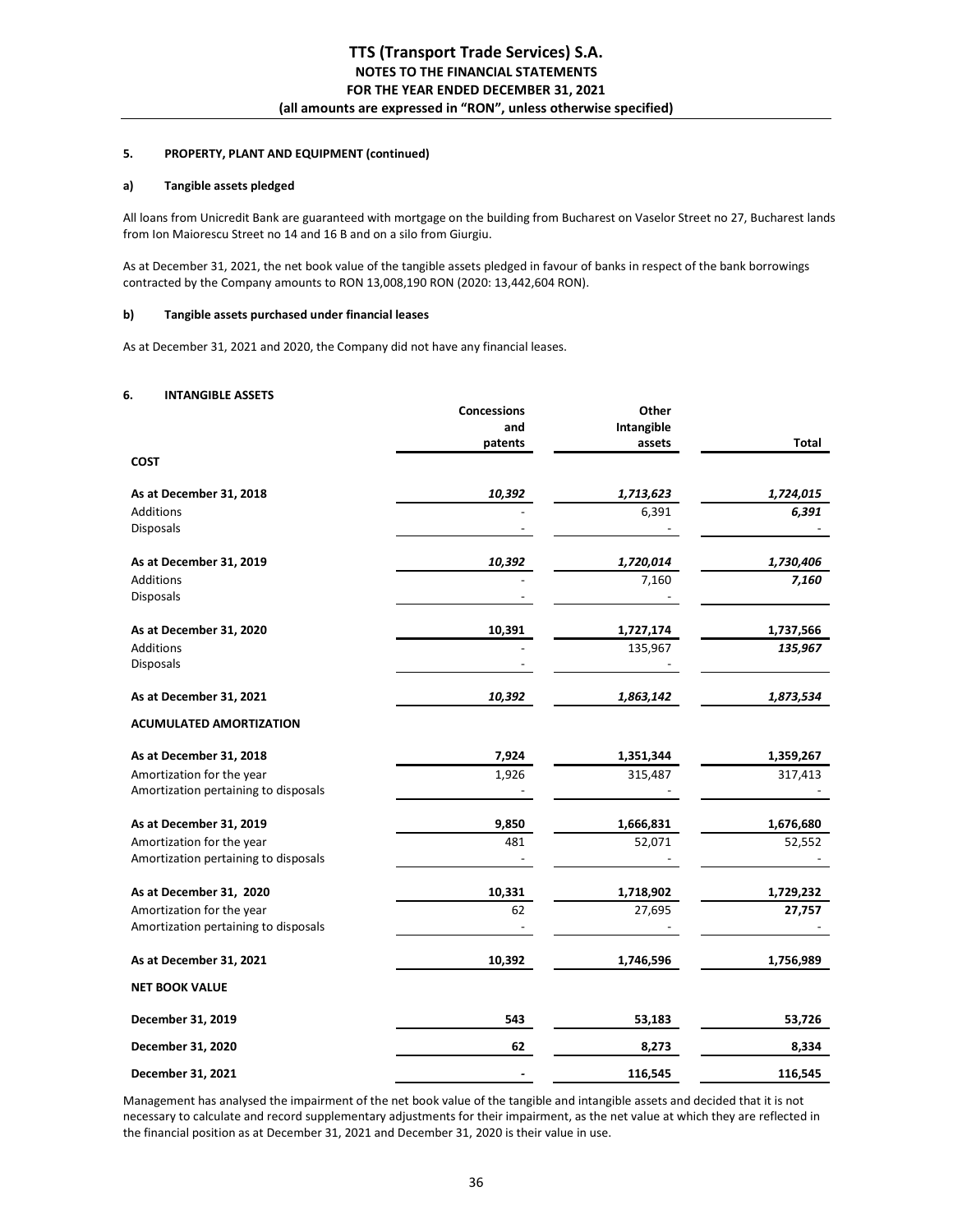#### **7.INVESTMENTS IN SUBSIDIARIES AND ASSOCIATES**

For individual financial statements the Company considers that the cost method would be relevant for the user of its separate financial statements, as presented in the table below:

|                          | Set -up |                                         |                            | Holding<br>percentage | Holding<br>percentage | Holding<br>percentage | Carrying<br>amount of the<br>investment | Carrying<br>amount of the<br>investment | Carrying<br>amount of the<br>investment |
|--------------------------|---------|-----------------------------------------|----------------------------|-----------------------|-----------------------|-----------------------|-----------------------------------------|-----------------------------------------|-----------------------------------------|
| Name of investment       | year    | <b>Core business</b>                    | <b>Place of operations</b> | 31.12.2021            | 31.12.2020            | 31.12.2019            | 31.12.2021                              | 31.12.2020                              | 31.12.2019                              |
|                          |         |                                         |                            |                       |                       |                       |                                         |                                         |                                         |
| <b>CNFR Navrom S.A.</b>  | 1991    | Freight transport by inland waterways   | Galati, Romania            | 92.1353%              | 92.03%                | 91.90%                | 39,798,311                              | 39,569,465                              | 39,308,697                              |
|                          |         | Loading and unloading of merchandise,   |                            |                       |                       |                       |                                         |                                         |                                         |
| Canopus Star S.R.L.      | 2001    | storage and port operation              | Constanta, Romania         | 51.00%                | 51.00%                | 51.00%                | 45,755,398                              | 45,755,398                              | 45,755,398                              |
|                          |         | Loading and unloading of merchandise,   |                            |                       |                       |                       |                                         |                                         |                                         |
| TTS Porturi Fluviale SRL | 1996    | and port operation                      | Galati, Romania            | 100.00%               | 100.00%               | 100.00%               | 25,206,269                              | 25,206,269                              | 25,206,269                              |
|                          |         | Loading and unloading of merchandise,   |                            |                       |                       |                       |                                         |                                         |                                         |
| TTS Operator S.R.L.      | 1994    | and port operation                      | Constanta, Romania         | 90.00%                | 90.00%                | 90.00%                | 1,706,207                               | 1,706,207                               | 1,706,207                               |
| Portul Fajsz (EZUSTBARKA |         |                                         |                            |                       |                       |                       |                                         |                                         |                                         |
| KFT)                     | 2004    | Water transportation related activities | Fajsz, Hungary             | 100%                  | 100%                  | 100.00%               | 1,293,580                               | 1,293,580                               | 1,293,580                               |
| Agrimol Trade SRL        | 2010    | Wood wholesale transport                | Bucharest, Romania         | 99.98%                | 99.98%                | 99.96%                | 5,305,870                               | 6,235,801                               | 235,802                                 |
| <b>Plimsoll ZRT</b>      | 2016    | Freight transport by railway and river  | Budapest, Hungary          | 51.00%                | 51.00%                | 51.00%                | 9,066,000                               | 9,066,000                               | 9,066,000                               |
| TTS (Transport Trade     |         | Complementary activities related to     |                            |                       |                       |                       |                                         |                                         |                                         |
| Services) Gmbh           | 2014    | river transport                         | Viena, Austria             | 75.0000%              | 75.0000%              | 75.0000%              | 116,477                                 | 116,477                                 | 116,477                                 |
|                          |         |                                         | Chisinau, Republic of      |                       |                       |                       |                                         |                                         |                                         |
| Transterminal-S.R.L.     | 2006    | Freight transport by railway            | Moldova                    | 20.00%                | 20.00%                | 20.00%                | 147,339                                 | 147,339                                 | 147,339                                 |
| Management NFR S.A.      | 2003    | Consulting for business                 | Bucharest, Romania         | 20.00%                | 20.00%                | 20.00%                |                                         |                                         |                                         |
| <b>GIF Leasing IFN</b>   | 2004    | <b>Financial leases</b>                 | Bucharest, Romania         | 7.70%                 | 7.70%                 | 7.70%                 | $\overline{\phantom{a}}$                |                                         |                                         |
|                          |         |                                         |                            |                       |                       |                       |                                         |                                         |                                         |

 **128,395,451 129,096,536 122,835,769**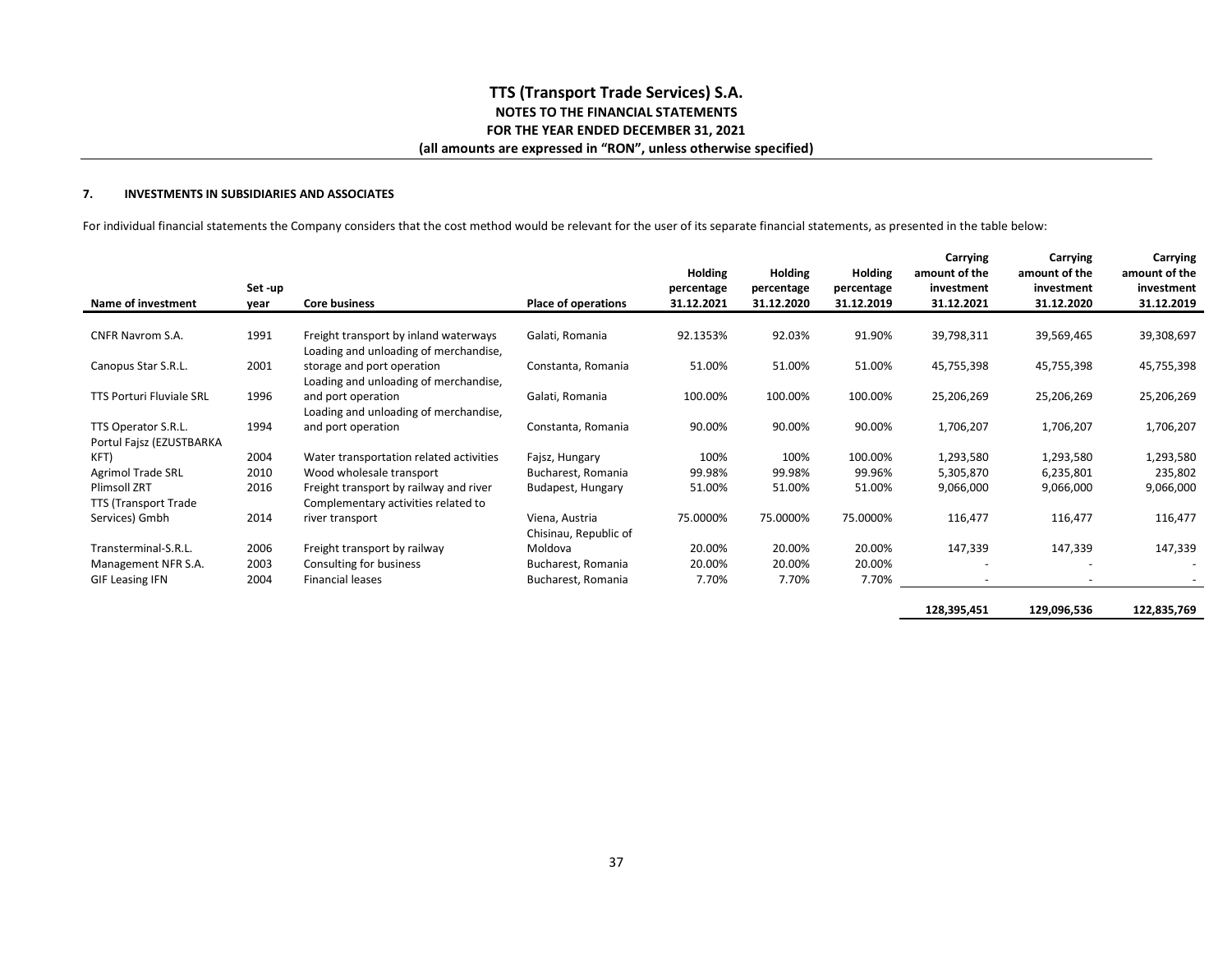# **8. OTHER LONG-TERM ASSETS**

|                          | Year end<br>December 31,<br>2021 | Year end<br>December 31,<br>2020 |
|--------------------------|----------------------------------|----------------------------------|
| Long term securities     | $\overline{\phantom{a}}$         |                                  |
| Loans to related parties | -                                | $\overline{\phantom{0}}$         |
| Commercial guarantees    | 485,816                          | 382,632                          |
| Total                    | 485,816                          | 382,632                          |

# **9. INVENTORIES**

|             | Year end<br>December 31,<br>2021 | Year end<br>December 31,<br>2020 |
|-------------|----------------------------------|----------------------------------|
|             |                                  |                                  |
| Consumables | 585,080                          | 590,350                          |
| Stock items | 20,807                           | 24,743                           |
| Goods       | $\overline{\phantom{a}}$         | 59,188                           |
| Total       | 605,887                          | 674,281                          |

#### **10. TRADE AND OTHER RECEIVABLES**

| 31,285,346           |                             |
|----------------------|-----------------------------|
| (1, 252, 464)        | 31,934,104<br>(1, 259, 456) |
| 35,761               | 341,375                     |
| 4,264,654<br>4,270   | 6,949,071<br>6,199          |
| 1,773,162<br>455,656 | 535,727<br>181,484          |
| 7,735,244            | 7,475,657<br>(7, 455, 923)  |
|                      | 38,708,239                  |
|                      | (7, 725, 711)<br>36,575,917 |

 The receivables in foreign currency existing as at December 31,2021 are presented in the balance sheet at the exchange rate of the foreign exchange market communicated by the NBR on the last working day of the year, the favourable or unfavourable exchange rate differences being reflected in expense or income accounts.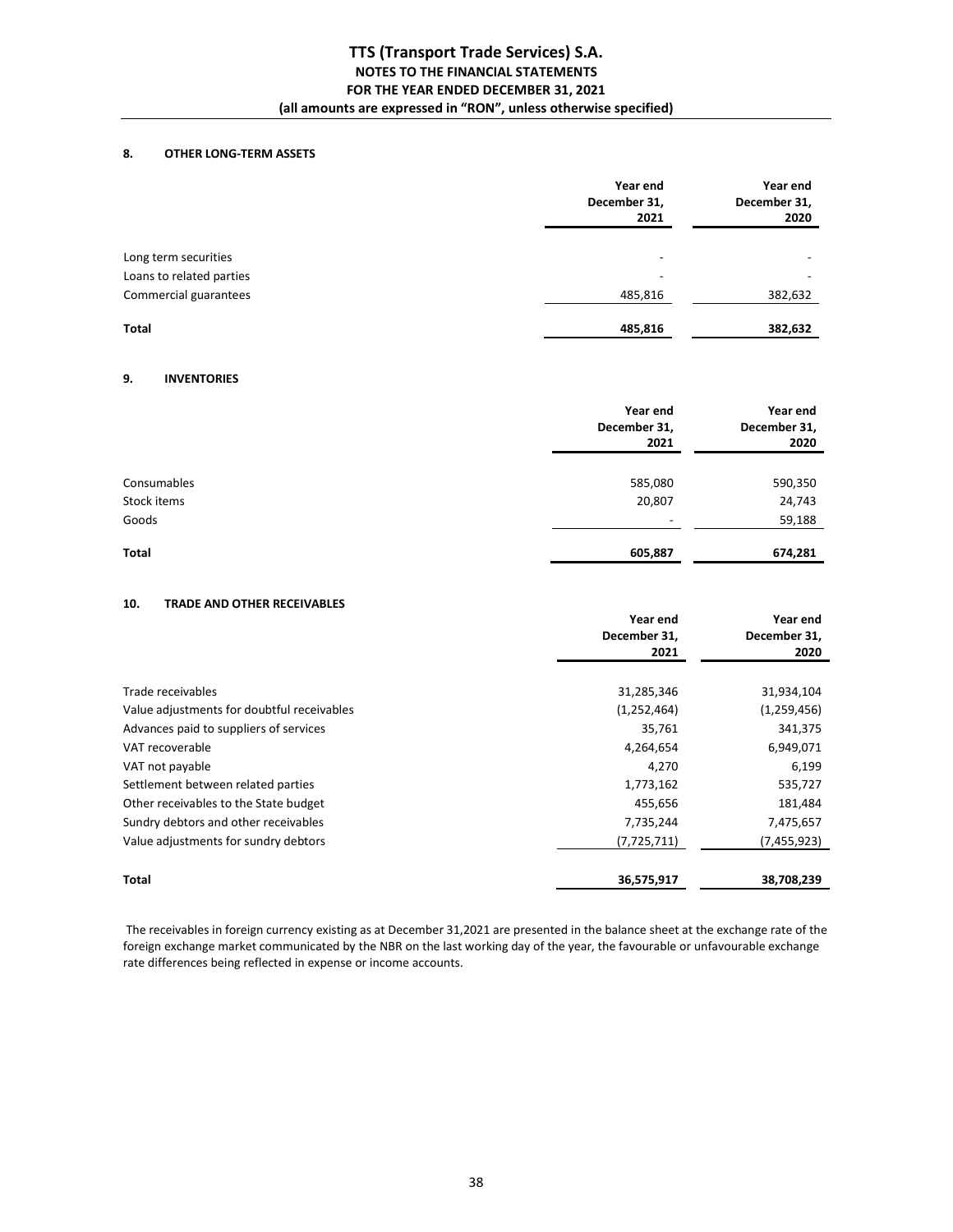# **11. TRADE AND OTHER RECEIVABLES (continued)**

| Changes to the provision for doubtful receivables                     | Year end<br>December 31,<br>2021 | Year end<br>December 31,<br>2020 |
|-----------------------------------------------------------------------|----------------------------------|----------------------------------|
| Balance at the beginning of the year                                  | 1,259,456                        | 1,693,379                        |
| (Decrease) / Increase in provision recognized in the income statement | (6,992)                          | (433, 924)                       |
| Balance at the end of the year                                        | 1,252,464                        | 1,259,456                        |

During 2021, the company made adjustments for clients older than 270 days in the amount of RON 822,968 and removed from the record uncollected receivables in the amount of RON 829,960. The balance of customers older than 1 year at December 31, 2021 is RON 1,252,464 (2020: RON 1,259,456).

| Changes to the provision for doubtful receivables                     | Year end<br>December 31,<br>2021 | Year end<br>December 31,<br>2020 |
|-----------------------------------------------------------------------|----------------------------------|----------------------------------|
| Balance at the beginning of the year                                  | 7,455,923                        | 7,305,923                        |
| (Decrease) / Increase in provision recognized in the income statement | 269,788                          | 150,000                          |
| Balance at the end of the year                                        | 7,725,711                        | 7,455,923                        |

Sundry debtors represent amounts paid for goods and services based on commercial contracts, but not honoured at the terms provided in the contract, assigned customer receivables and penalty interest. For the above bad debt amount, the Company makes every effort to recover these amounts

#### **12. ISSUED CAPITAL**

| <b>Issued capital comprises</b>                     | No. of<br><b>Shares</b> | <b>Share</b><br>capital |
|-----------------------------------------------------|-------------------------|-------------------------|
| Balance at December 31, 2019                        | 30,000,000              | 31,739,592              |
| Balance at December 31, 2020<br>Increase of capital | 30,000,000              | 31,739,592              |
| Balance at December 31, 2021                        | 30,000,000              | 31,739,592              |

The inflated IFRS amount of the share capital at 31 December 2021 and 31 December 2020 is RON 31,739,592 (2019: RON 31,739,592).

As at 31 December 2021, the Company's shareholding structure is as follows:

| <b>Shareholding structure</b>                                              | No. of shares | Ratio    |
|----------------------------------------------------------------------------|---------------|----------|
| Mihailescu Alexandru Mircea                                                | 7,578,150     | 25,2605% |
| NN Group NV                                                                | 3,053,668     | 10,1800% |
| Stanciu Ion                                                                | 2,121,200     | 7,0700%  |
| Aegon Pensii - Societate de Administrare a Fondurilor de Pensii Private SA | 1,937,009     | 6,4600%  |
| Paval Holding SRL                                                          | 1,600,000     | 5,3300%  |
| Utilico Emerging Markets PLC                                               | 1,500,000     | 5,0000%  |
| Other shareholders                                                         | 12,209,973    | 40,6995% |
| Total                                                                      | 30,000,000    | 100%     |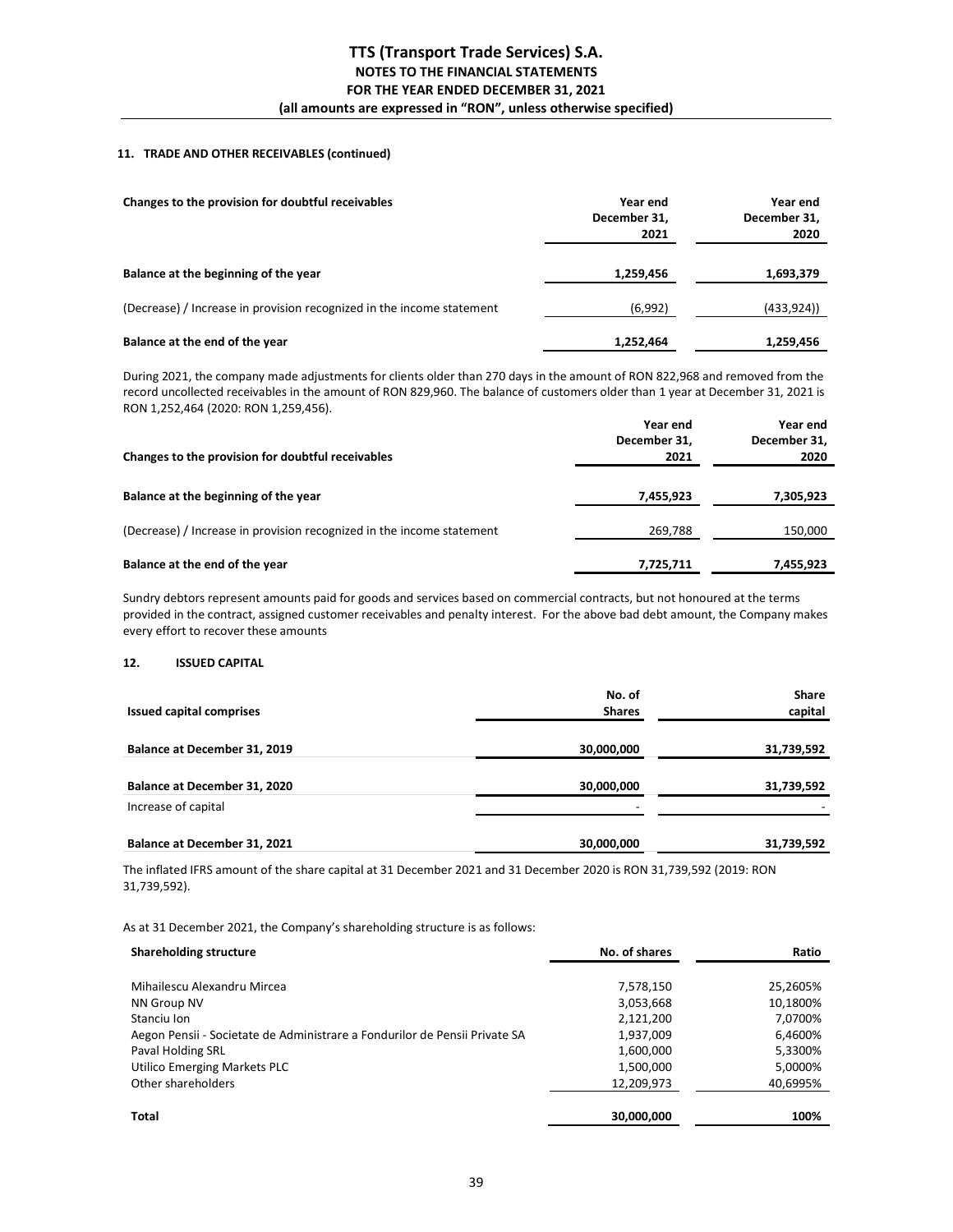As at 31 December 2020, the Company's shareholding structure is as follows:

| <b>Shareholding structure</b> | No. of shares | Ratio    |
|-------------------------------|---------------|----------|
| Mihailescu Alexandru Mircea   | 15,120,000    | 50,4000% |
| Stanciu Ion                   | 4,242,400     | 14,1413% |
| Stefan Viorel                 | 3,030,300     | 10,1010% |
| Peter Hungerbuhler            | 2,757,300     | 9,1910%  |
| Hartan Constantin             | 1,515,150     | 5,0505%  |
| Stefanut Petru                | 909,100       | 3,0303%  |
| Petrea Silviu Catalin         | 453,050       | 1,5102%  |
| Stefan Jancovschi Daniel      | 453,050       | 1,5102%  |
| Stoean Antonio Gabriel        | 453,050       | 1,5102%  |
| Moldoveanu Aurel Florin       | 303,050       | 1,0102%  |
| Simion Daniela Camelia        | 303,050       | 1,0102%  |
| Alexandrescu Florin           | 153,500       | 0,5117%  |
| Cismeck Aurelia Mihaela       | 153,500       | 0,5117%  |
| Miron Mihaela                 | 153,500       | 0,5117%  |
| <b>TOTAL</b>                  | 30,000,000    | 100.00%  |

**Year end December 31, 2020 Year end December 31, 2020**  Legal reserves 6,000,000 6,000,000 Revaluation reserve Other reserves 3,823,575 3,777,984 **Total 9,823,575 9,777,984** 

#### **14. BORROWINGS**

**13. RESERVES**

|                                       | Year end<br>December 31,<br>2021 | Year end<br>December 31,<br>2020 |
|---------------------------------------|----------------------------------|----------------------------------|
|                                       |                                  |                                  |
| <b>Secured borrowings</b>             |                                  |                                  |
| Short-term borrowings                 | $\overline{\phantom{0}}$         |                                  |
| Current part of long-term borrowings  |                                  | 8,521,450                        |
| Long-term borrowings                  |                                  |                                  |
| Long-term borrowings                  | $\overline{\phantom{0}}$         |                                  |
| Total short- and long-term borrowings |                                  | 8,521,450                        |
|                                       |                                  |                                  |

#### **Amounts due to credit institutions**

TTS SA has the following loans contracted from Unicredit Bank SA: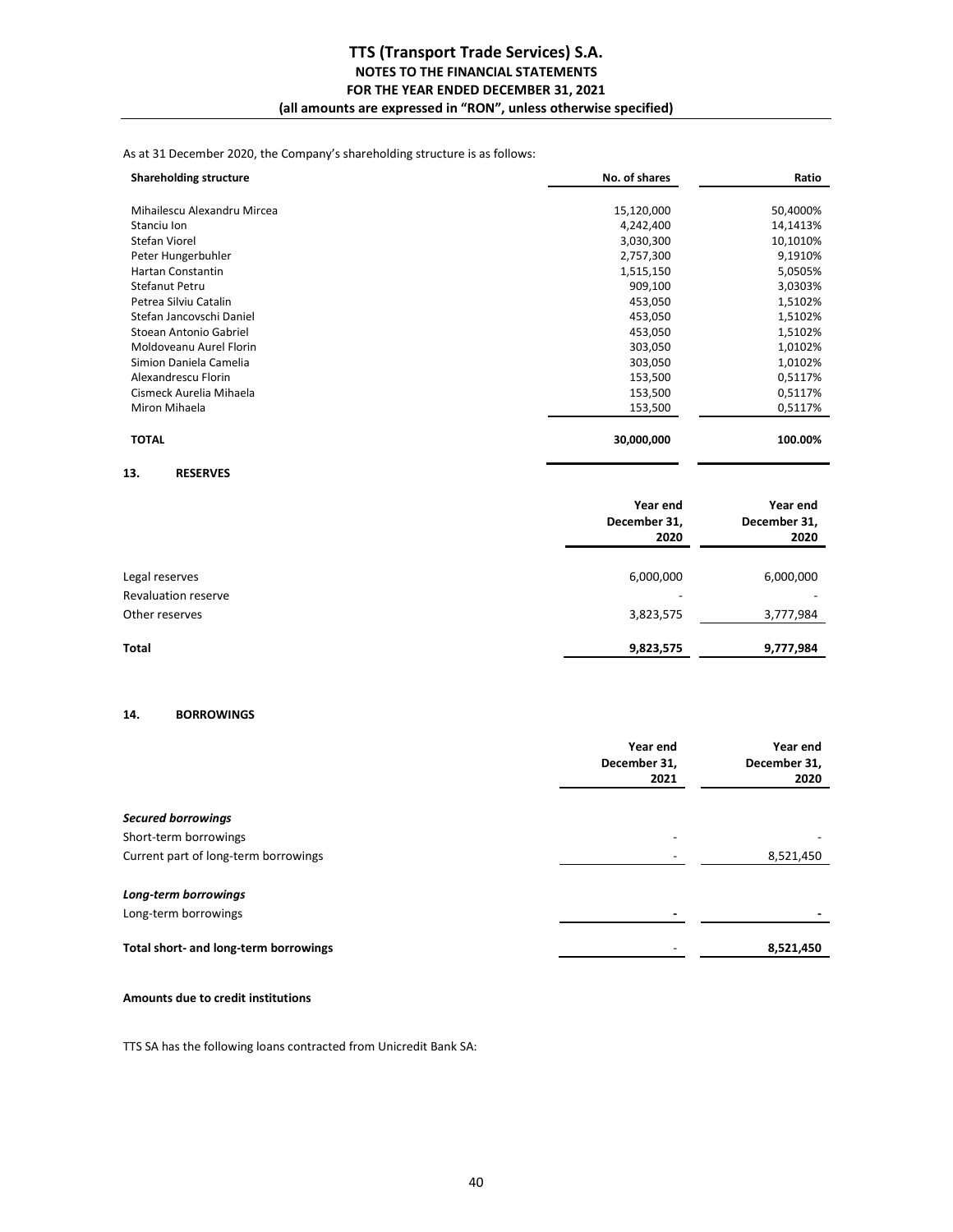# **13. BORROWINGS (continued)**

Short term:

- overdraft and bank letters of guarantee in amount of EUR 1,500,000, due on January 31, 2022, not drawn at December 31, 2021.
- Treasury line with a total value of 1,000,000 EUR, with a maturity date on 31.01.2022. The line is not used as at 31.12.2021
- a loan in amount of EUR 7,000,000 fully paid at December 31, 2021. The outstanding amount at December 31, 2020 is EUR 1,750,000 equivalent of RON 8,521,450.

All loans from Unicredit Bank are secured by the mortgage on the buildings owned by the Company in Bucharest 34 and Vaselor Street no. 27, the land in Bucharest, Silos in Giurgiu.

The following covenants were mentioned in the contract:

- current ratio must be over 1
- debt service ratio over 1.1
- 70% of the annually turnover is to be routed through its current accounts.

The Company complies with the above covenants as at December 31, 2021.

The Company contracted a credit line in amount of EUR 1,000,000 from Citibank Europe PLC, Dublin-Romania Branch as per contract 8212/CB/2017 with automatic renewal for periods of 1 year, not drawn at December 31, 2021.

The Company it also warranting for the credit agreements concluded by its subsidiaries with Unicredit Bank SA and Citibank, respectively for CNFR Navrom SA, Canopus Star SRL (up to 51% under the share capital), TTS Porturi Fluviale SRL, Agrimol Trade SRL, Navrom Shipyard SRL, Plimsoll zrt and Fluvius kft.

#### **15. PROVISIONS**

The Company recorded a provision for untaken holidays in amount of RON 628,641 (2020: RON 499,648).

|                       | Year end<br>December 31,<br>2021 | Year end<br>December 31,<br>2020 |
|-----------------------|----------------------------------|----------------------------------|
| Litigation provisions | $\overline{\phantom{a}}$         | $\overline{\phantom{a}}$         |
| Other provisions      | 628,641                          | 499,648                          |
| <b>Total</b>          | 628,641                          | 499,648                          |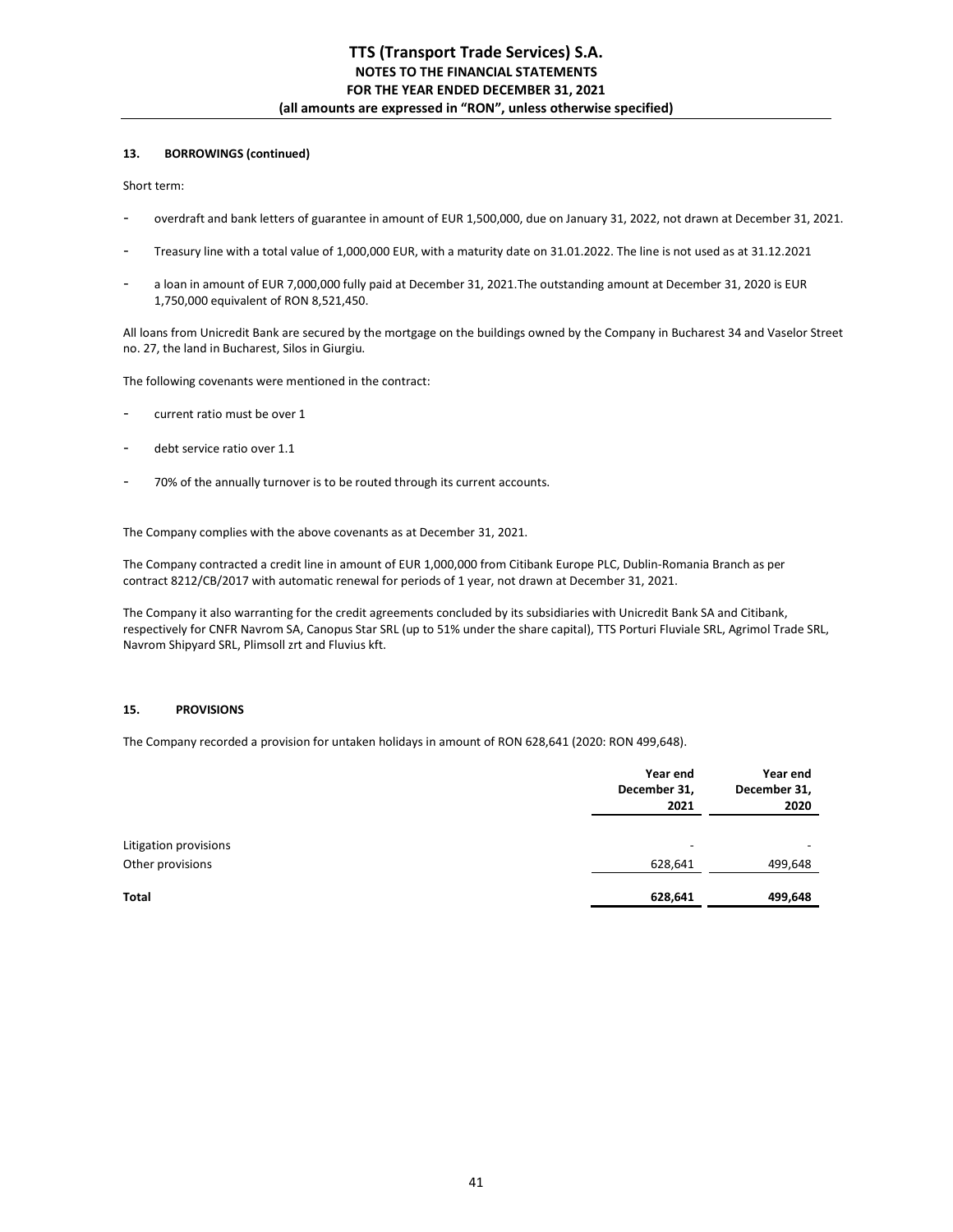# **16. TRADE PAYABLES AND OTHER PAYABLES**

|                                          | Year end<br>December 31,<br>2021 | Year end<br>December 31,<br>2020 |
|------------------------------------------|----------------------------------|----------------------------------|
|                                          |                                  |                                  |
| Loans payable to credit institutions     |                                  | 8,521,450                        |
| Trade payables                           | 31,933,638                       | 36,127,981                       |
| Invoices not received - suppliers        | 1,557,383                        | 1,878,361                        |
| Employees' salaries                      | 245,614                          | 196,778                          |
| Social security                          | 1,033,839                        | 1,231,539                        |
| Corporate tax owed                       | 964,940                          | 785,508                          |
| Other borrowings and similar payables    | 261,433                          | 78,512                           |
| Other taxes, levies and similar payments | 301.543                          | 206,471                          |
| <b>Total</b>                             | 36,298,390                       | 49,026,600                       |

## **17. FINANCIAL INSTRUMENTS**

## **a) Capital risk management**

The Company manages its capital in order to make sure that it can continue as a going concern also ensuring a maximization of the shareholders'' wealth by optimizing the balance of liabilities and equity.

The Company has liabilities, which include the borrowings presented in note 13.

Equity includes share capital, reserves and retained earnings, as disclosed in Notes 11 and 12.

The Company monitors the equity based on gearing. Gearings is calculated as long-term borrowings divided to net worth. Net worth is calculated as "Equity and reserves" as reported in the statement of financial position.

Gearing as at December 31, 2021 and December 31, 2020 was the following:

|                                  | Year end<br>December 31,<br>2021 | Year end<br>December 31,<br>2020 |
|----------------------------------|----------------------------------|----------------------------------|
| <b>Total borrowings</b>          | $\overline{\phantom{0}}$         | 8,521,450                        |
| <b>Total equity and reserves</b> | 184,410,658                      | 167,999,693                      |
| Gearing                          | $\overline{\phantom{0}}$         | 5,07%                            |

## **b) Foreign currency risk**

The Company is exposed to fluctuations in the FX rates in the commercial and financing transactions. Foreign currency risk results from the recognized assets and liabilities, including borrowings, expressed in foreign currencies. Due to the high costs associated, the Company's policy is not to use derivatives to hedge this risk.

## **c) Interest rate risk management**

The interest rate risk at fair value is the risk that the value of a financial instrument should fluctuate due to the variations in the market interest rates. Financial instruments are interest bearing at market rates and, as a result, it is considered that their fair values do not differ significantly from their book values.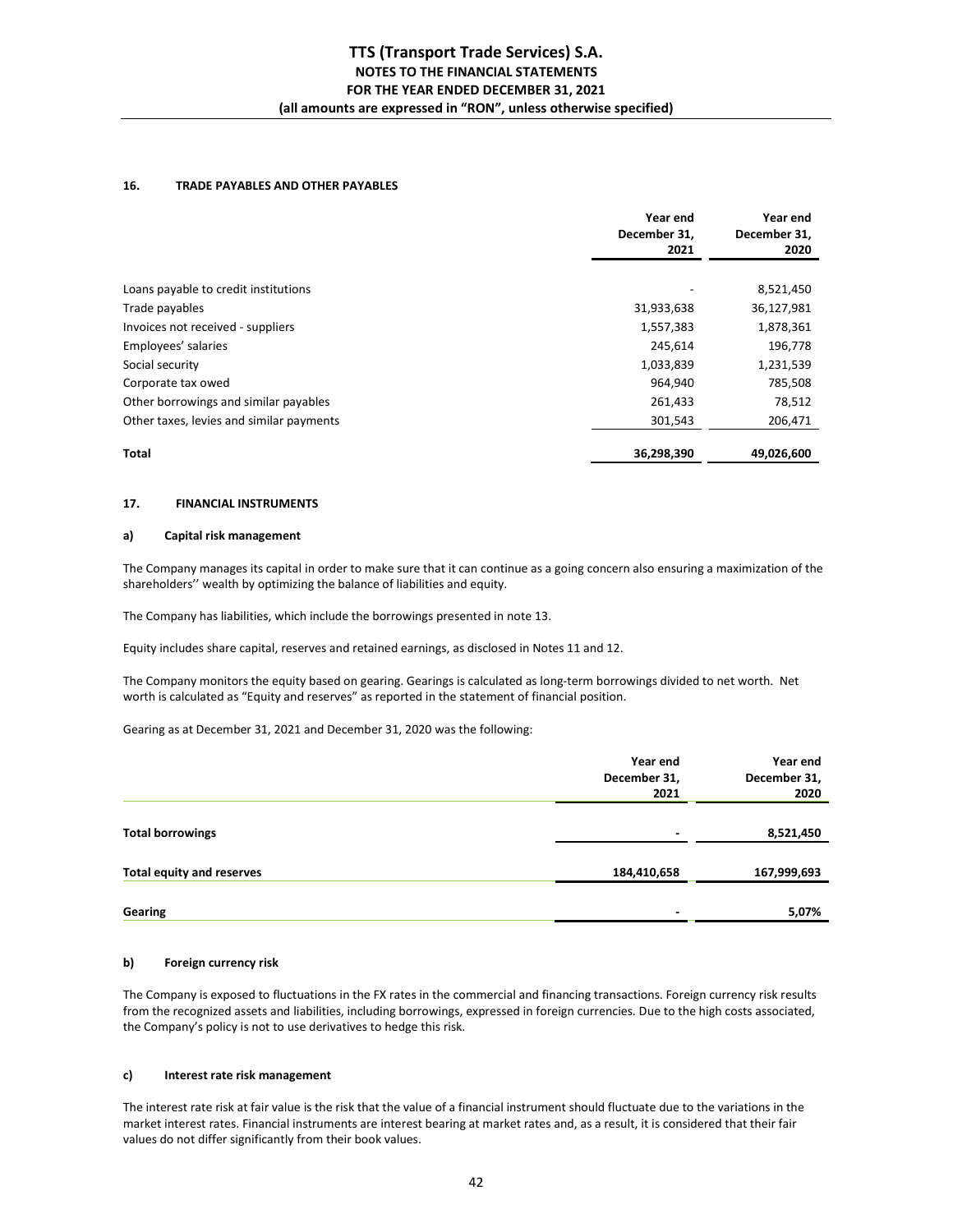# **16. FINANCIAL INSTRUMENTS (continued)**

## **d) Credit risk management**

The Company is exposed to a credit risk due to its trade receivables and other receivables. The Company has policies in place meant to ensure that the sales are made to the clients with proper payment history. The due date of the liabilities is carefully monitored and the amounts outstanding after the expiration of the due date are promptly pursued. Trade receivables (clients) are presented net of the adjustments for the impairment of doubtful receivables. The Company develops policies that limit the value of the credit exposure to any financial institution.

# **e) Liquidity risk management**

A prudent liquidity risk management involves maintaining sufficient cash and credit lines available, a continuous monitoring of the estimated and actual cash flow and correlation of the due dates of the financial assets and liabilities. Due to the nature of its business, the Company intends to be flexible in respect of the financing options with the support of the majority shareholder.

# **f) Fair value of the financial instruments**

The fair values of the financial assets and liabilities are determined as follows:

- the fair value of the financial assets and liabilities under standard terms and conditions and traded active and liquid and active market is determined by reference to the listed market rates;
	- the fair value of other financial assets and liabilities (excluding derivatives) is determined in accordance with the generally accepted price models, based on the analysis of the discounted cash flows, using prices from observable current market transactions; and
	- the fair value of the derivatives is calculated using the listed prices. Where such prices are not available, the analysis of the discounted cash flows is applied using the yield curve applicable to derivatives that do not include options and option evaluation models for the derivatives based on options.

The financial instruments in the balance sheet include trade receivables and other receivables, cash and cash equivalents, shortand long-term borrowings and other liabilities. The estimated fair values of these instruments approximate their book values. The book values represent the maximum exposure of the Company to the credit risk related to the existent receivables.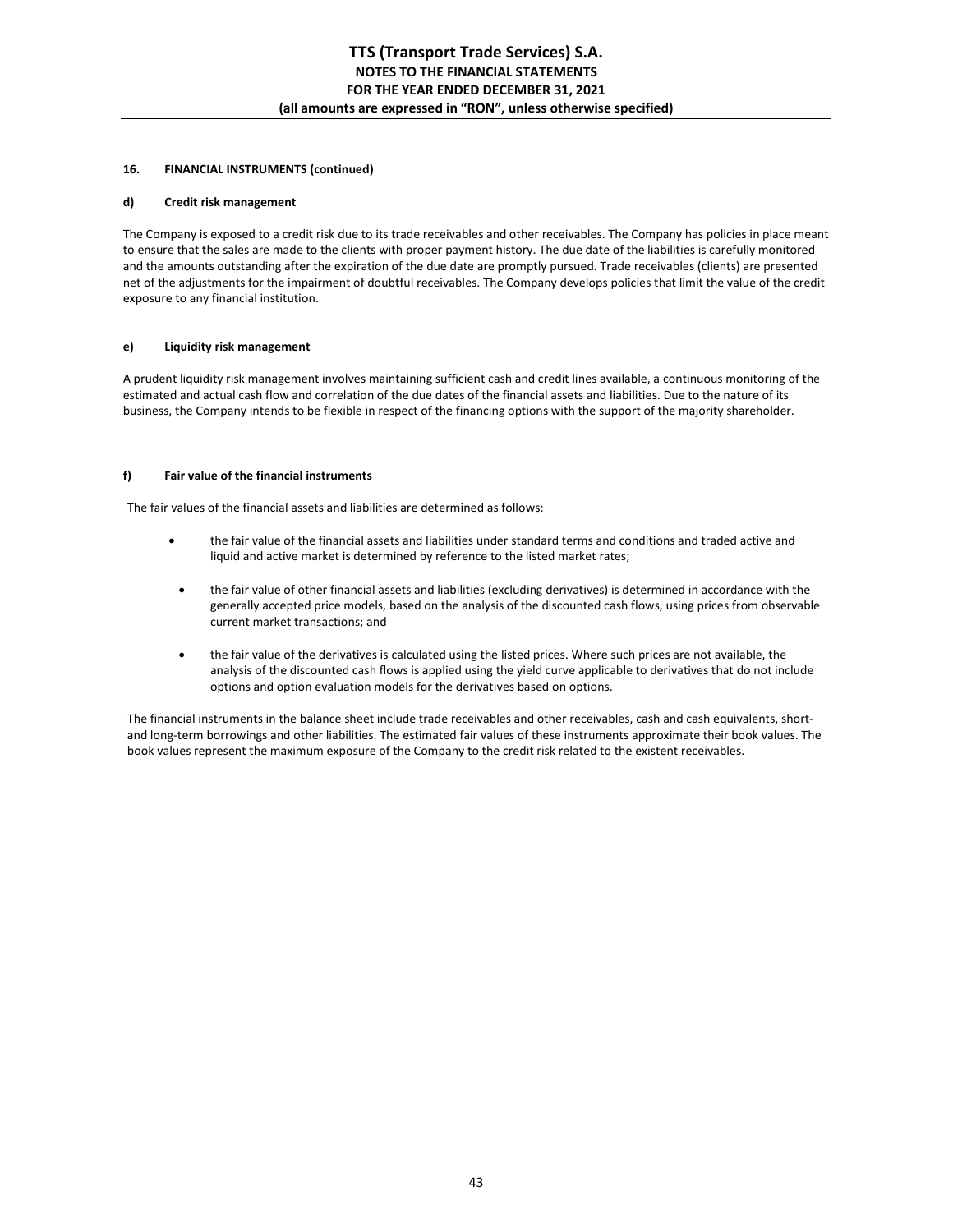# **16. FINANCIAL INSTRUMENTS (continued)**

The book values of the Company's currencies expressed in monetary assets and liabilities as at the reporting date are the following:

| 2021                                                       | <b>EUR</b>       | <b>USD</b>       | <b>CHF</b>               | <b>GBP</b>               | <b>HUF</b><br>$100 HUF =$ | <b>RON</b>   | 31-Dec-21    |
|------------------------------------------------------------|------------------|------------------|--------------------------|--------------------------|---------------------------|--------------|--------------|
|                                                            | $1$ EUR = 4.9481 | $1$ USD = 4.3707 | $1$ CHF = 4.7884         | $1$ GBP = 5.8994         | 1.3391                    |              | Total        |
|                                                            | <b>RON</b>       | <b>RON</b>       | <b>RON</b>               | <b>RON</b>               | <b>RON</b>                | <b>RON</b>   | <b>RON</b>   |
| <b>ASSETS</b>                                              |                  |                  |                          |                          |                           |              |              |
| Cash and cash equivalents<br>Receivables and other current | 4,135,167        | 3,086,477        | 5,121                    | 127                      | $\overline{\phantom{a}}$  | 14,505,562   | 21,732,454   |
| assets                                                     | 9,982,540        | 9,827,463        | $\overline{\phantom{a}}$ | $\overline{\phantom{a}}$ | $\overline{\phantom{a}}$  | 15,372,201   | 35,182,204   |
| Other long-term receivables                                |                  |                  | $\overline{\phantom{0}}$ | $\overline{\phantom{a}}$ |                           | 485,816      | 485,816      |
| Loans to related parties                                   | 1,237,025        |                  | $\overline{\phantom{a}}$ | $\overline{\phantom{a}}$ | 156,688                   |              | 1,393,713    |
| <b>LIABILITIES</b>                                         |                  |                  |                          |                          |                           |              |              |
| Trade payables and other payables                          | (12, 447, 338)   | (4,667,633)      | $\overline{\phantom{a}}$ |                          |                           | (18,921,986) | (36,036,957) |
| Other payables                                             |                  |                  | $\overline{\phantom{a}}$ | $\overline{\phantom{a}}$ | $\overline{\phantom{a}}$  | (261, 433)   | (261, 433)   |
| Short- and long-term borrowings                            |                  |                  |                          |                          |                           |              |              |
| Net balance sheet exposure                                 | 2,907,393        | 8,246,307        | 5,121                    | 127                      | 156,688                   | 11,180,160   | 22,495,798   |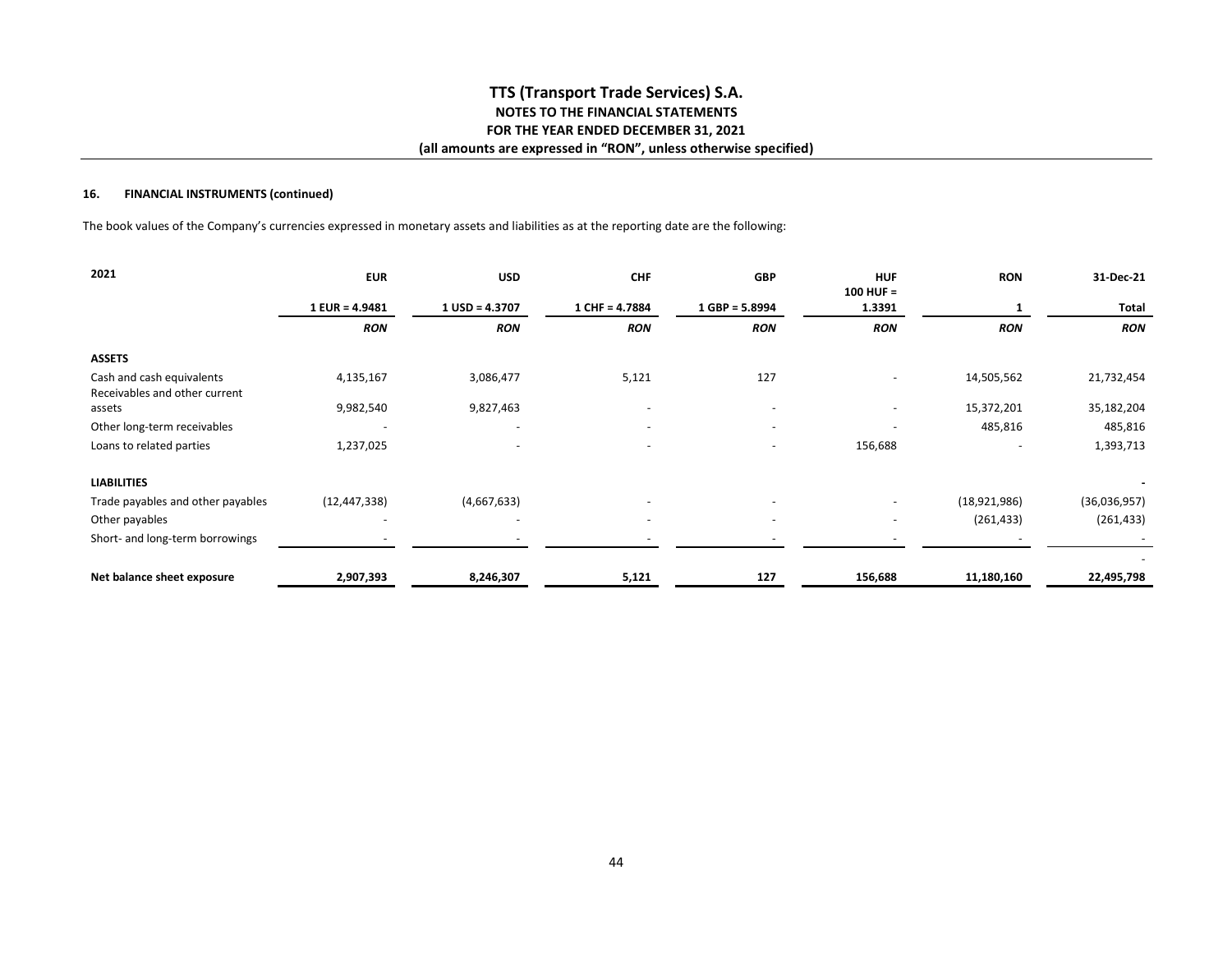# **16. FINANCIAL INSTRUMENTS (continued)**

| 2020                                 | <b>EUR</b>               | <b>USD</b>               | <b>HUF</b>         | <b>GBP</b>               | <b>RON</b>   | 31-Dec-20      |
|--------------------------------------|--------------------------|--------------------------|--------------------|--------------------------|--------------|----------------|
|                                      | $1$ EUR = 4.8694         | $1$ USD = 3.9960         | $100$ HUF = 1.3356 | $1$ GBP = 5.4201         |              | Total          |
|                                      | <b>RON</b>               | <b>RON</b>               | <b>RON</b>         | <b>RON</b>               | <b>RON</b>   | <b>RON</b>     |
| <b>ASSETS</b>                        |                          |                          |                    |                          |              |                |
| Cash and cash equivalents            | 6,810,696                | 1,875,393                | 8,270              | 117                      | 9,301,121    | 17,995,597     |
| Receivables and other current assets | 13,800,198               | 6,574,836                |                    |                          | 18,176,926   | 38,551,960     |
| Loans to related parties             | $\overline{\phantom{0}}$ | $\overline{\phantom{a}}$ |                    |                          | 156,279      | 156,279        |
| Other long-term receivables          | $\overline{\phantom{0}}$ | $\overline{\phantom{0}}$ |                    | $\overline{\phantom{a}}$ | 382,632      | 382,632        |
| <b>LIABILITIES</b>                   |                          |                          |                    |                          |              |                |
| Trade payables and other payables    | (21, 483, 911)           | (2,312,627)              |                    | (4,878)                  | (16,605,419) | (40, 505, 150) |
| Other payables                       |                          |                          |                    |                          | (98, 315)    | (98, 315)      |
| Short- and long-term borrowings      | (8,521,450)              |                          |                    |                          |              | (8,521,450)    |
| Net balance sheet exposure           | (9,394,468)              | 6,137,602                | 8,270              | (4, 761)                 | 11,313,224   | 8,059,868      |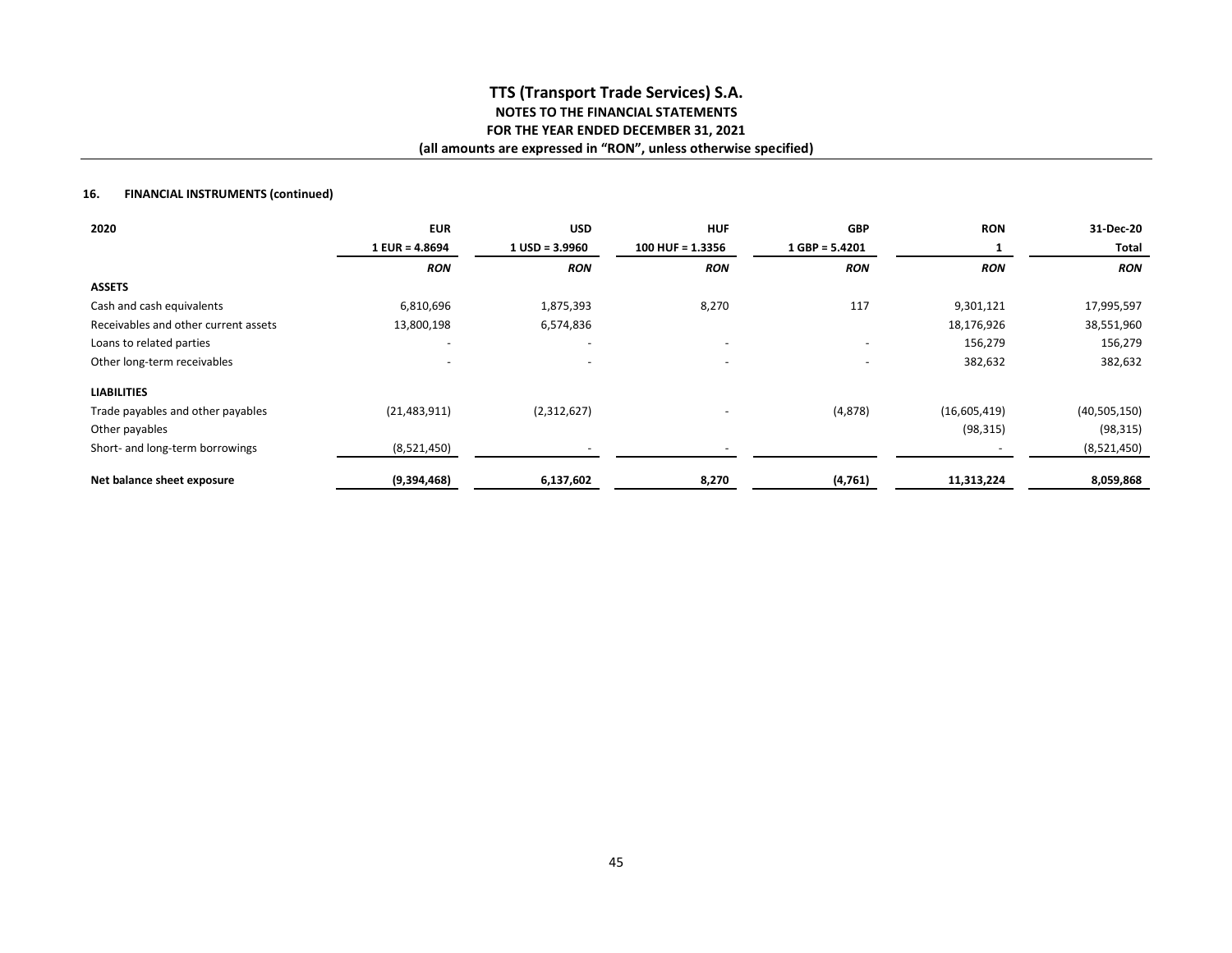## **16. FINANCIAL INSTRUMENTS (continued)**

## **Sensitivity analysis**

The Company is mainly exposed to the variations in the FX rates of EUR and USD against RON. The table below details the Company's sensitivity to a 10% increase or decrease of EUR / USD against RON. 10% is the sensitivity rate used when the internal reporting of the FX risk is made to the top management and represents the management's estimate regarding the reasonably possible changes in the FX rates. Sensitivity analysis includes only the remaining currency expressed in the monetary elements and adjust the translation at the end of the period for a 10% change in the FX rates. In the following table, a negative value indicates a decrease in profit when RON is impaired by 10% as against EUR / USD. A 10% increase of RON against EUR / USD would have an equal and contrary impact on profit and other equity and the balances below would be positive. The changes will be attributable to the exposures pertaining to the borrowings in EUR and USD at year end.

The exchange rates as at December 31, 2021 and as at December 31, 2020 are:

|            | December 31,<br>2021 | December 31,<br>2020 |
|------------|----------------------|----------------------|
| <b>EUR</b> | 4.9481               | 4.8694               |
| <b>USD</b> | 4.3707               | 3.9660               |
|            | Year end             | Year end             |
|            | December 31,<br>2021 | December 31,<br>2020 |

Profit or loss 1,131,564 (325,336)

The impact on the result according to each currency is the following:

| Currency   | Year end<br>December 31,<br>2021 | Year end<br>December 31,<br>2020 |
|------------|----------------------------------|----------------------------------|
| <b>EUR</b> | 290,739                          | (939, 446)                       |
| <b>USD</b> | 824,630                          | 613,760                          |
| <b>CHF</b> | 512                              | 827                              |
| <b>HUF</b> | 15,669                           | $\overline{\phantom{a}}$         |
| GBP        | 12                               | (476)                            |
| Total      | 1,131,564                        | (325, 336)                       |

## *Tables regarding the liquidity risk and interest rate risk*

The following tables detail the periods to the due dates of the financial liabilities of the Company.

The tables have been prepared based on the cash flows not updated of the financial liabilities as at the nearest date when the Company can be required to pay. The table includes both the interest and the cash flows pertaining to equity.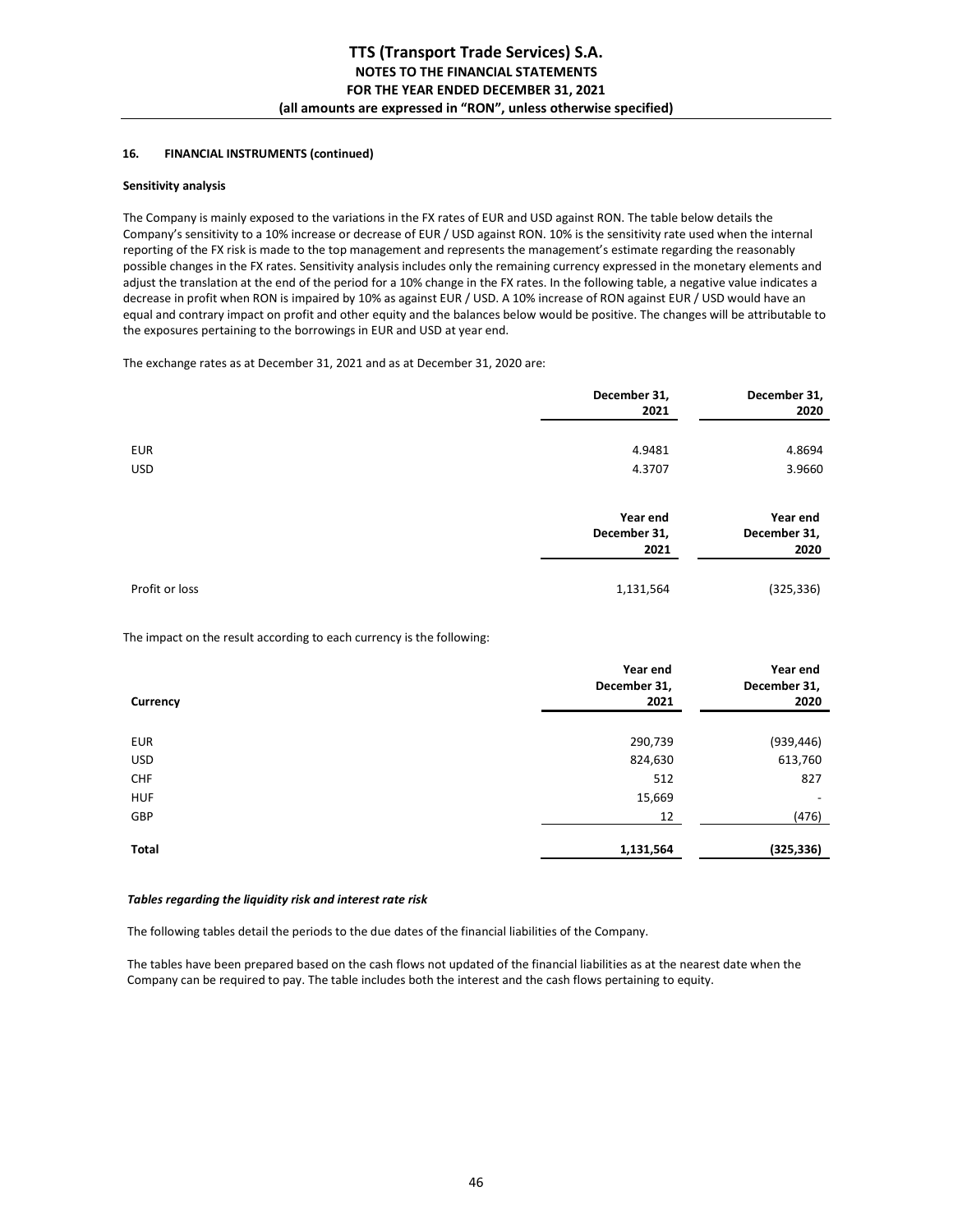# **16. FINANCIAL INSTRUMENTS (continued)**

| 2021                                      | Less than<br>1 month     | $>1$ month<br>-1 year    | $1 - 2$<br>year(s)       | $2 - 5$<br>years         | Total                    |
|-------------------------------------------|--------------------------|--------------------------|--------------------------|--------------------------|--------------------------|
| Not bearing interest                      |                          |                          |                          |                          |                          |
| Trade payables and other current payables | 36,036,957               | $\overline{\phantom{a}}$ | $\overline{\phantom{a}}$ |                          | 36,036,957               |
| Interest bearing instruments              |                          |                          |                          |                          |                          |
| Long- and short-term borrowings           | $\overline{\phantom{a}}$ | $\overline{\phantom{a}}$ | $\overline{\phantom{a}}$ |                          | $\sim$                   |
| Long- and short-term leases               | $\overline{\phantom{a}}$ | $\overline{\phantom{0}}$ | $\overline{\phantom{0}}$ |                          | $\overline{\phantom{a}}$ |
| Cash and cash equivalents                 | 21,732,455               | $\overline{\phantom{a}}$ | $\overline{\phantom{a}}$ |                          | 21,732,455               |
| Loans to related parties                  | 1,393,713                | $\overline{\phantom{a}}$ | $\overline{\phantom{a}}$ | $\overline{\phantom{0}}$ | 1,393,713                |
| Receivables and other current assets      | 35,182,204               | $\overline{\phantom{0}}$ | $\overline{\phantom{a}}$ | -                        | 35,182,204               |
| Other long-term receivables               | $\overline{\phantom{a}}$ | 485,816                  | $\overline{\phantom{a}}$ | $\overline{\phantom{0}}$ | 485,816                  |

|                                           | Less than                | > 1 month                | $1 - 2$                  | $2 - 5$                  |             |
|-------------------------------------------|--------------------------|--------------------------|--------------------------|--------------------------|-------------|
| 2020                                      | 1 month                  | -1 year                  | year(s)                  | years                    | Total       |
| Not bearing interest                      |                          |                          |                          |                          |             |
| Trade payables and other current payables | 40,505,150               | $\overline{\phantom{a}}$ | $\overline{\phantom{a}}$ | $\overline{\phantom{a}}$ | 40,505,150  |
| Interest bearing instruments              |                          |                          |                          |                          |             |
| Long- and short-term borrowings           | $\overline{\phantom{a}}$ | (8,521,450)              | $\overline{\phantom{a}}$ | $\overline{\phantom{0}}$ | (8,521,450) |
| Other payables                            | $\overline{\phantom{a}}$ | $\overline{\phantom{a}}$ | (77, 910)                | $\overline{\phantom{a}}$ | (77, 910)   |
| Cash and cash equivalents                 | 17,995,597               | $\overline{\phantom{a}}$ | $\overline{\phantom{a}}$ | $\overline{\phantom{0}}$ | 17,995,597  |
| Loans to related parties                  | 156,279                  | $\overline{\phantom{a}}$ | $\overline{\phantom{a}}$ | $\overline{\phantom{a}}$ | 156,279     |
| Receivables and other current assets      | 38,551,960               | $\overline{\phantom{a}}$ | $\overline{\phantom{0}}$ | $\overline{\phantom{a}}$ | 38,551,960  |
| Other long-term receivables               | $\overline{\phantom{0}}$ | 382,632                  | $\overline{\phantom{0}}$ | $\overline{\phantom{0}}$ | 382,632     |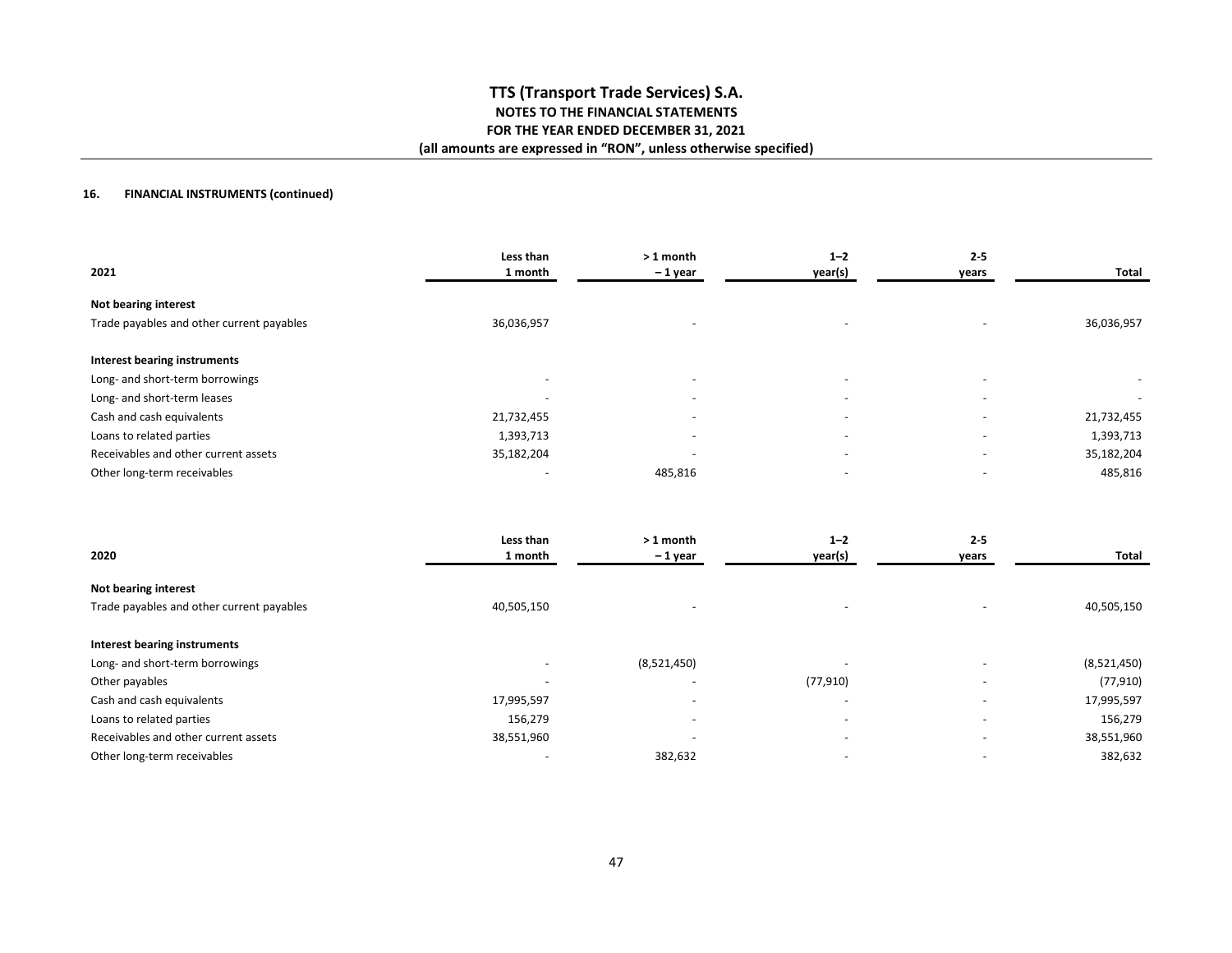# **18. RELATED PARTY TRANSACTIONS**

Balances and transactions with the related parties are the following:

|                                     | <b>Amounts receivable</b><br>from related parties |           | Amounts payable<br>to related parties |            |
|-------------------------------------|---------------------------------------------------|-----------|---------------------------------------|------------|
|                                     | 31-Dec-21                                         | 31-Dec-20 | 31-Dec-21                             | 31-Dec-20  |
| CNFR Navrom S.A.                    | 1,505                                             | 52,389    | 14,763,463                            | 22,817,084 |
| TTS Operator S.R.L.                 |                                                   | 410,550   | 3,491,481                             | 3,757,099  |
| Canopus Star S.R.L.                 | 228,230                                           |           | 6,927,671                             | 5,193,329  |
| TTS Porturi Fluviale S.R.L.         |                                                   |           | 407,928                               | 329,562    |
| Plimsoll ZRT                        | 300,561                                           | 113,178   |                                       |            |
| Agrimol Trade S.R.L.                |                                                   | 109,702   |                                       |            |
| TTS (Transport Trade Services) gmbh | 655,791                                           | 210,613   | 59,342                                |            |
| <b>Fluvius KFT</b>                  |                                                   |           |                                       |            |
| Port of Fajsz                       | 86,592                                            | 85,215    |                                       |            |
| Total                               | 1,272,679                                         | 981,647   | 25,649,885                            | 32,097,074 |
| Loans granted                       |                                                   |           |                                       |            |
| Port of Faisz                       | 1,393,713                                         | 156,279   |                                       |            |
| Total                               | 1,393,713                                         | 156,279   |                                       |            |

|                                     | Sales of goods<br>and services |            | <b>Acquisitions of goods</b><br>and services |             |
|-------------------------------------|--------------------------------|------------|----------------------------------------------|-------------|
|                                     | 31-Dec-21                      | 31-Dec-20  | 31-Dec-21                                    | 31-Dec-20   |
| <b>CNFR Navrom SA</b>               |                                |            |                                              |             |
|                                     | 376,968                        | 91,327     | 245,136,781                                  | 235,024,351 |
| <b>TTS Operator SRL</b>             | 4,140,000                      | 4,144,923  | 22,742,300                                   | 24,601,041  |
| Canopus Star SRL                    | 191,790                        |            | 17,296,852                                   | 10,338,263  |
| <b>TTS Porturi Fluviale SRL</b>     | 803,708                        |            | 3,420,729                                    | 3,366,065   |
| <b>Agrimol Trade SRL</b>            | 102,676                        | 96,844     |                                              |             |
| Port of Fajzs kft                   |                                | 84,737     |                                              |             |
| <b>Fluvius KFT</b>                  |                                |            | 291,275                                      | 727,801     |
| Plimsoll ZRT                        | 1,639,509                      | 905,211    |                                              |             |
| TTS (Transport Trade Services) Gmbh | 6,790,542                      | 5,745,937  | 550,105                                      | 571,255     |
| Navrom River                        |                                |            |                                              | 12,252      |
| Superquatro Grup SRL                |                                | 16,896     |                                              |             |
| Total                               | 14,045,193                     | 11,085,875 | 289,438,042                                  | 274,641,028 |

|                          |                          | Purchase of securities /<br>Capital increase |            | Sale /Decrease of<br>share capital |
|--------------------------|--------------------------|----------------------------------------------|------------|------------------------------------|
|                          | 31-Dec-21                | 31-Dec-20                                    | 31-Dec-21  | 31-Dec-20                          |
| <b>CNFR Navrom SA</b>    | 228,846                  | 260,768                                      | -          | $\overline{\phantom{a}}$           |
| <b>Agrimol Trade SRL</b> | $\overline{\phantom{a}}$ | 6,000,000                                    | 10,046,630 | $\overline{\phantom{a}}$           |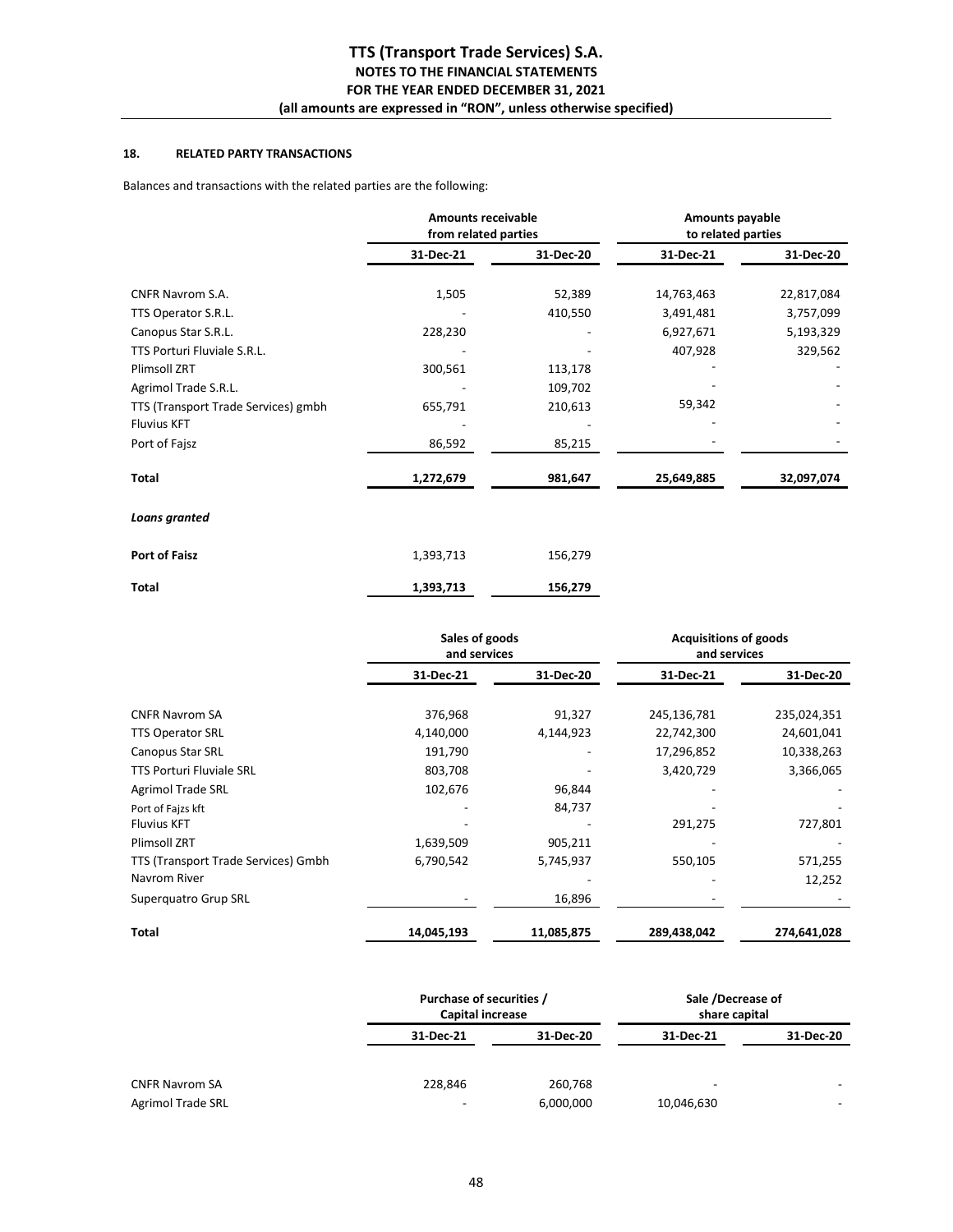# **19. CASH AND BANK ACCOUNTS**

For the purposes of the cash flow statement, cash and cash equivalents include petty cash and bank accounts. Cash and cash equivalents at the end of the financial year, as presented in the cash flow statement can be reconciled with balance sheet elements as follows:

|                  | Year end<br>December 31,<br>2021 | Year end<br>December 31,<br>2020 |
|------------------|----------------------------------|----------------------------------|
| Cash in banks    | 21,126,995                       | 17,741,237                       |
| Petty cash       | 3,860                            | 4,760                            |
| Cash equivalents | 601,600                          | 249,600                          |
| Total            | 21,732,455                       | 17,995,597                       |

## **20. INCOME**

An analysis of the Company's income for the financial year is given below:

|                               | Year end<br>December 31,<br>2021 | Year end<br>December 31,<br>2020 |
|-------------------------------|----------------------------------|----------------------------------|
| Income from sales of goods    | 415,391                          | 1,482,312                        |
| Income from services provided | 390,947,792                      | 365,975,111                      |
| Income from other activities  | 4,215,366                        | 4,182,346                        |
| Total                         | 395,578,550                      | 371,639,769                      |

The income from services provided is represented mainly by fluvial transportation services provided to third party customers together with CNFR Navrom SA, but also handling operations and cargo storage.

This is the core business of the Company and represents around 99% from the total income for the years ended. As at December 31, 2021 and December 31, 2020, the segment information was not presented since the rest of the business generating revenues for the Company is not significant for the financial statements.

|                                        | Year end<br>December 31,<br>2021 | Year end<br>December 31,<br>2020 |
|----------------------------------------|----------------------------------|----------------------------------|
| Sales to the domestic market (Romania) | 183,247,297                      | 156,939,236                      |
| Sales to foreign markets               | 212,331,253                      | 214,700,533                      |
| Total                                  | 395,578,550                      | 371,639,769                      |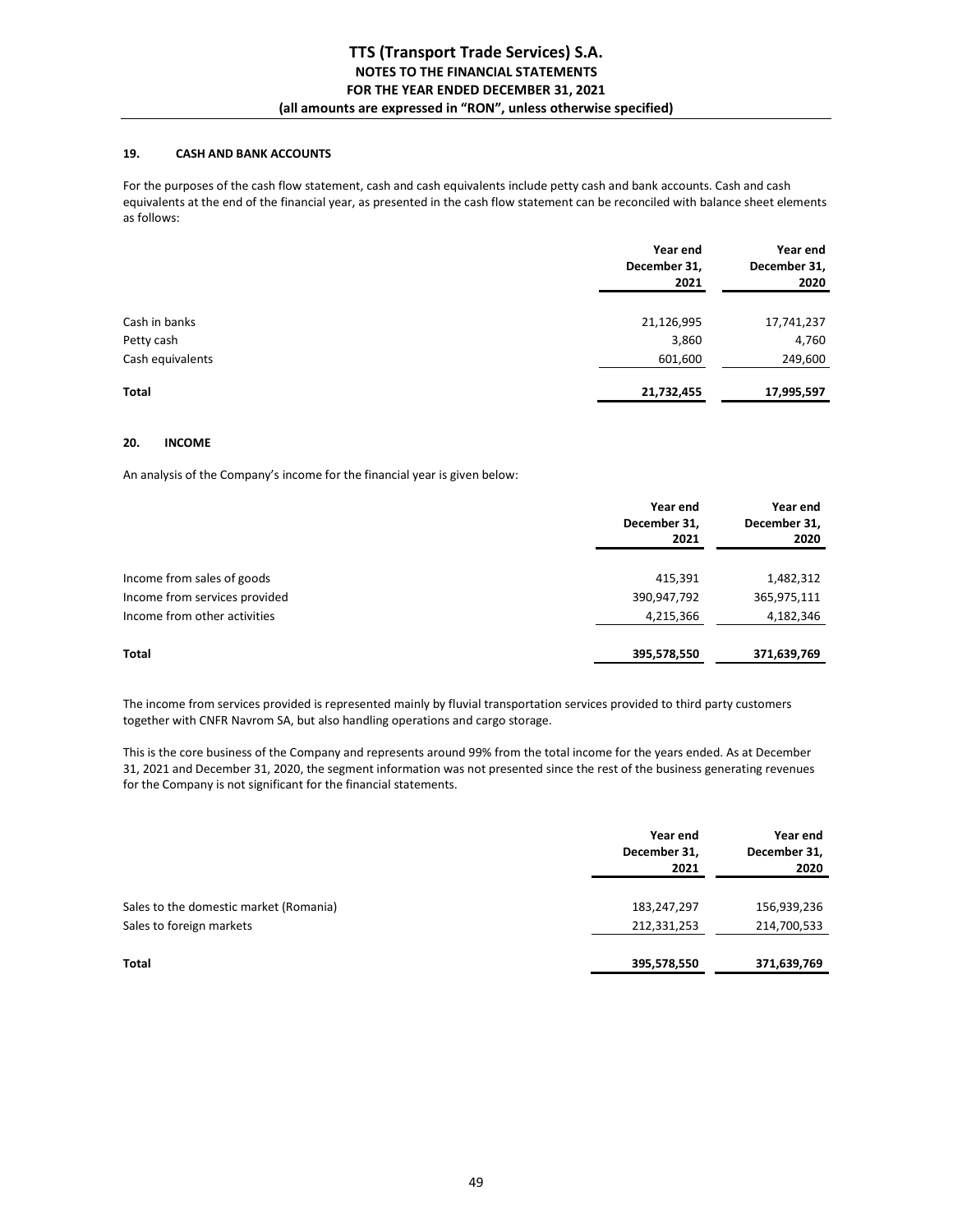# **21. INFORMATION ON EMPLOYEES AND MEMBERS OF THE ADMINISTRATION, MANAGEMENT AND SUPERVISORY BOARDS**

# **a) The Company does not register contractual obligations towards former managers or directors.**

No advances or loans were granted to officers and directors other than those for business travels. The Company has concluded a professional liability insurance contract for its officers and directors at December 31, 2021.

At December 31, 2021 and December 31, 2020 personnel expenses were as follows:

|                                              | <b>Financial year ended</b><br>December 31,<br>2021 | <b>Financial year ended</b><br>December 31,<br>2020 |
|----------------------------------------------|-----------------------------------------------------|-----------------------------------------------------|
| Salaries and allowances                      | 5,717,778                                           | 6,439,842                                           |
| Company's contribution to social security    |                                                     |                                                     |
| Company's contribution to unemployment fund  |                                                     |                                                     |
| Company's contribution to health insurance   |                                                     |                                                     |
| Insurance contribution to labor force        | 177,927                                             | 172,022                                             |
| Other insurance and social security expenses | 25,652                                              | 18,685                                              |
| Meal vouchers granted                        | 174,840                                             | 182,395                                             |
| <b>TOTAL</b>                                 | 6,096,197                                           | 6,812,944                                           |
| Allowances for Board of Directors            | 2,267,219                                           | 1,198,626                                           |
| <b>TOTAL</b>                                 | 8,363,416                                           | 8,011,570                                           |

At December 31, 2021 the average number of personnel and similar staff was 45, and the actual number of employees was 48. At December 31, 2020 the average number of personnel and similar staff was 45, and the actual number of employees was 46.

## **22. THIRD PARTY PROVISIONS**

|                                          | Financial year ended<br>December 31,<br>2021 | <b>Financial year ended</b><br>December 31,<br>2020 |
|------------------------------------------|----------------------------------------------|-----------------------------------------------------|
|                                          |                                              |                                                     |
| Maintenance and repair expenses          | 2,331,683                                    | 1,660,985                                           |
| Royalties and rental expenses            | 4,503,092                                    | 4,176,897                                           |
| Insurance premiums                       | 790,607                                      | 812,164                                             |
| Studies and research                     |                                              |                                                     |
| Staff training                           | 16,963                                       | 20,250                                              |
| Externally contracted manpower           | 65,493                                       | 26,504                                              |
| Commissions and fees                     | 629,554                                      | 894,484                                             |
| Entertainment, promotion and advertising | 640,931                                      | 632,461                                             |
| Transport of goods and personnel         | 9,430                                        | 4,097                                               |
| Travels                                  | 44,816                                       | 40,528                                              |
| Post and telecommunications              | 197,314                                      | 142,972                                             |
| Bank commissions and similar charges     | 64,945                                       | 51,222                                              |
| Other third-party services               | 345,970,068                                  | 321,699,106                                         |
| Total                                    | 355,264,897                                  | 330,161,670                                         |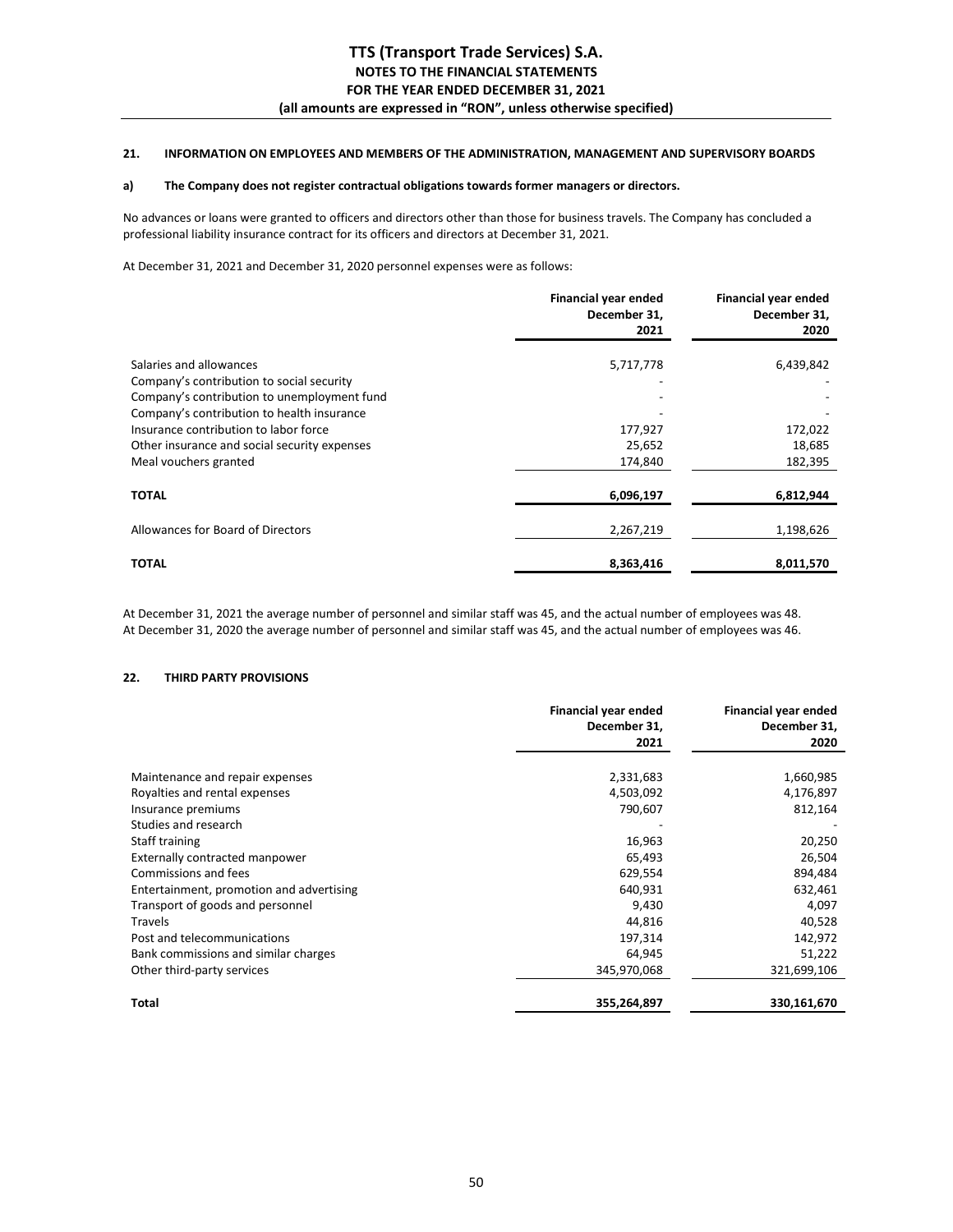# **23. ALLOCATION OF PROFIT**

|                                                          | <b>Balance at</b><br>December 31, 2021 | <b>Balance at</b><br>December 31, 2020 |
|----------------------------------------------------------|----------------------------------------|----------------------------------------|
| Net profit to allocate                                   | 32,610,965                             | 29,918,630                             |
| - legal reserves<br>- tax facilities<br>- dividends etc. | 45,591                                 | 31,825<br>45,586                       |
| <b>Profit not allocated</b>                              | 32,565,374                             | 29,841,219                             |

The legal reserve and the reserve for tax facilities cannot be allocated to shareholders.

## **24. EARNINGS PER SHARE**

| Earnings per share                                  | <b>Balance at</b><br>December 31, 2021 | <b>Balance at</b><br>December 31, 2020 |
|-----------------------------------------------------|----------------------------------------|----------------------------------------|
| Net profit or loss for the year<br>Number of shares | 32,610,965<br>30,000,000               | 29,918,630<br>30,000,000               |
| Basic earnings per share                            | 1.09                                   | 0.99                                   |

## **25. INCOME TAX**

|                                                                    | Year end<br>December 31,<br>2021 | Year end<br>December 31,<br>2020 |
|--------------------------------------------------------------------|----------------------------------|----------------------------------|
| <b>Current tax</b>                                                 |                                  |                                  |
| Current tax expense                                                | 3,924,319                        | 3,486,204                        |
| Deferred tax                                                       |                                  |                                  |
| Expenses/(Income) with deferred tax recognized in the current year | (147, 430)                       | (118, 823)                       |
| Total                                                              | 3,776,889                        | 3,367,381                        |

The taxation rate applied for the reconciliation above for the years 2021 and 2020 is 16%.

|                                                                                                                                                                                                              | Year end<br>December 31, 2021         | Year end<br>December 31, 2020           |
|--------------------------------------------------------------------------------------------------------------------------------------------------------------------------------------------------------------|---------------------------------------|-----------------------------------------|
| Total income<br>Total expenses                                                                                                                                                                               | 416,110,392<br>(379, 722, 538)        | 378,002,340<br>(344, 716, 329)          |
| Profit before tax                                                                                                                                                                                            | 36,387,854                            | 33,286,012                              |
| Income tax calculated at 16%<br>Effects of the non-taxable expenses<br>Effects of income that are exempt from taxation<br>Effects of other elements of income that are exempt from taxation<br>Credit fiscal | 5,822,057<br>1,346,427<br>(2,957,881) | 5,325,762<br>(780,018)<br>(1, 132, 777) |
| Current tax in respect with the current year before fiscal losses                                                                                                                                            | 4,210,603                             | 3,412,968                               |